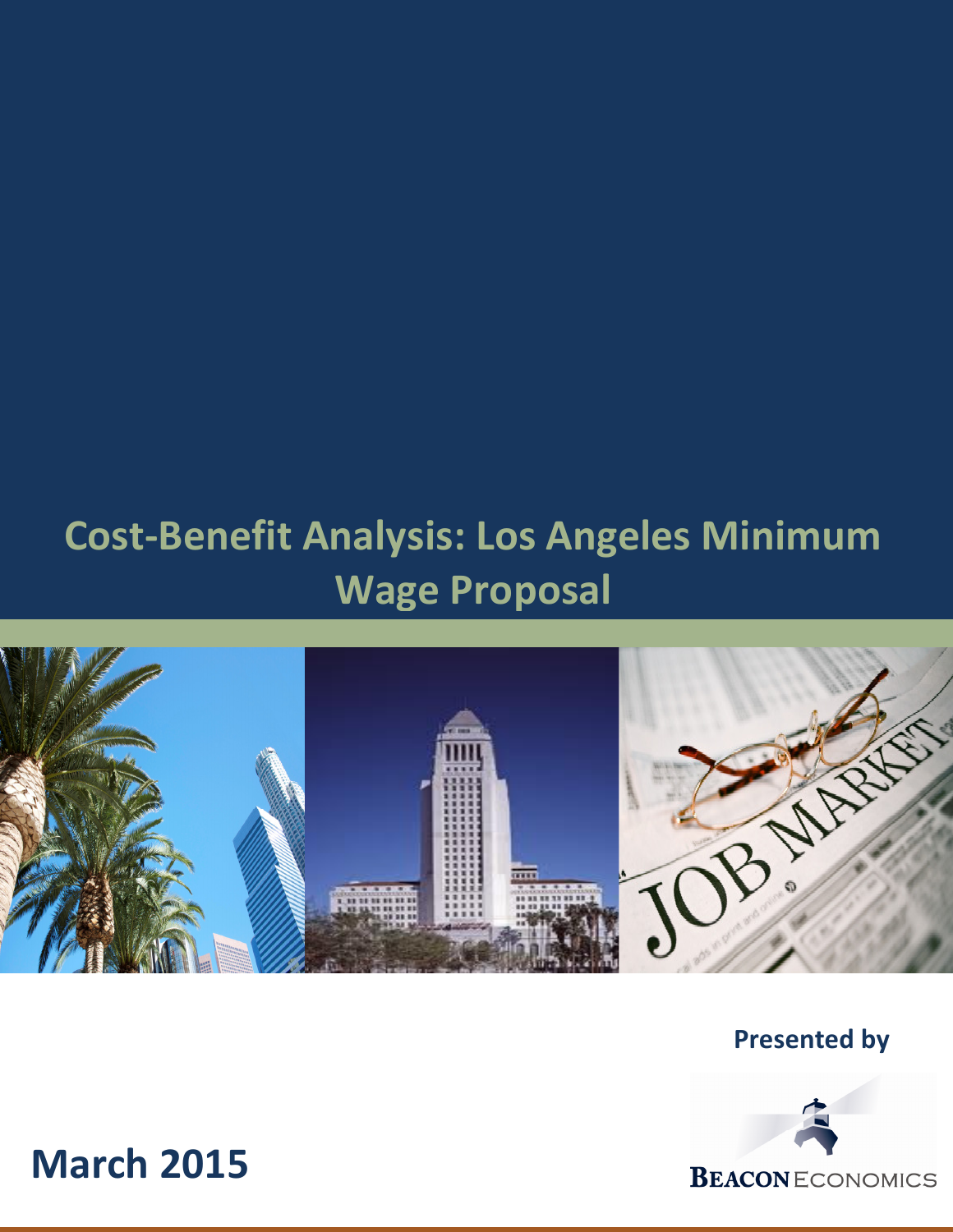## **Cost-Benefit Analysis: Los Angeles Minimum Wage Proposal**

This publication was prepared by:

## **Beacon Economics**

Christopher Thornberg Jordan Levine 5777 West Century Boulevard, Suite 895 5777 West Century Boulevard, Suite 895 Los Angeles, California 90045 Los Angeles, California 90045 310.571.3399 424.646.4652 [Chris@BeaconEcon.com](mailto:chris@beaconecon.com) [Jordan@BeaconEcon.com](mailto:jordan@beaconecon.com)

Founding Partner **Example 2** Economist and Director of Economic Research

Dustin Schrader Brian Vanderplas Max Saia Public Policy Manager Senior Research Associate Research Associate [Dustin@BeaconEcon.com](mailto:Dustin@beaconecon.com) [Brian@BeaconEcon.com](mailto:Brian@beaconecon.com) [Max@BeaconEcon.com](mailto:Max@beaconecon.com)

For further information about this publication please contact:

Victoria Pike Bond Rick Smith Beacon Economics, LLC Beacon Economics, LLC 415.457.6030 858.997.1834 [Victoria@BeaconEcon.com](mailto:victoria@beaconecon.com) [Rick@BeaconEcon.com](mailto:rick@beaconecon.com)

Director of Communications Director of Business Development

Or visit our website at [www.BeaconEcon.com.](http://www.beaconecon.com/)

Reproduction of this document or any portion therein is prohibited without the expressed written permission of Beacon Economics. Copyright ©2015 by Beacon Economics LLC.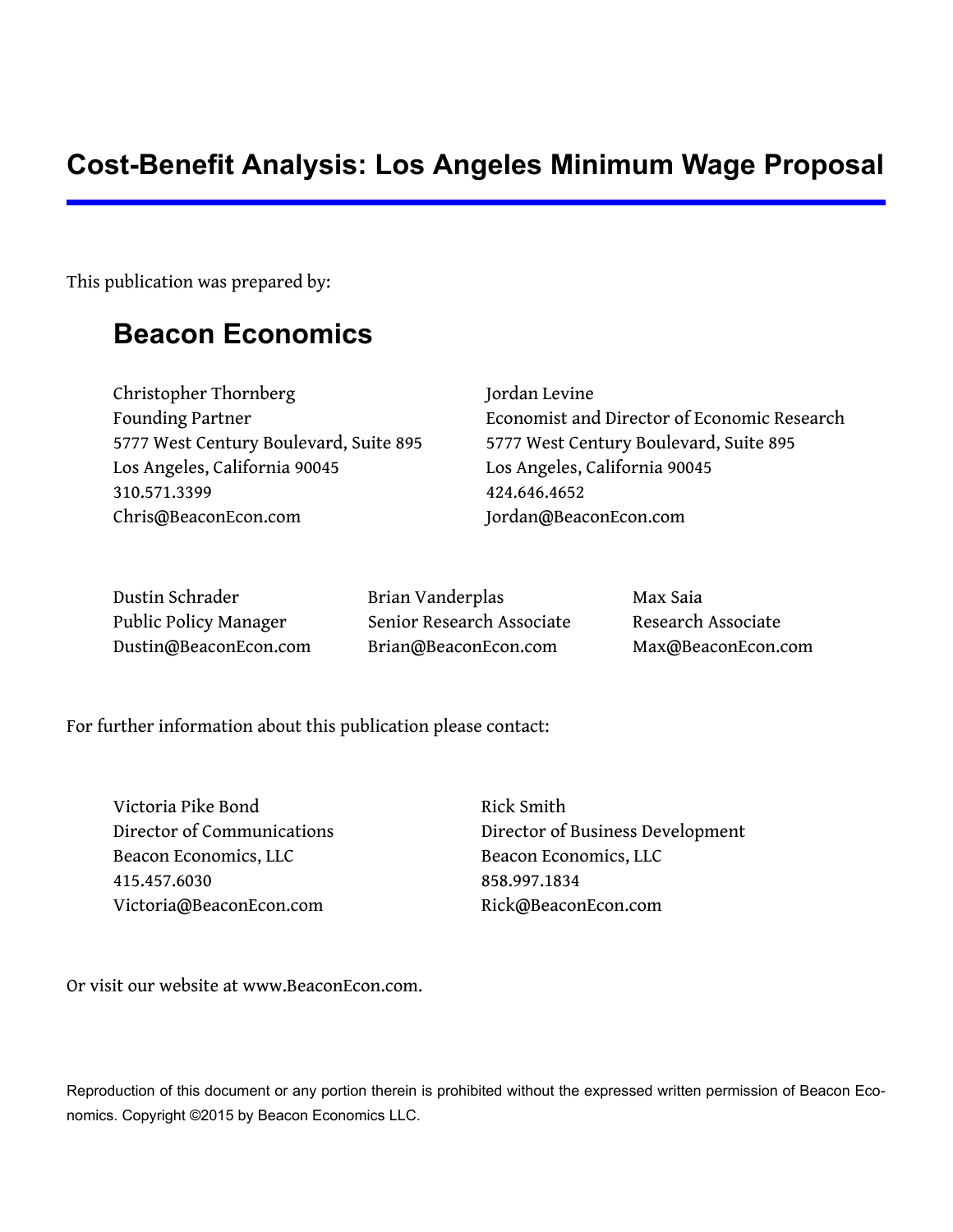# **Contents**

| <b>Executive Summary</b>                                       |    |
|----------------------------------------------------------------|----|
| Background on Beacon Economics' Analysis                       | 9  |
| Reviewing Current Minimum Wage Research                        | 10 |
| Cost-Benefit Overview                                          | 14 |
| Digging Into The Numbers                                       | 17 |
| Mitigating Negative Impacts of a Minimum Wage Increase: Policy |    |
| Alternatives                                                   | 33 |
| Appendix - Extended Literature Review                          | 36 |

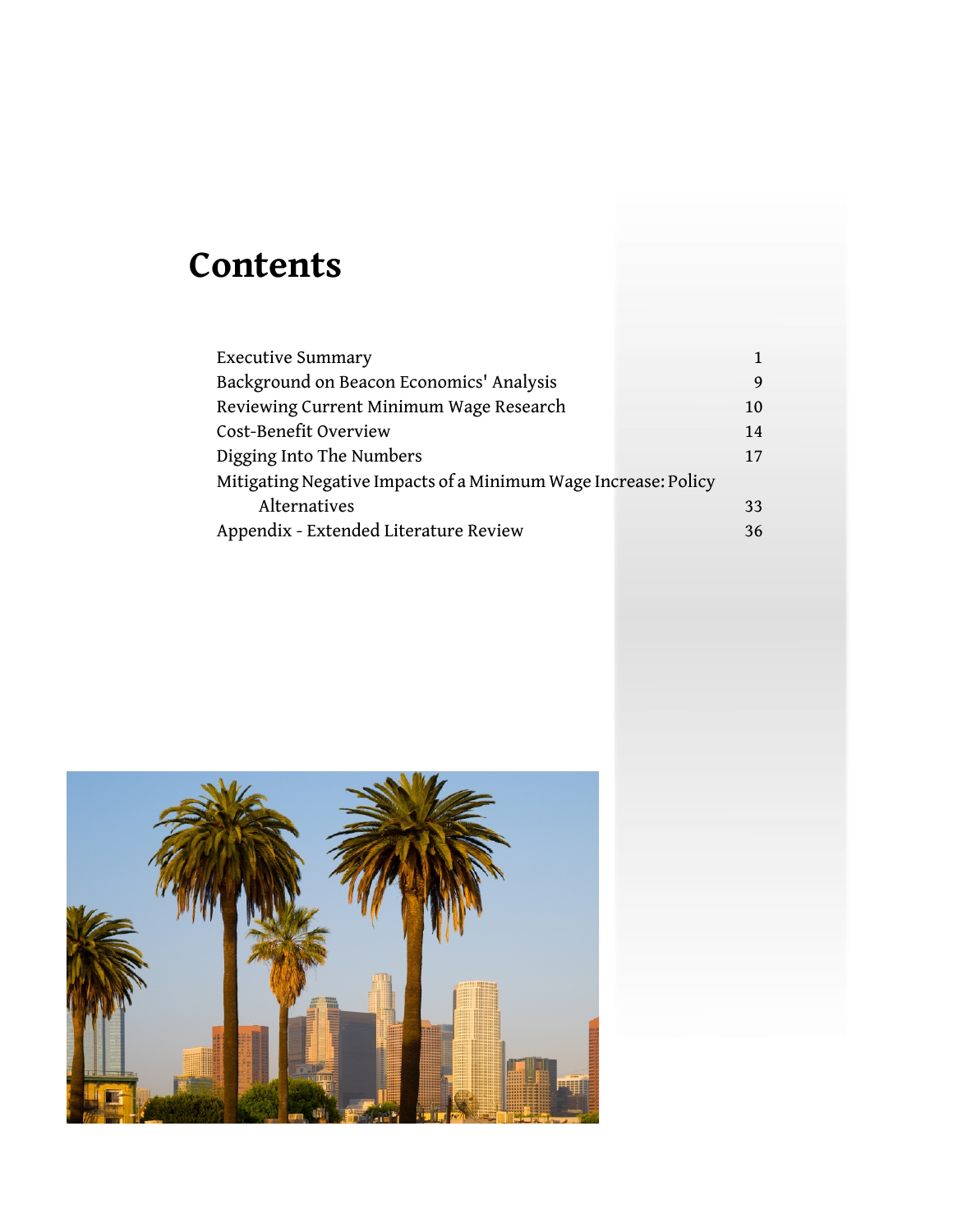### <span id="page-3-0"></span>Executive Summary

Income inequality has become an increasingly important economic and policy issue across the United States. Wage growth, particularly for low skilled workers, remains largely stagnant as a result of a stillweak labor market in the wake of the "Great Recession" and due to the long-term forces of technological change that have increased the use of labor-saving information technology. The situation is particularly acute in California because of the rapidly rising cost of living, which is being driven largely by skyrocketing housing costs. Not surprisingly, policymakers at many levels of government are looking for mechanisms to help families and residents most in need.

The Mayor and City Council of Los Angeles are proposing to increase the minimum wage within the City's borders to \$13.25 per hour as one potential solution. As with any major public policy initiative, the plan should be subjected to a rigorous and unbiased cost-benefit analysis. How well does the initiative help households most in need? Is the plan well targeted towards those groups? What are the costs of the new policy, who pays, and what are the potential negative impacts of those costs on the City's economy and fiscal health? And ultimately, are the costs justified by the benefits?

The efficacy of minimum wage rules has been hotly debated in economics for decades. There are strict ideological thinkers on both sides: those who believe that wage floors can completely cripple an economy's ability to grow or, at the opposite end of the spectrum, those who argue that these polices have a clear, positive net impact. In the former case, it should be noted that most industries already pay the majority of their workers more than the proposed new minimum wage. For these companies changing the level of the minimum wage means little and to claim broad based negative impacts seems hyperbolic at best.

On the other side, arguing that raising the minimum wage will have a net positive impact is the economic equivalent of inventing a perpetual motion machine—the fundamental laws of physics clearly show that such machines cannot exist. Economic fundamentals are also clear: You cannot increase the size of the pie by simply transferring income from one group of individuals to another.<sup>[1](#page-3-1)</sup>

The vast majority of economists, however, hold views that are more moderate overall. If carefully crafted, minimum wage policies can have socially beneficial outcomes (less inequality and poverty), which may be sufficient in warranting the economic inefficiencies invariably involved when manipulating the price mechanism. As such, they may be an effective part of a portfolio of policies designed to reduce the inci-dence of poverty in a nation on a long-term basis.<sup>[2](#page-3-2)</sup>

This outcome, unfortunately, would not hold true under the current minimum wage plan. While there is little doubt that the City is well intentioned in its effort to help those in need, the proposed plan fails on a cost-benefit basis. The critical issues that make this plan fail (where broader more defined programs may not) have to do with its overly broad application of the rules, the underlying nature of the Los Angeles economy itself, and most significantly the geographical nature of the City.

<span id="page-3-1"></span><sup>&</sup>lt;sup>1</sup>To understand the problematic logic of such a position, carry the hypothesis further: If raising the minimum wage to \$13.25 per hour has strictly a net positive effect on the economy, why not raise it to \$20 per hour? Or \$200 per hour?

<span id="page-3-2"></span><sup>&</sup>lt;sup>2</sup>The tradeoff between economic efficiencies and "fairness" in our economy has a long history and would include programs from Social Security to public education.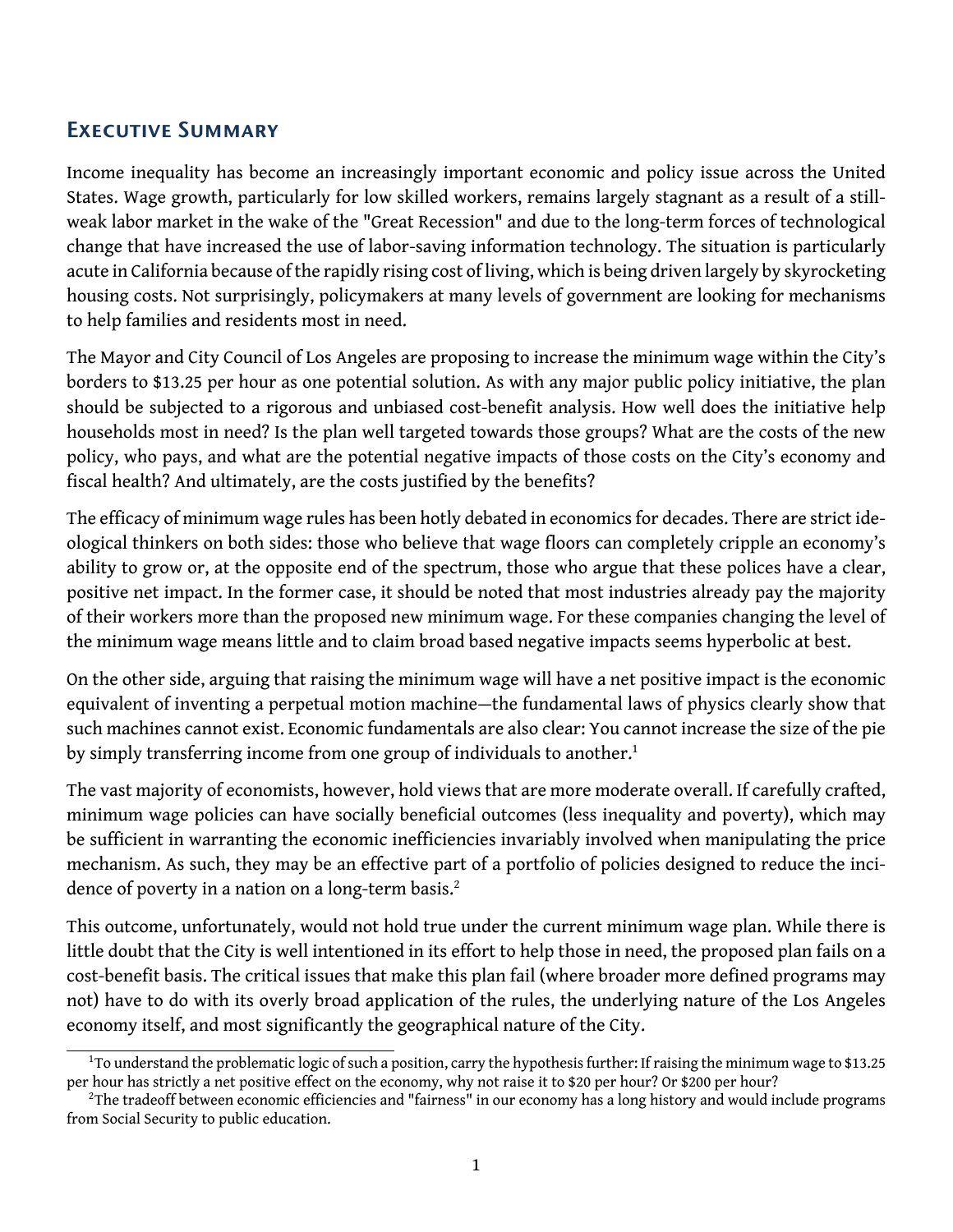While the proposed policy would clearly aid some families in need, it would also grant financial gains to many workers who should not be the focus of city policy on inequality issues. These include workers who earn tips and commissions that raise their pay far beyond their wage base, and lower paid workers who live in households earning well over the household median income in the area. Moreover, almost half the workers who would receive a pay increase are not even residents of the City of Los Angeles.<sup>[3](#page-4-0)</sup> By Beacon Economics calculations less than one in four dollars paid out by Los Angeles City businesses and consumers through this plan will actually benefit the workers who are targeted.<sup>[4](#page-4-1)</sup>

These issues might not matter as much if the costs of the proposed plan were modest. However, the cost of the current proposal will be quite high for the City of Los Angeles. If certain workers are going to be paid more, the money must come from somewhere else in the economy. In the case of a minimum wage increase, the subsidies will be paid either by consumers through higher prices, by businesses in the form of reduced profits, and by workers who end up losing their jobs (and income) as a result of reduced business and the shift by businesses towards less labor-intensive production technologies.

Herein lies the specific problem for the City of Los Angeles. The City's economy is not an island unto itself. Rather it contains slightly over one-third of the broader Los Angeles County economy, which doesn't recognize the relatively capricious political borders history has created. The City of Los Angeles borders over 30 other cities where the minimum wage will not be raised, and but for the occasional sign, a casual observer would miss moving from the high-wage zone to a low-wage one, and vice versa. To put this in better context, almost 40% of all businesses in the City reside within two miles of the City's border—a five-minute drive or bus ride.

In such a competitive environment, businesses within the City will have limited ability to pass higher labor costs on to their consumers because they vie directly with businesses just outside city boundaries that are not facing similar increases in costs. These businesses will be forced to shift to different employment mixes in order to compete and stay profitable, or equivalently, will find it necessary to move outside the City to avoid the minimum wage altogether. The impact on job levels in the City for low skilled workers will be very real. Those most affected will be the young and the low skilled—the very demographics the proposed minimum wage increase is intended to assist.<sup>[5](#page-4-2)</sup>

Additionally, businesses that employ lower-wage workers and are considering opening or expanding in the broader region will be faced with the choice of locating within the city boundaries at a much higher

<span id="page-4-0"></span><sup>&</sup>lt;sup>3</sup>Those who rigorously support increases in the minimum wage often point to the positive feedback effect of increased spending by workers impacted by the pay hike. Under the current proposal's structure, the City of Los Angeles will not receive a large portion of this mitigating impact since the spending will take place largely outside city boundaries.

<span id="page-4-1"></span><sup>&</sup>lt;sup>4</sup>There is also a fundamental flaw in the plan to increase low-income earner wages as an offset to the high cost of living in Southern California. As noted, the biggest problem in the region for lower income residents is the high cost of housing. But the housing issue is a function of the supply shortage in the area due to the regulatory restrictions on infill and new housing developments. Raising incomes without adding new housing supply implies much of these wage gains will end up only boosting the cost of housing even higher, negating much of the benefit for these families. This undermines the entire idea of promoting a base "living wage" within the city.

<span id="page-4-2"></span><sup>&</sup>lt;sup>5</sup>Some displaced workers will undoubtedly become re-employed outside city boundaries. However, they will do so at the state minimum wage rather than the higher city level wage, and they will be subjected to losses caused by the period of unemployment prior to finding a new job not to mention potentially longer commute times depending on location.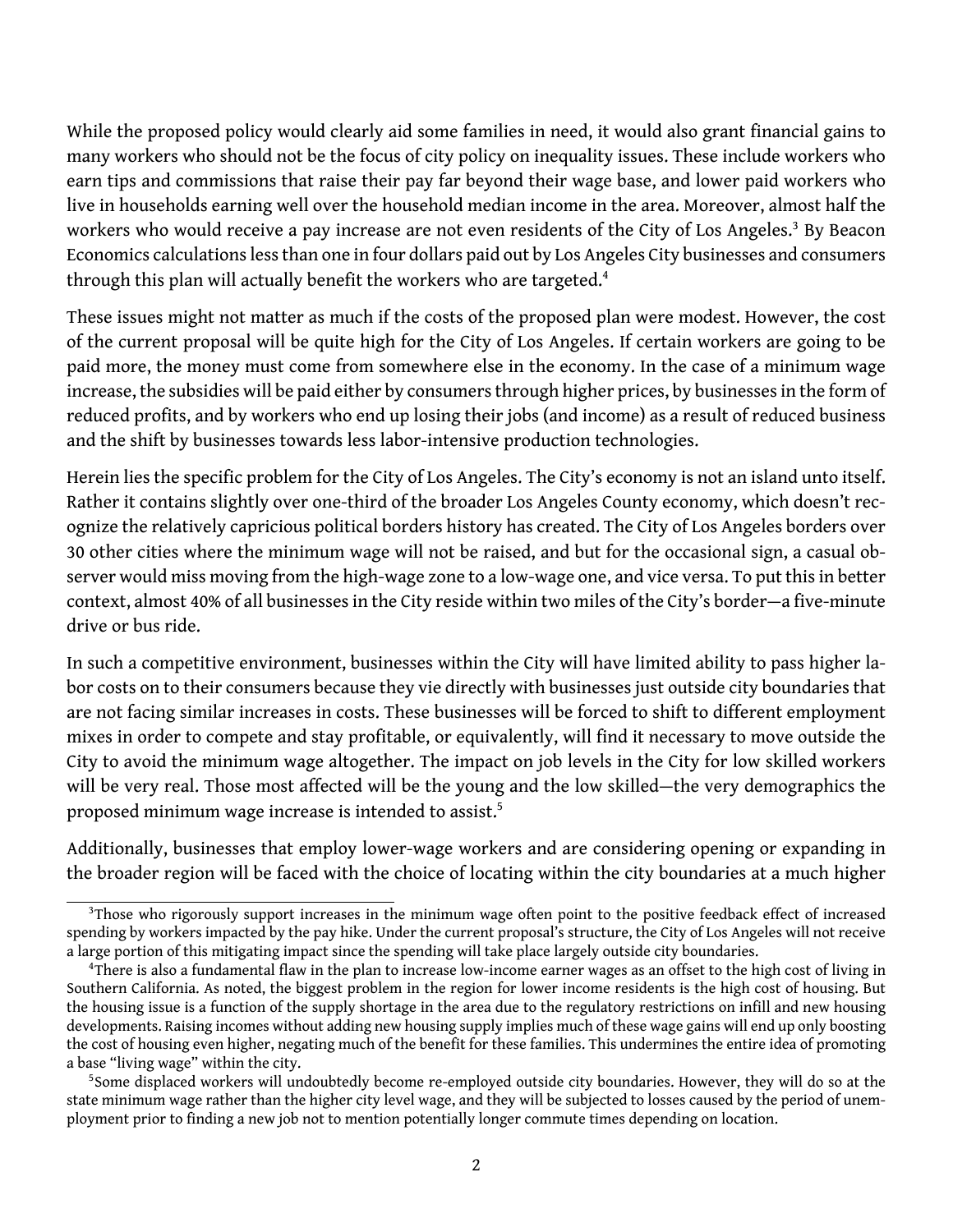cost, or locating outside the city boundaries. From a customer proximity standpoint some businesses will open/expand within the City of Los Angeles, but many others will choose not to. For many industries the potential increase in labor costs dwarfs that of the Gross Receipts Tax that the City Council is currently trying to eliminate because of its perceived impact on the City's competitiveness.

Taken together, it is clear that the proposed minimum wage rule, when applied only to the City of Los Angeles, will have significant consequences for job growth. By Beacon Economics' calculations, if the plan is put into place, it will reduce job growth in the City from an expected 1.8% per year for the next five years to less than half that and potentially eliminate growth altogether. In other words, expected job growth would go from 30,000 jobs per year to somewhere between 2,000 to 15,000 jobs.<sup>[6](#page-5-0)</sup>

This, in turn, will have a sharp impact on the growth in revenue streams that support the City's spending. This comes at a period of time when the City is already suffering from years of deficits, underinvestment in infrastructure, and underfunded retirement programs for public employees. Ultimately the proposed minimum wage statute could end up having significantly negative impacts on economically distressed residents by undermining the City's fiscal ability to invest in other programs designed to help those in need.

There is still debate about the net value of minimum wage rules at the state or federal level, in part because it is difficult to directly measure the social "value" of helping low-income families relative to the economic inefficiencies of price floors. But what is truly debatable at the broader level is not at the local level: It is clear that this plan would have significant negative effects on the City's economy with, at best, modest benefits for low-income city residents who do not lose their jobs. As assisting vulnerable populations is the primary focus of the Los Angeles City Council and the Mayor in their policy choices surrounding the minimum wage, we hope that the following report convinces them to abandon this plan in favor of other policy options.

### WHO BENEFITS?

Recent work by the Public Policy Institute of California puts the state's current poverty income level at roughly \$32,000 for a family of four.<sup>[7](#page-5-1)</sup> This implies that two parents would have to work full time, at the \$9 per hour statewide minimum wage, in order to rise above the poverty line. This would still leave a family with little extra to save for tough times or for the future. It would also largely prevent parents from interacting with their children as much on a daily basis, interaction that can end up being so critical to long-term success in school and beyond.

<span id="page-5-0"></span><sup>&</sup>lt;sup>6</sup>This impact is likely to be larger than it would be for Seattle or San Francisco if conducting a similar study for minimum wage plans in those locations. The reason is because these cities have far fewer minimum wage workers in their workforce as compared to Los Angeles, and because they have political boundaries with less room for spillover effects.

<span id="page-5-1"></span><sup>&</sup>lt;sup>7</sup>Sarah Bohn, Caroline Danielson, Matt Levin, Marybeth Mattingly, Christopher Wimer, "The California Poverty Measure: A New Look at the Social Safety Net." (2013). *Public Policy Institute of California*. [http://www.faccc.org/wp-content/uploads/2014/](http://www.faccc.org/wp-content/uploads/2014/11/ca_poverty_measure_ppic.pdf) [11/ca\\_poverty\\_measure\\_ppic.pdf](http://www.faccc.org/wp-content/uploads/2014/11/ca_poverty_measure_ppic.pdf).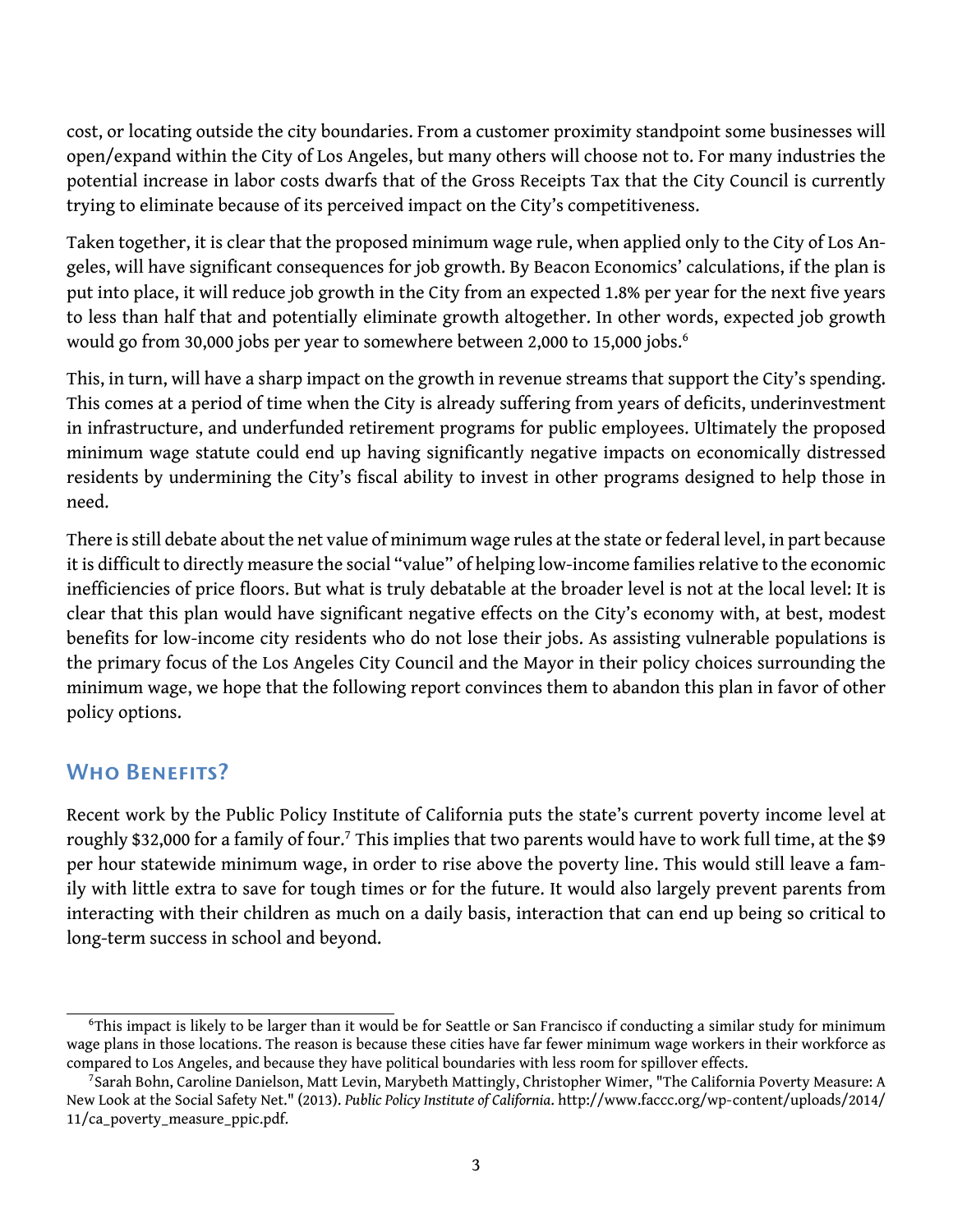As such, raising the minimum wage to \$13.25 in the City of Los Angeles seems to make intuitive sense. It would allow one parent to spend more time at home taking care of critical family needs, or give them the ability to save for future needs. But this logic applies only if we believe that the large majority of minimum wage workers fall into this category—a two minimum wage income household, with children.

However, this isn't the case. Consider these basic points about the 25% of workers in Los Angeles County who currently earn less than \$13.25 per hour:<sup>[8](#page-6-0)</sup>

- **These workers are not usually the primary income earners, accounting for just 38% of total household** income on average.
- 43% of these workers live in households whose total income is greater than \$55,000—the median household income in the County.
- 52% of these workers live in households without children.
- 30% of these workers are less than 26 years old.
- 11% of these workers hold a bachelor's degree or more.
- 19% of these workers are in occupations that very often provide tip or commission income (i.e. waiters or sales positions) that is above and beyond the base hourly pay data.

In short, this is a very blunt tool for helping low income households as it will give a pay raise to many workers who are clearly not in that category. The numbers suggest that only 1 out of every 4 dollars (and likely less) that consumers and businesses in the City will be "taxed" to subsidize the proposed wage increase, will actually end up benefitting those the City is intending to help—namely low income, working households within the City of Los Angeles.

### What Are The Costs?

Raising the income of a worker from \$9 to \$13.25 is not insignificant for many businesses, particular those that are relatively labor dependent. The costs go beyond just a base wage increase for two major reasons. The first is that businesses pay other expenses that are linked to increasing the level of wages such as payroll taxes and workers compensation. This will add 10% of more to any wage increase.

More significantly is the wage compression issue. Most firms have a wage ladder, whereby more experienced workers and those who have risen to take on more responsibility are paid a premium above the starting wage. If a firm is required to increase the pay of new workers from \$9 per hour to \$13.25, they must take those who are being paid, say \$10.50, and raise that wage to above \$13.25 in order to maintain the basic hierarchy of pay.

<span id="page-6-0"></span><sup>&</sup>lt;sup>8</sup>Demographic data at the core of these analyses are based on where people live, not where they work. As such this prevents us from identifying specifically those workers who earn less than \$13.25 per hour within the city itself.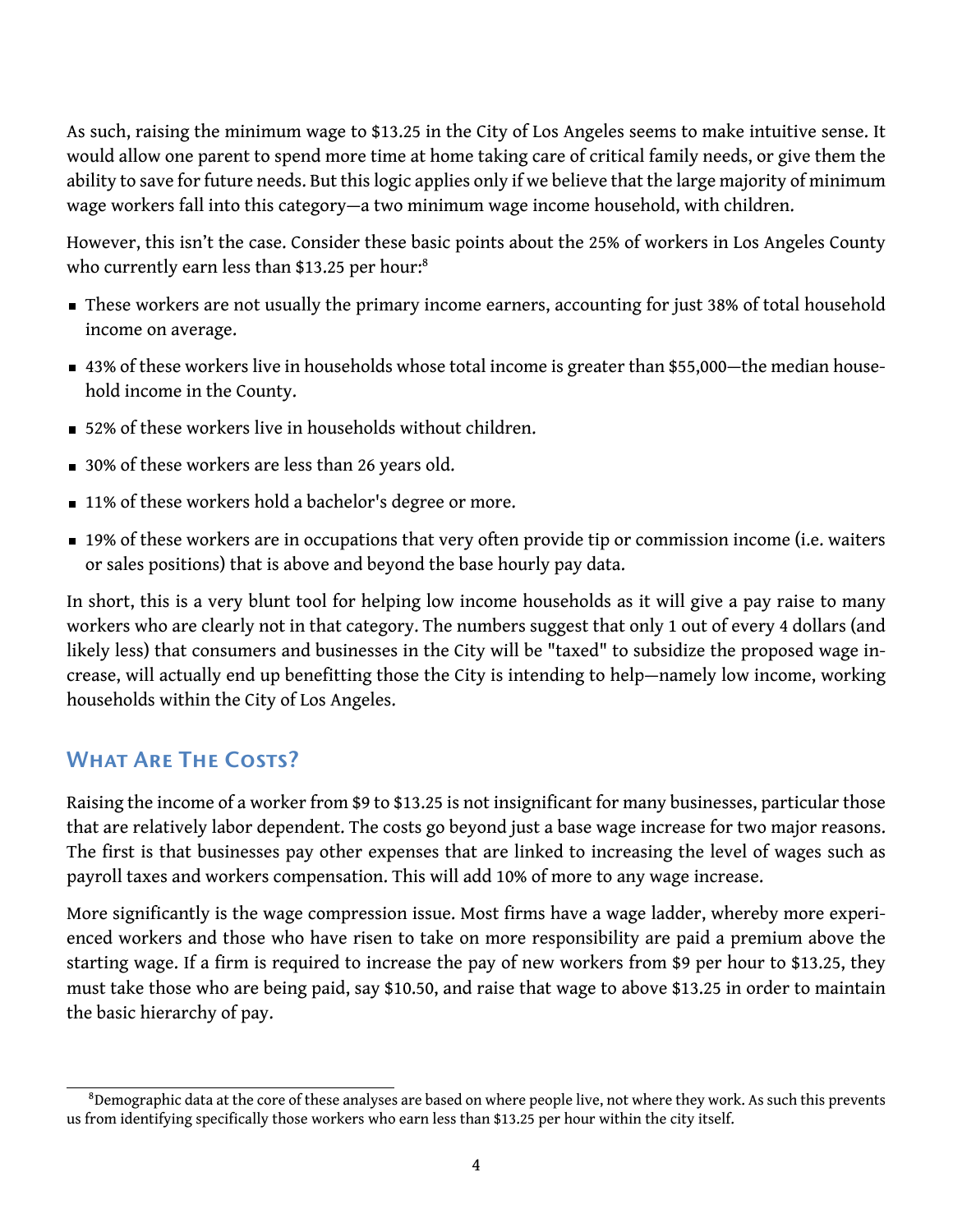Studies have shown that these issues can end up increasing the wage bill by well over factor of two.<sup>[9](#page-7-0)</sup> In other words a firm would not only have to pay to increase all workers to a new wage floor, they would have additional cost increases they would need to pay in order to maintain the wage ladder system within the firm's organizational hierarchy.

In order to create an estimate of the increase in labor costs faced by various industries, Beacon Economics has compiled data from a number of sources. The result of the analysis for some of the hardest hit industries is illustrated in the following table. These numbers estimate the increase in labor costs as a share of revenues including non-wage expenses as well as wage compression increases.<sup>[10](#page-7-1)</sup>

For many industries the impact is quite small, but for some the impact is dramatic. Restaurants, for example, could see their labor costs go up in total by an amount roughly equivalent to 12% of revenues, holding all else equal. Nursing homes could see their costs rise by 7% of revenues. The increase in costs for the construction and retail industries comes in at a smaller but still significant 4% of revenues. These are substantial costs—in these cases more than 10 times the Gross Receipt Tax that the City is looking to roll back because of its perceived impact on business formation in the City.

It is also important to note how many critical sectors in the

| Estimated Increase In Labor Costs from A \$13.25 |  |                |                                                      |  |  |  |
|--------------------------------------------------|--|----------------|------------------------------------------------------|--|--|--|
|                                                  |  |                | Minimum Wage: Share Of Revenue For Select Industries |  |  |  |
|                                                  |  | NAICS Industry | Cost, Low Cost, High                                 |  |  |  |

| <b>NAICS</b> | muustry                                       | COSL, LOW | COSL, HIGH |  |  |  |
|--------------|-----------------------------------------------|-----------|------------|--|--|--|
| 812          | Personal and laundry services                 | 7.7%      | 11.5%      |  |  |  |
| 722          | Food services and drinking places             | 8.1%      | 12.2%      |  |  |  |
| 561          | Administrative and support services           | 7.1%      | 9.4%       |  |  |  |
| 623          | Nursing and residential care facilities       | 5.3%      | 6.8%       |  |  |  |
| 713          | Amusement / recreation industries             | 5.1%      | 6.9%       |  |  |  |
| 624          | Social assistance                             | 5.0%      | 6.8%       |  |  |  |
| 314          | Textile product mills                         | 3.9%      | 5.2%       |  |  |  |
| 315          | Apparel manufacturing                         | 3.4%      | 5.4%       |  |  |  |
| 313          | Textile mills                                 | 3.2%      | 5.3%       |  |  |  |
| 721          | Accommodation                                 | 3.2%      | 4.4%       |  |  |  |
| 452          | General merchandise stores                    | 2.9%      | 4.7%       |  |  |  |
| 236          | Construction of buildings                     | 2.9%      | 4.3%       |  |  |  |
| 493          | Warehousing and storage                       | 2.7%      | 3.5%       |  |  |  |
| 712          | Museums, historical sites                     | 2.1%      | 2.5%       |  |  |  |
| 445          | Food and beverage stores                      | 2.1%      | 3.0%       |  |  |  |
|              | Source: U.S. Economic Census, ACS (PUMS), EDD |           |            |  |  |  |
|              | Calculations by Beacon Economics              |           |            |  |  |  |

City's economy would be negatively impacted. The apparel industry, already struggling with growing foreign competition, will find costs rising sharply if such facilities choose to stay within city borders. Social

<span id="page-7-0"></span><sup>9</sup> Jeannette Wicks-Lim. (2006). "Mandated Wage Floors and the Wage Structure: New Estimates of the Ripple Effects of Minimum Wage Laws." PERI Working Paper No. 116.

<span id="page-7-1"></span><sup>&</sup>lt;sup>10</sup>Data on the distribution of hourly pay by industry were obtained from the OES and scaled by pay information collected from the American Community Survey. The labor cost to revenue ratios are based on the Economic Census for 2012. The wage compression effect for each industry was calculated by taking the average of two numbers: the increase in labor costs of increasing all workers wages to the new wage floor and the increase in labor costs by increase the wages of everyone under the new wage floor by the same amount. It is worth noting that the average of this methodology is very close to the 2.5 factor referenced in the literature on the topic.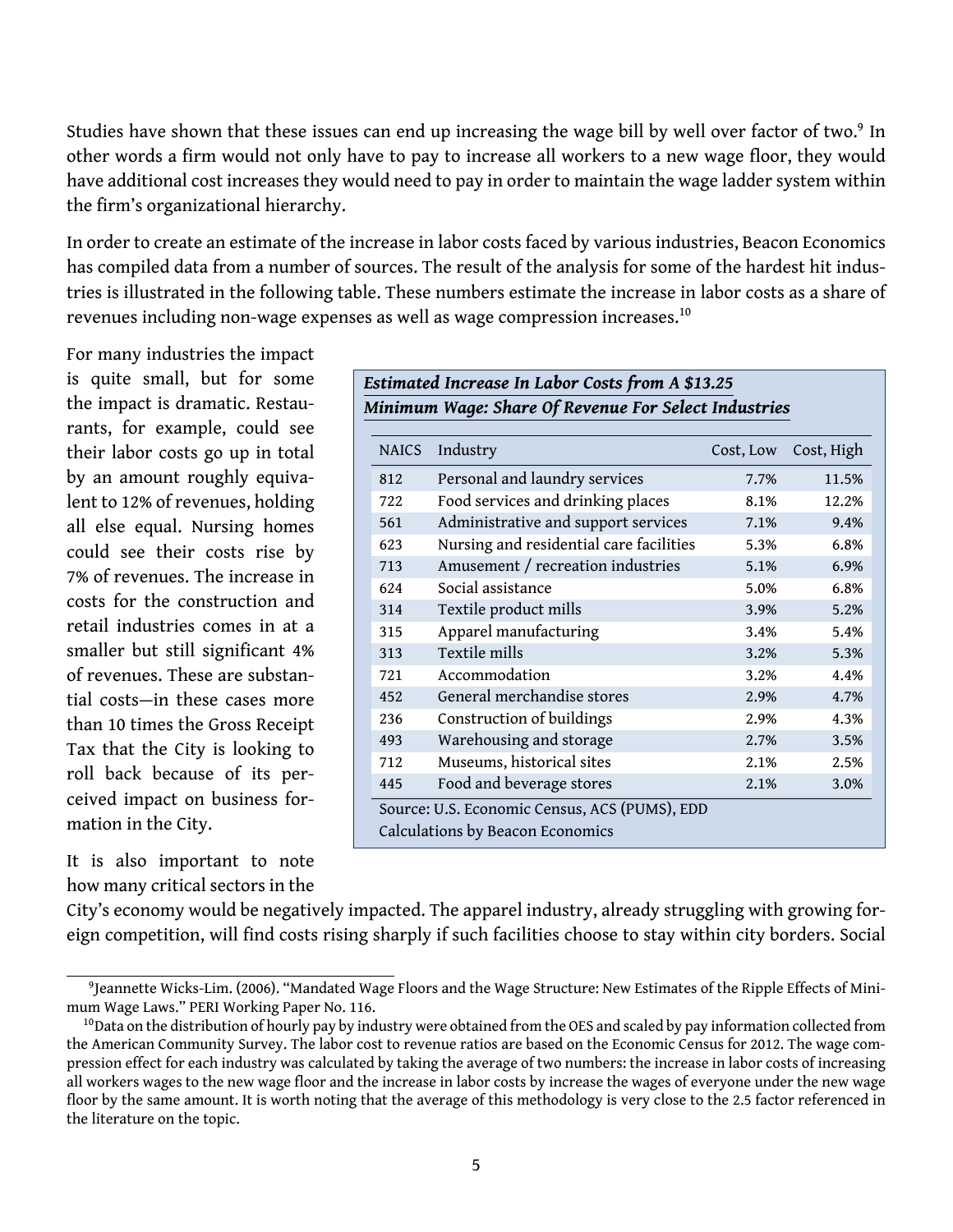assistance—including many charities—will see costs rise sharply, reducing their ability to support their causes.

These numbers are also higher than what would occur in practice because they assume that the firms would not change how they operate as a result of the mandated pay increase. This isn't realistic because these estimated cost increases as a share of revenues are significantly higher than the gross profit margin on revenues for these businesses. In other words if they did not change how they did business in response to the proposed wage increases, these firms would quickly go out of business.

To survive, businesses facing higher costs will do a number of things. First, they will shift as best they can to a less labor-intensive business model. For example, they may purchase a labor–saving piece of equipment to reduce the number of workers they need to accomplish a certain task. They will additionally have to raise their prices by some amount. This will, by definition, reduce the amount of business they do which will in turn reduce the amount of labor they will hire. In short—a higher minimum wage in this context means fewer jobs.

The negative employment impact of raising the minimum wage not only corresponds with conventional economic theory, it is a given within mainstream economic literature that the effect has been statistically verified, albeit the size of the negative shock varies depending on the size of the minimum wage hike, the geographic nature of the area being studied, and the composition of the local workforce.

In regard to all three issues the City of Los Angeles is particularly exposed to potential negative impacts from the proposed minimum wage increase. It is a very significant increase, 30% over the state minimum wage even when taking into account the pending increase in the state's rate. The Los Angeles region also has a high number of low skilled workers, as compared to places like Seattle or San Jose, who will be affected.

And perhaps most significantly the City of Los Angeles economy, while large, is still less than 40% of the County total, and makes up even less of the Greater Los Angeles region. As mentioned, the City borders over 30 other cities within the County and a significant amount of unincorporated county land that will have far lower wage floor levels. Firms within the city limits will have limited ability to raise prices before they lose business to competitors outside the City. All this implies that the job impact will be significantly greater locally than it would be if the minimum wage were raised at the state or Federal level.

These are the static effects. There is also a dynamic aspect. All economies see the constant formation and ending of firms—particularly small businesses. When new businesses begin they have to make a choice about where to locate both across economies as well as within them. The tradeoffs between location and cost are clear; thus rents for similar types of spaces can be higher in one part of a city relative to another. For industries where the difference could end up being 5% or more of revenues, the decision will be easy to understand. A higher minimum wage will clearly incentivize some new firms who may have chosen to locate inside the City to instead choose a location outside city boundaries.

Beacon Economics has modeled the impact of what an increase in the minimum wage would mean for the City of Los Angeles as a result of the jump in labor costs for minimum wage workers. Overall, the model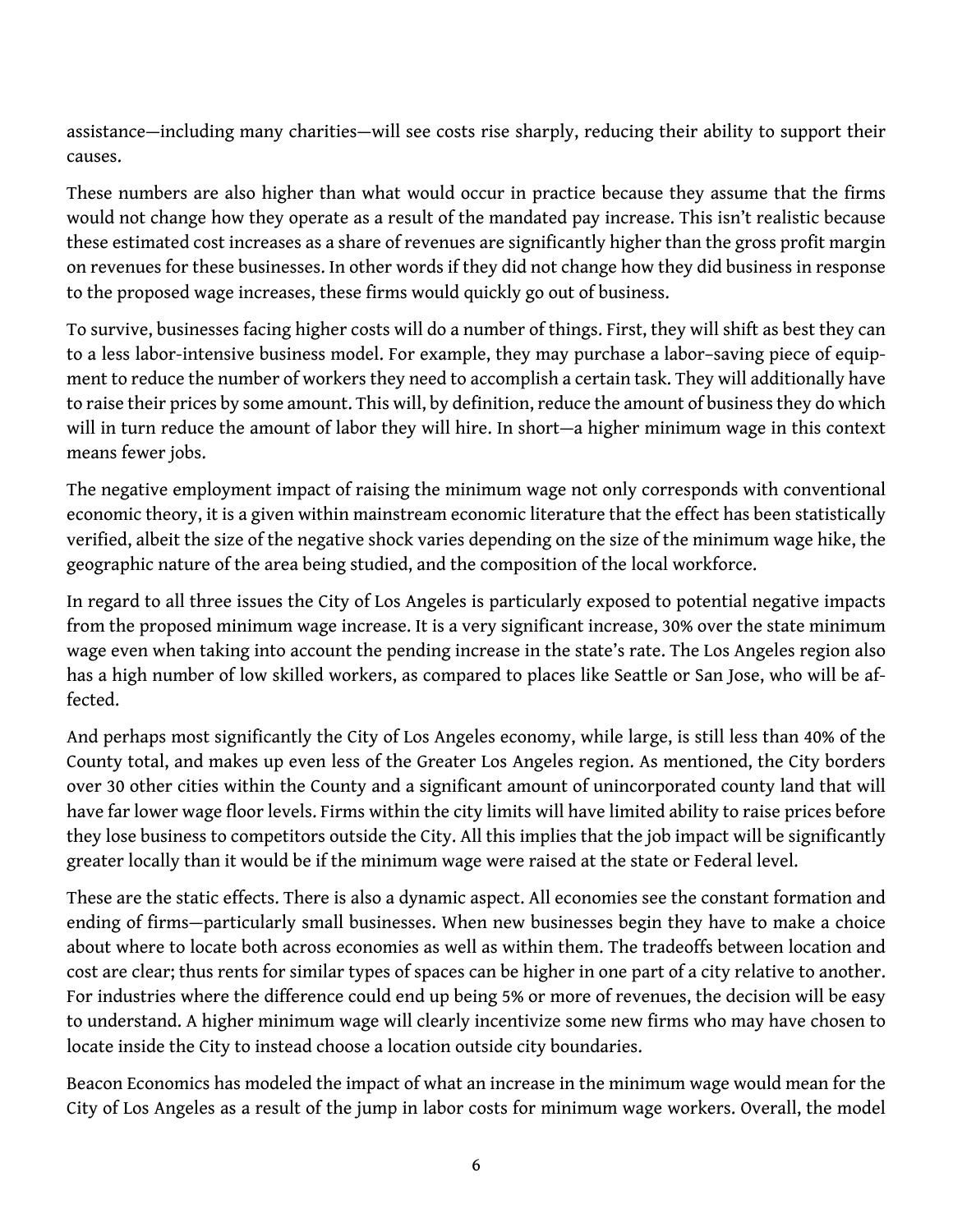does not suggest that, on net, the City would lose jobs. There are many growing sectors in the City's economy that would not be impacted by the higher rate. But there would be a significant impact on the City's ability to grow—and jobs not created are no different than jobs lost.

Beacon Economics' current forecast model for the City predicts that growth over the next five years should average 1.8% annually. This suggests that the City will add roughly 150,000 new jobs in that time period.

Beacon Economics uses industry wage elasticity data from recent empirical work performed by labor economists from MIT and the National Bureau of Economic Research to model how much potential growth will be lost as a result of the proposed minimum wage increase.<sup>[11](#page-9-0)</sup> The numbers predict that growth will slow to 0.9% per year at best or to 0.1% per year at worst—roughly 10,000 to 77,000 new jobs instead of the forecasted 150,000.[12](#page-9-1)

This means that the wage increases will cost the city 73,000 to 140,000 new jobs over the next five years.<sup>[13](#page-9-2)</sup> The largest job "losses" relative to current trend will occur in the food service and accommodation sector, followed by retail trade and administrative services. Such a change could end up restricting revenue growth in the City to around two-thirds of the expected level.

| Minimum Wage Impact     |           |             |             |           |
|-------------------------|-----------|-------------|-------------|-----------|
| Industry                | Current   | <b>Base</b> | <b>Best</b> | Worst     |
| Total                   | 1,628,671 | 1,778,824   | 1,705,790   | 1,639,177 |
| Difference              |           | 150,152     | 77,119      | 10,506    |
| Accomm. & Food Services | 146,412   | 172,264     | 153,102     | 135,684   |
| Difference              |           | 25,852      | 6,689       | $-10,729$ |
| Retail Trade            | 141,829   | 154,097     | 143,695     | 133,863   |
| Difference              |           | 12,268      | 1,867       | $-7,965$  |

And those who would suffer most from these job losses are the two groups that have the most to lose. By Beacon Economics' calculations over one-third of the losses will accrue to workers under the age of

25. These are formative years and without those jobs there will be a loss of critical job experience, life

<span id="page-9-1"></span><span id="page-9-0"></span><sup>11</sup>Jonathan Meer and Jeremy West. (2015). "Effects of the Minimum Wage on Employment Dynamics." *Texas A&M University*. <sup>12</sup>These losses include both the initial static losses from the implementation of the minimum wage as well as dynamic losses

from business formation shifting to areas outside city boundaries. After five years the static losses will be complete, and city growth rates will start to accelerate modestly, but not to the no-minimum wage level.

<span id="page-9-2"></span> $13$ These jobs would not necessarily be lost to Los Angeles County. Many may form in areas outside Los Angeles City boundaries but within the County. The current Los Angeles City minimum wage plan will serve as a booster for job growth in other cities within the County.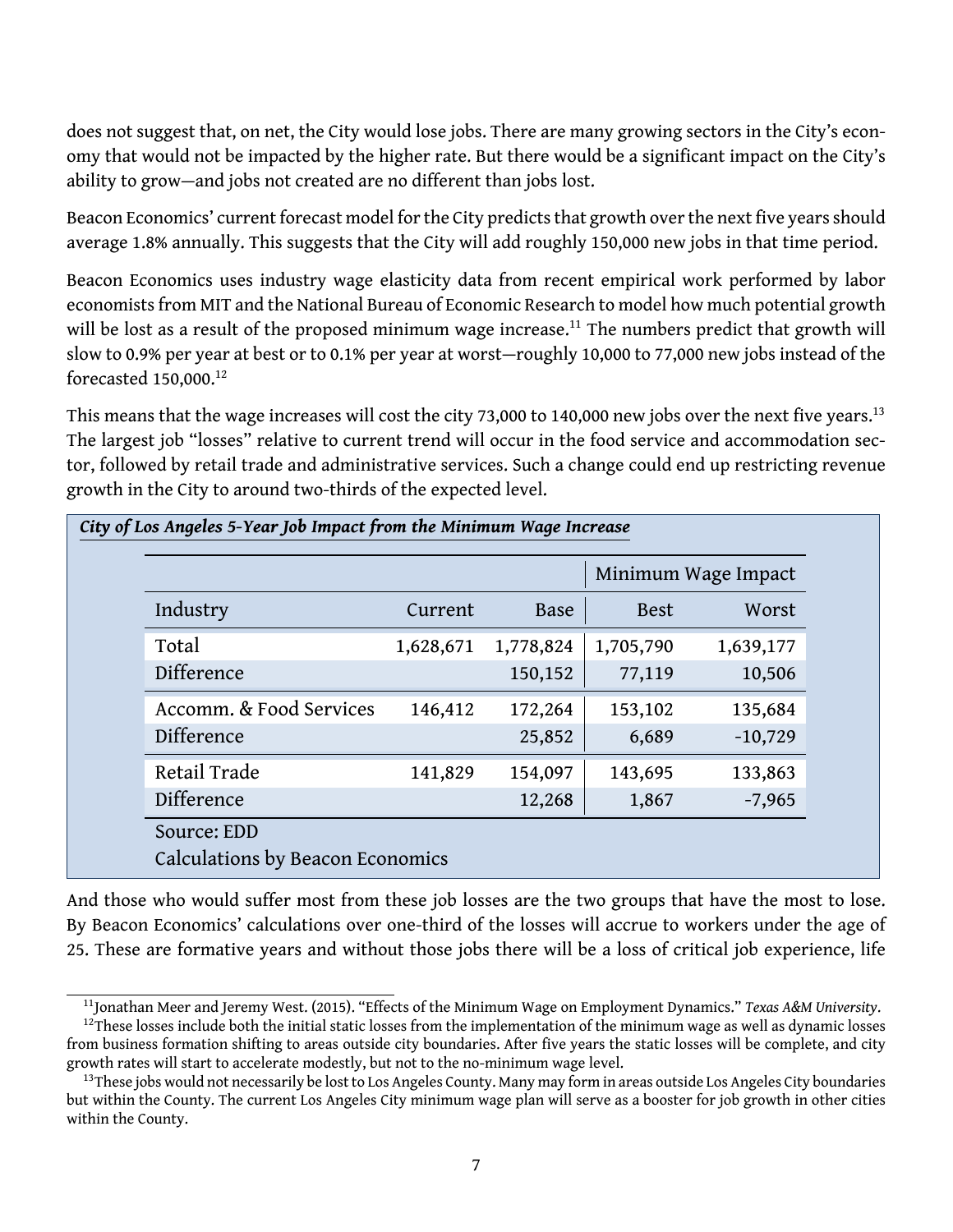learning, and the potential to save for post secondary education. Roughly 30% of the jobs losses will hit workers who have not had the opportunity to earn a high school degree, and who make up some of the lowest income workers. For these workers the loss of a job will be potentially catastrophic in today's still weak labor market.

### **CONCLUSION**

While the intentions are commendable, based on Beacon Economics' analysis, the minimum wage proposal currently in consideration will, on net, have significantly negative consequences for the City. The benefits will be small, with only one-quarter going to those whom the Mayor and City Council are attempting to target with assistance. Additionally, the costs to the City are very high, and could all but erase potential growth in the City's employment base for the next five years.

This does not imply that the City should not continue pursuing efforts to help families on the edge of poverty. This analysis only states that raising the minimum wage at the city level is not an efficient way of addressing the problem. Programs that more effectively target those who are in the most need would be better solutions. Such programs may be more difficult to implement, given that they are often funded directly by city revenues rather than indirectly through a tax on city business activity as with an increase in the minimum wage. But given the potential negative impact a hike in the minimum wage would have on growth in the City's revenue base, such direct programs might ultimately be cheaper options.

At the very least the City Council should consider that there are a variety of potential changes that could be made to the underlying structure of the minimum wage plan that would help mitigate some of the negative economic consequences to the City. Such mitigating amendments could include the following:

- Reduce the size of the increase, acknowledging that the wage compression effect will still create an impact on wages for some workers beyond this new base level.
- **Figure out a legal way of eliminated or reducing the minimum wage increase for workers who receive** secondary income such as tips or commissions such as setting a minimum "compensation" level.
- Extend the phase-in period to reduce the potential static shock of the initial increase.
- Eliminate the future CPI adjustment until the full economic impact on the city is better documented.
- Put in controls which reduce the level and speed of the minimum wage hike if the city fails to meet certain benchmarks for economic growth.
- **Eliminate the minimum wage for training periods/younger workers/nonprofits/small businesses.**
- Give minimum wage "credits" to firms that provide benefits such as healthcare.

The following report lays out the foundations of these results. We end with a more complete description of what some of these potential policy changes might be.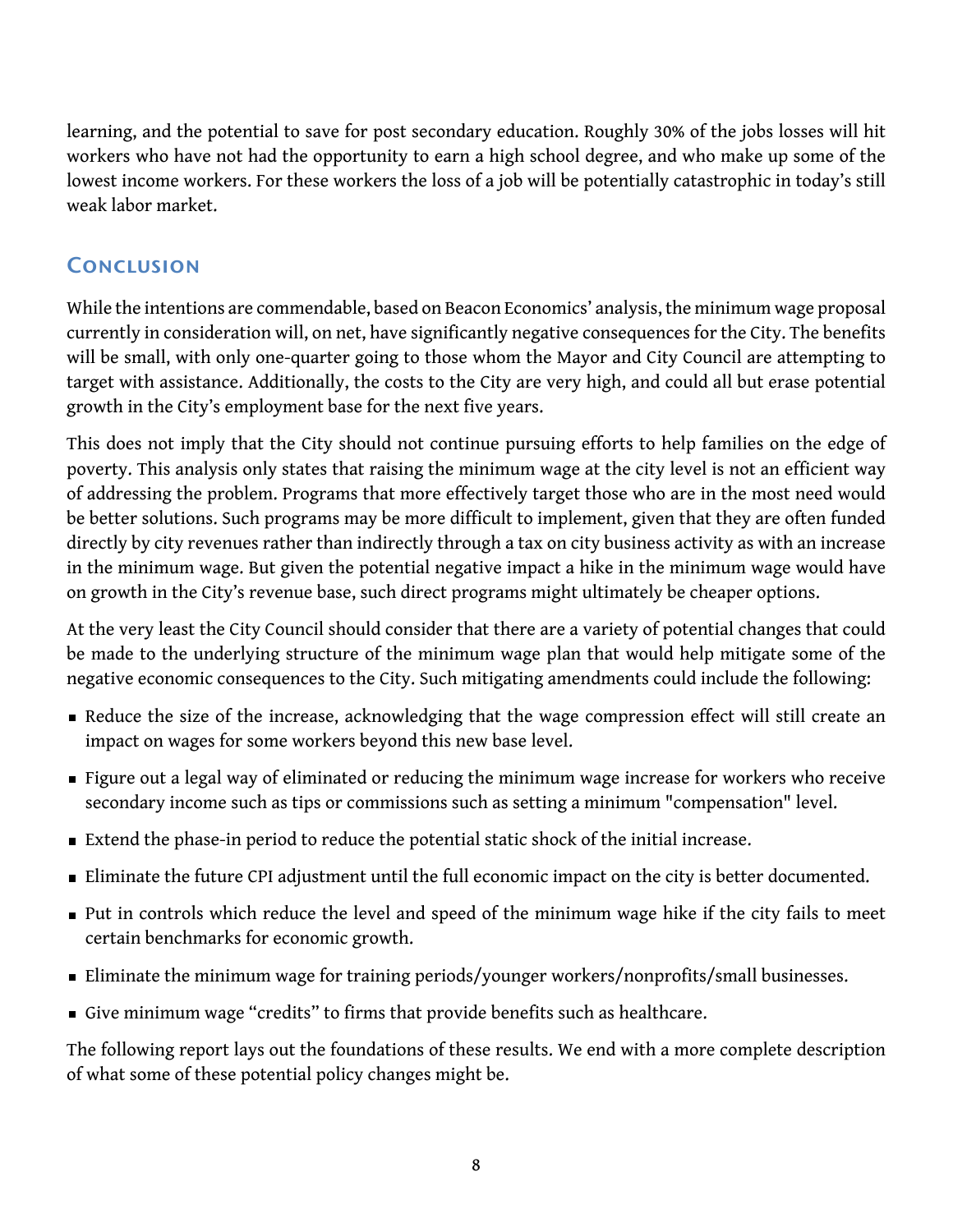### <span id="page-11-0"></span>Background on Beacon Economics' Analysis

### The Problem: Low-Skilled Workers Are Falling Behind

Although the economy of Los Angeles is strong and growing, and incomes are higher than in most of the United States, poverty remains a major problem. In Los Angeles County, an estimated 18% of individuals live below the poverty line, which is higher than in the state overall  $(16%)$  or the country  $(15%).^{14}$  $(15%).^{14}$  $(15%).^{14}$  The high cost of housing in Los Angeles, due primarily to a constrained supply, makes it even more difficult for many to stay above water. The existing single-family median home price for the Los Angeles metro is \$450,000, the seventh-highest in the nation.<sup>[15](#page-11-2)</sup>

Concerns about a "barbell" economy developing in Los Angeles are valid, with many residents at very high incomes, many residents at very low incomes, and a shrinking middle class.

Low-skilled workers in the City of Los Angeles face a very uncertain future, as the labor market becomes more and more specialized. Some of the largest job growth in California during the economic recovery has been in high-skilled industries, such as Professional, Scientific, and Technical Services (20% since 2010). Low-skilled industries such as Retail Trade are growing, as well, but **it will become more difficult for individuals in low-skilled industries to earn a good living in the years ahead**. With the labor market still relatively weak following the "Great Recession," wage growth has remained fairly stagnant, especially for low-skilled workers. With the help of great advancements in technology, businesses in low-skilled industries are investing more in capital and requiring less labor. **"Low-skilled" increasingly will mean "low-income" in California**.

Los Angeles needs to pursue policies that will prevent these problems from growing, without generating economic inefficiencies that outweigh the socially beneficial outcomes. The Los Angeles City Council and other local leaders deserve a great deal of credit for creating and supporting many policies that do just that. Investments in local education and workforce training have been essential in helping workers adapt to a 21st century economy. Tax incentives to encourage commercial development in struggling areas and incentives to promote residential construction in these areas are valuable as well.

### The City Council Remedy: Raising The Minimum Wage

At the broad state and federal level, policies such as tax credits for low-income families and increases to the minimum wage can indeed help low-income residents from falling behind. For decades, the federal minimum wage rose steadily on an inflation-adjusted basis, reaching its peak in the early 1970s before steadily falling as minimum wage increases became less frequent. The current federal minimum wage has roughly the same purchasing power it had in the early 1950s.<sup>[16](#page-11-3)</sup> With some exceptions, the California min-

<span id="page-11-2"></span><span id="page-11-1"></span><sup>14</sup>Alice Walton and Shana Daloria, "Los Angeles Poverty Rate Greater than California, Nation." *KPCC*. December 3, 2014.

<sup>15&</sup>quot; Median Sales Price of Existing Single-Family Homes Ranked by Median Price Level." National Association of Realtors. February 11, 2015.

<span id="page-11-3"></span><sup>&</sup>lt;sup>16</sup>"History of Federal Minimum Wage Rates Under the Fair Labor Standards Act, 1938-2009." U.S. Bureau of Labor Statistics, Wage and Hour Division.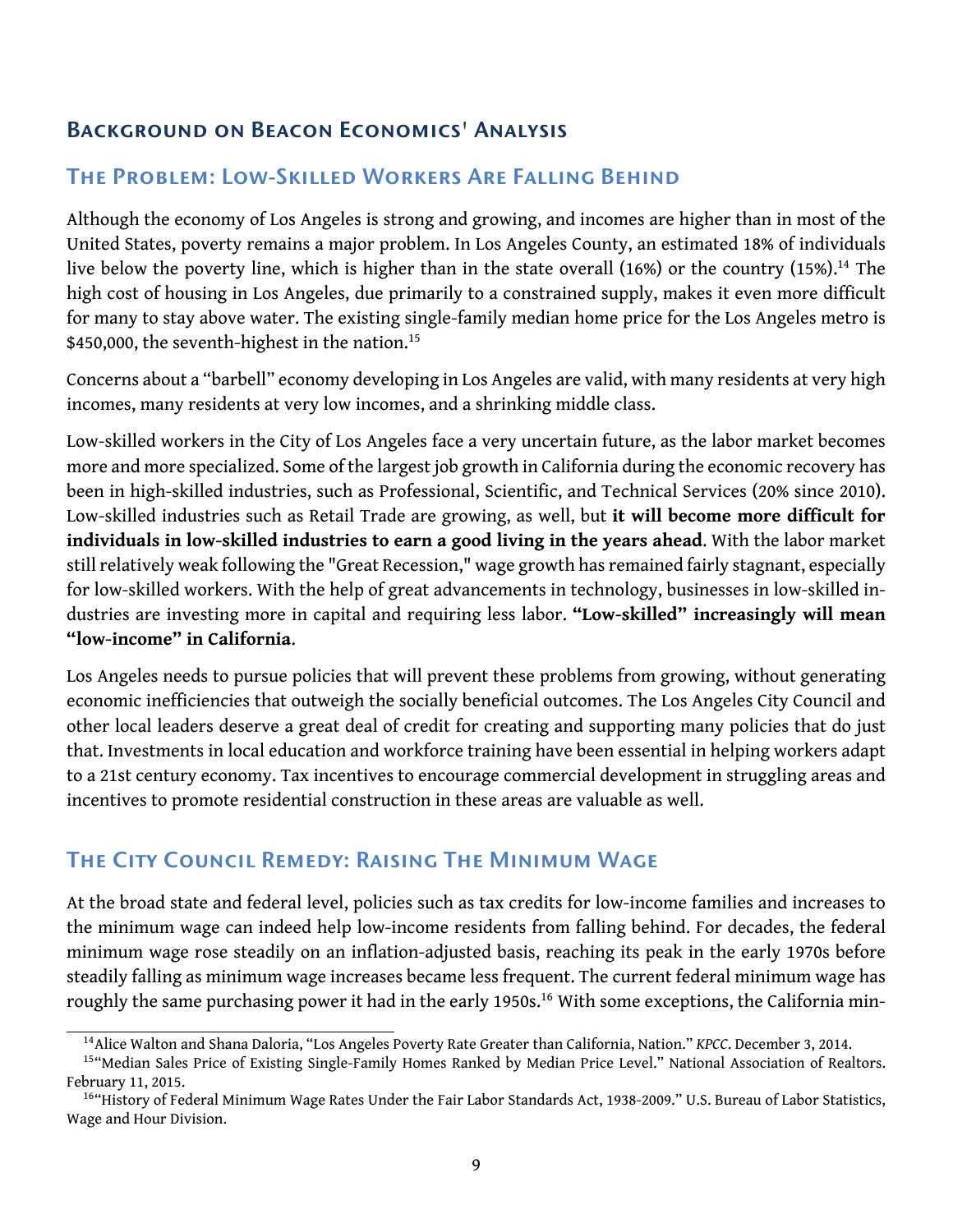imum wage has followed a similar trajectory, experiencing larger, more frequent increases until around the late 1970s when the minimum wage started remaining flat for longer periods of time with less overall growth.[17](#page-12-1) **Like the federal minimum wage, the purchasing power of the state minimum wage has decreased in recent decades.**

A host of cities in California have implemented their own local minimum wages in an effort help residents keep up with very high local costs of housing, transportation, and other goods and services. These cities include:

- Oakland
- Pasadena
- Petaluma
- West Hollywood
- Santa Monica
- Emeryville

Major cities in other states, such as Santa Fe, New Mexico, and Seattle, Washington, have implemented comparable living wage ordinances. In Seattle, unlike many local minimum wages, the new citywide minimum wage will apply to businesses of all sizes, as well as nonprofits.

Is this the right step for the City of Los Angeles? Last year, Mayor Eric Garcetti proposed raising the citywide minimum wage to \$13.25 per hour by 2017, with increases based on growth in the Urban Consumer Price Index thereafter. Late last year, six Los Angeles City Councilmembers countered with a proposal to raise the wage to \$15.25 per hour by 2019.<sup>[18](#page-12-2)</sup> Labor groups are calling for a local minimum wage of \$15 per hour or higher.<sup>[19](#page-12-3)</sup> In late 2014, the City Council passed a \$15.37 per hour minimum wage for workers at Los Angeles hotels with 150 or more rooms. **Although the Los Angeles City Council appears to be following the example of several other cities in raising the minimum wage for all workers citywide, Councilmembers should be aware of a number of severe pitfalls that might arise with such a measure**.

### <span id="page-12-0"></span>Reviewing Current Minimum Wage Research

### WHAT DOES THE EXISTING MINIMUM WAGE LITERATURE SHOW?

Much of the existing literature on minimum wage policy is relatively controversial, showing that increases to the minimum wage will have negative economic impacts. **Low-skilled workers will generally be the first to face layoffs**.

<span id="page-12-2"></span><span id="page-12-1"></span><sup>&</sup>lt;sup>17</sup>"History of California Minimum Wage." State of California Department of Industrial Relations.

<sup>18</sup>David Zahniser and Emily Alpert Reyes, "L.A. Lawmakers Lay Out Path to \$15.25 Minimum Wage by 2019." *LA Times*. October 7, 2014.

<span id="page-12-3"></span><sup>19</sup>Ben Bergman, "Why Unions Lead the \$15 Minimum Wage Fight, Though Few Members Will Benefit." *KPCC*. January 29, 2015.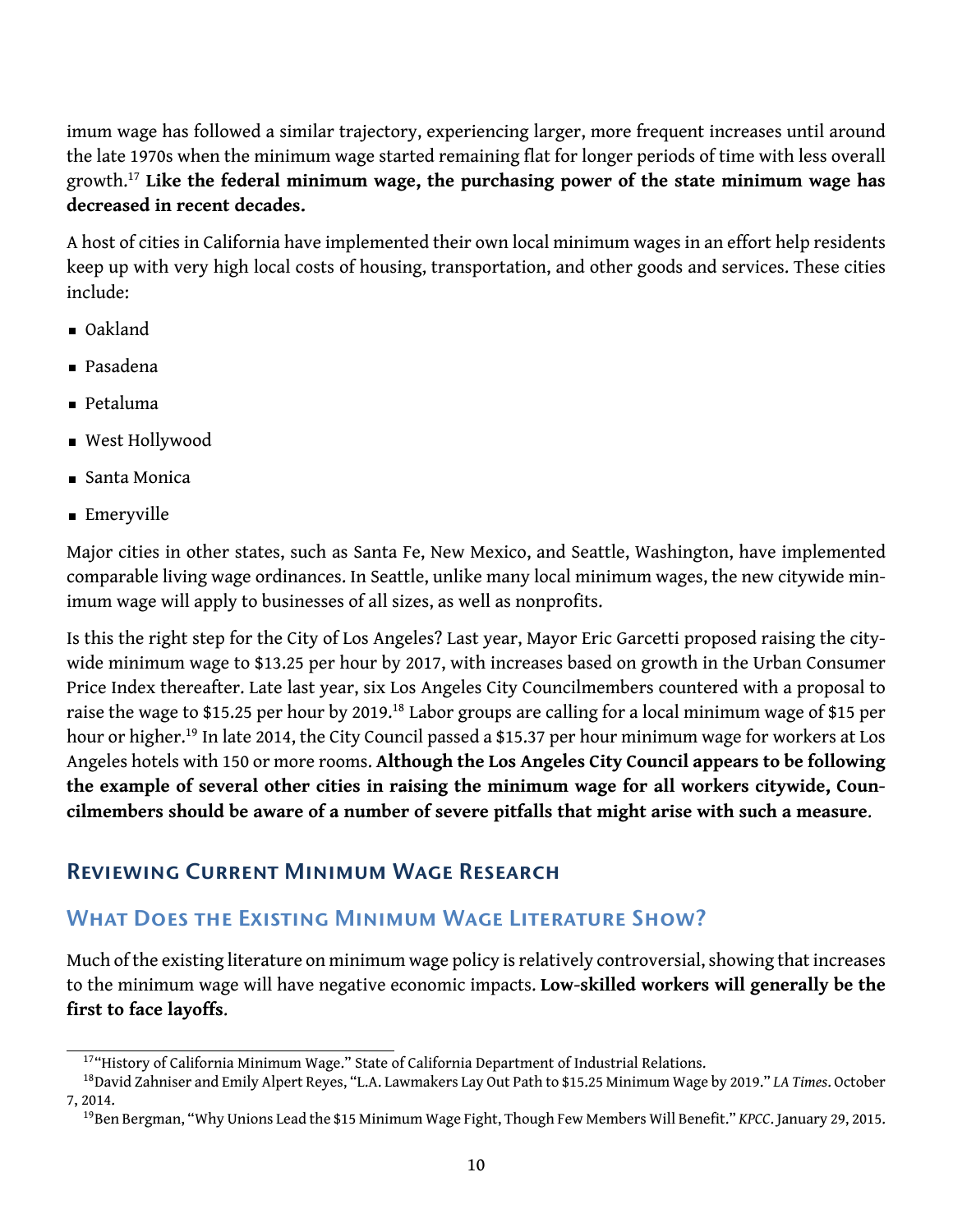A January 2015 study from economists Jonathan Meer and Jeremy West finds that a 10% minimum wage increase reduces employment by nearly 1% after three years, with the biggest losses attributed to young and low-skilled workers.<sup>[20](#page-13-0)</sup>

The U.S. Congressional Budget Office reported in 2014 that an increase in the federal minimum wage from \$7.25 to \$10.10 per hour by 2016 would reduce nationwide employment by 0.3%, as businesses lay off low-wage workers.<sup>[21](#page-13-1)</sup> A 2006 report by economist Joseph Sabia finds that a 10% increase in the nationwide minimum wage is associated with a roughly 1% decrease in employment at small businesses, including a 4.5%-9.0% decrease in *teenage* employment at small businesses.<sup>[22](#page-13-2)</sup>

**Local nonprofits may also be at risk**. In Seattle, where the citywide minimum wage will reach \$15 per hour this year, nonprofits fear having to cut staff or services to accommodate the wage increase.<sup>[23](#page-13-3)</sup> Because nonprofits receive much of their funding through grants or donations for specific uses, they have difficulty shifting revenue around to meet higher labor costs. Many nonprofit workers already work at wages well below the market rate for their skills.

Researchers have found that wages rise not only for workers at or slightly above the "old" minimum wage, but also for workers above it. This is known as the "ripple effect" of the minimum wage. The ripple effect is a necessary part of a minimum wage increase. Most firms have a wage ladder, in which more experienced workers and those who have risen to take on more responsibility are paid a premium above minimum wage. For example, if a firm is required to increase the pay of new workers from \$9 per hour to \$13.25 per hour, they must take those who are already being paid more than \$9 per hour and raise those wages to above \$13.25 per hour in order to maintain the hierarchy of pay. Workers above the minimum wage need to be rewarded for their skills. If policy mandates increase the wages of low-skilled workers to at or near the level of higher-skilled workers, then the wages of higher-skilled workers also need to increase.

A 2006 report from Jennette Wicks-Lim finds that the ripple effect can add 150% of the cost of a minimum wage increase, with workers up to 23% above the "old" minimum wage earning a bump in their wages.[24](#page-13-4) **The ripple effect is an important cost to labor-intensive businesses—especially businesses with many low-skilled workers**.

**Many researchers do not believe that raising the minimum wage is actually an effective solution to poverty**. A 2010 report by Joseph Sabia and Richard Burkauser found no evidence that statewide increases in the minimum wage reduced those states' poverty rates. A majority of workers earning the min-

<span id="page-13-1"></span><span id="page-13-0"></span><sup>&</sup>lt;sup>20</sup>Jonathan Meer and Jeremy West. (2015). "Effects of the Minimum Wage on Employment Dynamics." Texas A&M University.

<sup>&</sup>lt;sup>21</sup>Congressional Budget Office. (2014). "The Effects of a Minimum-Wage Increase on Employment and Family Income." Pub. No. 4856.

<span id="page-13-2"></span><sup>&</sup>lt;sup>22</sup>Joseph J. Sabia. (2006). "The Effect of Minimum Wage Increases on Retail and Small Business Employment." Employment Policies Institute.

<span id="page-13-3"></span> $^{23}$ Graham Johnson. "Report: The \$15 Minimum Wage Could Force Seattle Nonprofits to Cut Services to the Poor." KIROTV.COM. February 24, 2014.

<span id="page-13-4"></span> $^{24}$ Jeannette Wicks-Lim. (2006). "Mandated Wage Floors and the Wage Structure: New Estimates of the Ripple Effects of Minimum Wage Laws." PERI Working Paper No. 116.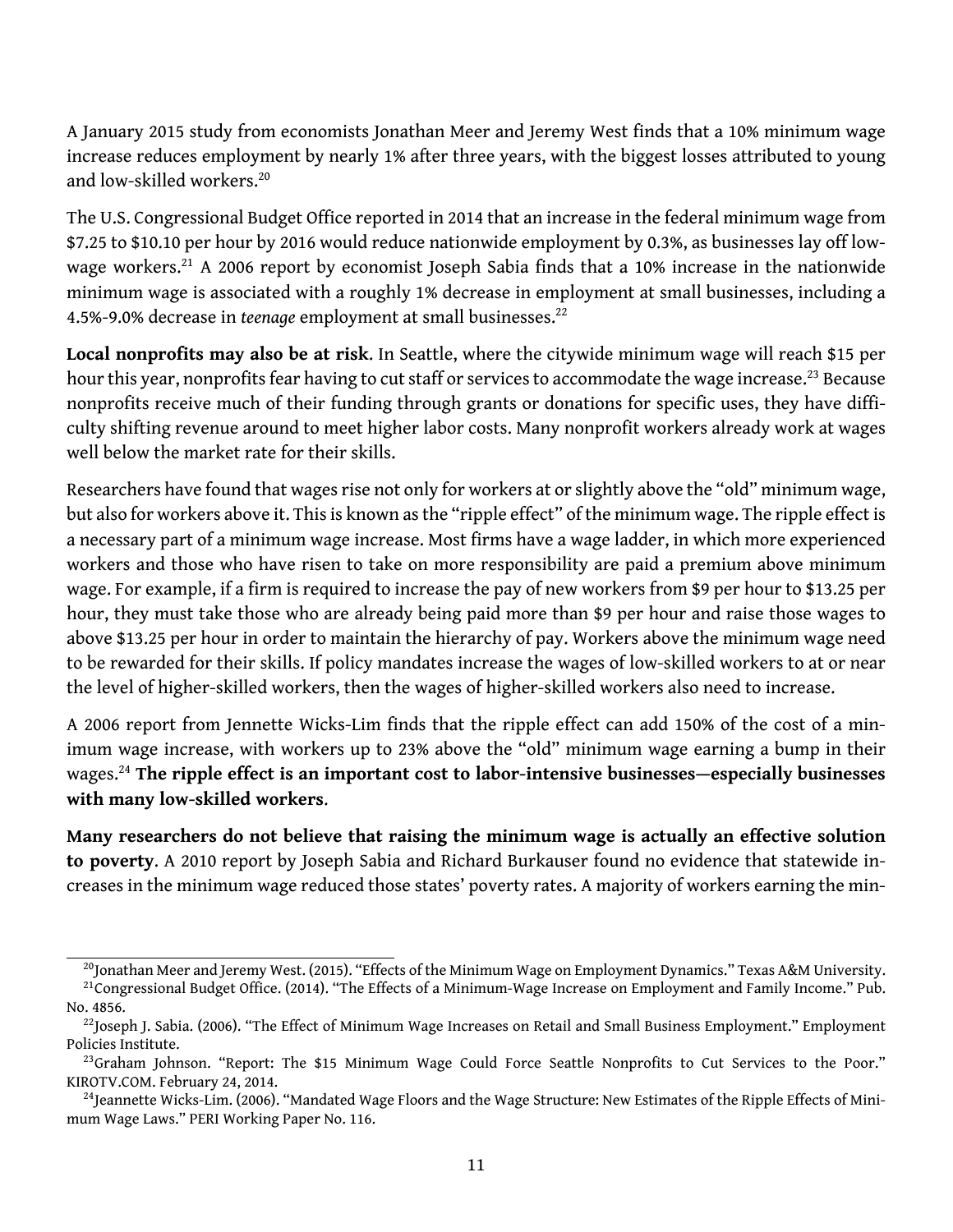imum wage lived in households with **incomes more than two times above the poverty line**. [25](#page-14-0) In 1995, economists David Card and Alan Krueger claimed that the minimum wage does not affect poverty because it does not effectively reach those in poverty who are not working.<sup>[26](#page-14-1)</sup>

Despite what some researchers have claimed, there is no real consensus over whether the impacts of a minimum wage increase will be positive or negative. A 2007 literature review by David Neumark and William Wascher studied the low-wage employment effects of the minimum wage and found no consensus about the overall effects of a minimum wage increase on low-wage employment, although a significant majority of what they examined show negative effects.<sup>[27](#page-14-2)</sup>

On the whole, the findings of the existing literature are divided, but there appears to be a significant body of research that shows modestly negative economic impacts. This alone does not necessarily negate the merits of a minimum wage increase, however. Governments set many policies that lead to inefficiencies. Tax policy is very often inefficient. Yet, the minimum wage, like many kinds of taxes, is designed to create inefficiencies in the name of economic or social equality. Increasing the local minimum wage could be good for Los Angeles if it furthered equality at an acceptable economic cost.

For Los Angeles, the key question is how high the economic cost will be. At the local level, it is not easy for researchers to determine. Existing literature does not delve deeply into local minimum wage impacts, so there are not many 1:1 comparisons available. We can expect, however, that modestly negative impacts from a minimum wage at the federal or state level **might be larger at the local level** because consumers can buy goods or services in nearby cities and businesses can relocate to nearby cities if their costs grow too high.

As noted above, a number of Los Angeles City Councilmembers, Mayor Garcetti, and local labor unions such as the Los Angeles County Federation of Labor believe that the social benefits outweigh the potential economic costs. Groups such as the Los Angeles Area Chamber of Commerce, BizFed, the Valley Industry and Commerce Association believe that the costs of the proposed wage increase are too high.

### Shortcomings In The Berkeley Group's Analysis

In May 2014, Mayor Garcetti commissioned the Institute for Research on Labor and Employment at the University of California, Berkeley —a group composed of researchers Michael Reich, Ken Jacobs, Annette Bernhardt, and Ian Perry—to assess the impacts of his proposed citywide minimum wage increase to \$13.25 per hour by 2017. Recently, the Los Angeles City Council, after examining the Berkeley group's report, commissioned the group to conduct another independent analysis of a proposed citywide minimum wage increase. In the group's report for Mayor Garcetti, it found that the proposed minimum wage increase would have:

<span id="page-14-0"></span><sup>&</sup>lt;sup>25</sup>Joseph J. Sabia and Richard V. Burkhauser. (2010). "Minimum Wages and Poverty: Will a \$9.50 Federal Minimum Wage Really Help the Working Poor?" *Southern Economic Journal*, Vol. 76, No. 3.

<span id="page-14-1"></span><sup>26</sup>David Card and Alan B. Krueger. 1995. *Myth and Measurement: The new economics of the minimum wage*. Princeton, N.J.: Princeton University Press.

<span id="page-14-2"></span><sup>&</sup>lt;sup>27</sup>David Neumark and William Wascher. (2007). "Minimum Wages and Employment." IZA Discussion Paper No. 2570.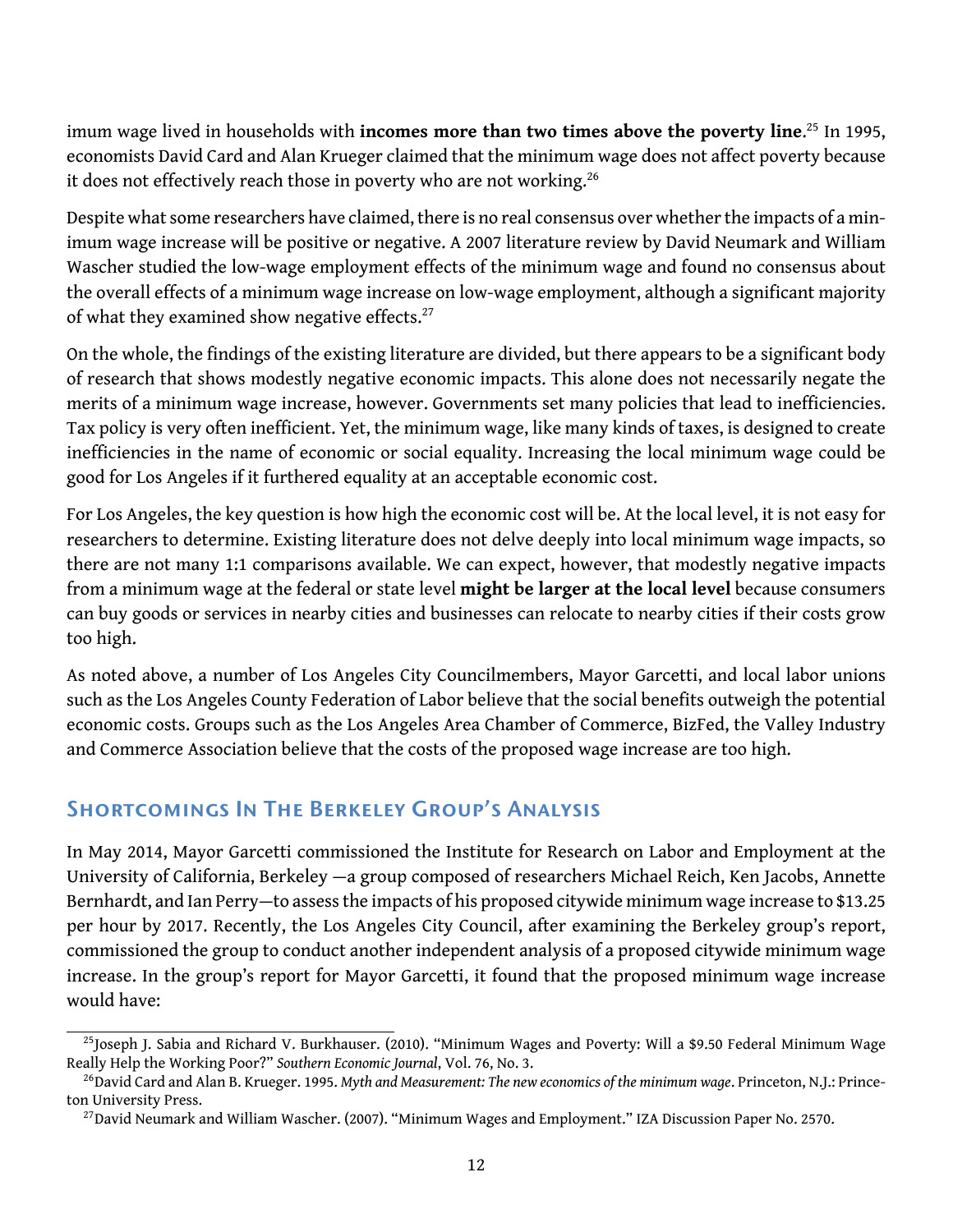- No significant impact on local employment or hours for existing workers;
- No significant impact on local consumer prices;
- No significant impact on costs for existing local businesses;
- No significant impact on new local business growth; and
- A significant impact on increasing personal income and reducing poverty in Los Angeles.

The group also claimed that the proposed minimum wage increase would have a targeted impact on working poor families and disadvantaged minority workers in the City.

**With respect to the Berkeley group's analysis, we believe that there are several shortcomings in the methodology that call its findings into question**. The Berkeley group examines data for the County of Los Angeles, rather than the City of Los Angeles, claiming that data for Los Angeles County serves as a proxy for city data. Although the City of Los Angeles contains much of the population of Los Angeles County, there are points of concern in making such a comparison. The economy of the City of Los Angeles makes up less than 40% of the County total, and thus key measurements may vary between the two regions. For instance, the poverty rate and the unemployment rate may be different between the two, making it more difficult to estimate the impact of the minimum wage increase on those variables. The distribution of businesses between the two regions could differ as well. For instance, a minimum wage increase might have an especially large impact on downtown firms in a given industry. This might get lost in county-level data.

The Berkeley group's reliance on county-level data also raises a larger concern about the overall analysis: **there is no accounting for the very unique geography of Los Angeles relative to other cities that have implemented a local minimum wage increase**. The City of Los Angeles borders over 30 other cities that have vibrant economies of their own and large populations. If consumers face higher prices at Los Angeles businesses due to the minimum wage increase, they can relatively easily buy many of the goods or services they need in neighboring cities. Businesses, especially businesses near the border, can more easily relocate to a nearby city to avoid the increase in labor costs, without losing much of their customer base.

**The Berkeley analysis also does not include an examination of the commute patterns of Los Angeles workers**. Many workers in the City of Los Angeles commute into the City from more affordable neighboring cities. After an increase in the minimum wage, these workers will spend most of their additional wages close to home, which benefits the economies of those home cities at the expense of businesses in the City of Los Angeles.

**The Berkeley group emphasizes the** *wage and employment effects* **to Los Angeles workers but puts little emphasis on the** *profit effect* **to Los Angeles businesses**. The group believes that business costs will not significantly rise as a result of the increase, while prices will not significantly rise for consumers.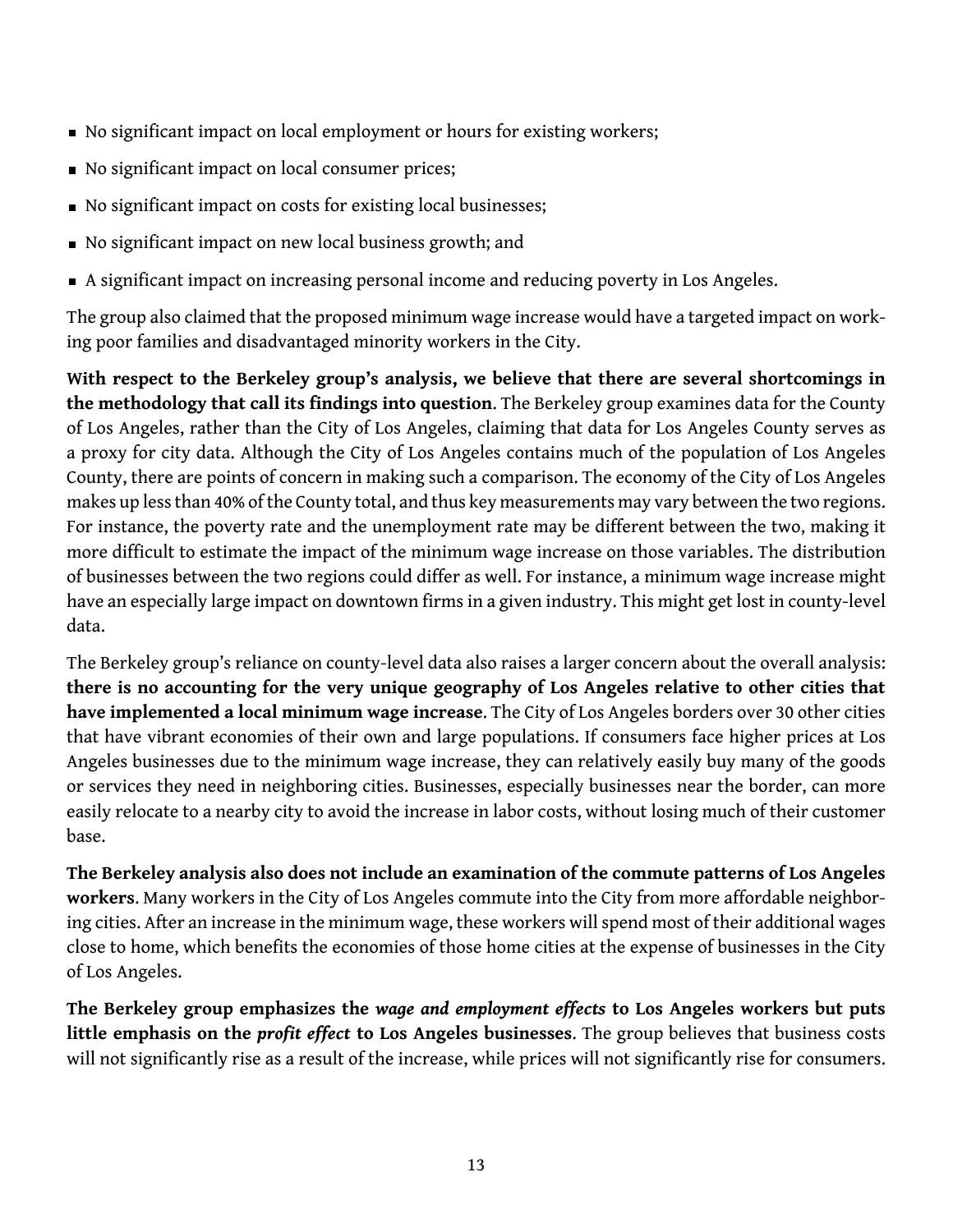Consider, however, the impact that smaller profits will have on some businesses. For small or struggling businesses, any drop in the profit margin may not be sustainable. Some businesses may have to close. For emerging businesses, smaller profits hinder their ability to expand. **This is an obstacle to economic growth in the City**. It also discourages entrepreneurs from starting businesses in Los Angeles. Why risk starting a new business in Los Angeles when operating costs could be lower in a nearby community?

These are just some of the shortcomings in the Berkeley group's analysis, many of which will be assessed in the empirical discussion below. **A full review of the identified shortcomings is presented in the literature review of this report's appendix**. Below are a series of comments from city leaders and analysts that are critical of the Berkeley group's commissioned analysis for the Los Angeles City Council.

#### *Criticisms Of The Berkeley Group's Study*

"How can the public possibly expect a new, unbiased review of the two [minimum wage] proposals when the institute has already concluded that the mayor's proposal will be good for L.A.?" – **Los Angeles Times Editorial Board, January 12, 2015**

"The selection of U.C. Berkeley, by perception, compromises the possibility of a fair and balanced discussion." – **Los Angeles City Councilmembers Mitch O'Farrell and Felipe Fuentes**

"It's absurd for the City of Los Angeles to spend taxpayer dollars contracting UC Berkeley's Institute for Research on Labor and Employment to tell them what they've already told them previously, especially when that organization has been helping advocate for the mayor's proposal." – **Los Angeles BizFed Chief Executive Tracy Rafter**

"These researchers had their minds made up about the minimum wage before they started writing page one of the original Los Angeles study." – **Employment Policies Institute Research Director Michael Saltsman**

"It is inconceivable that they [the researchers] would ever come back and say, 'We were wrong, this will have more impact.'" – **Valley Industry and Commerce Association President Stuart Waldman**

### <span id="page-16-0"></span>Cost-Benefit Overview

As with any major public policy initiative, a plan to raise a citywide minimum wage should be subjected to a rigorous and unbiased cost-benefit analysis. The analysis needs to determine how well the new wage is targeted towards those in the most need and how effectively it will accomplish that goal. The analysis also needs to assess who will pay the costs of the policy, what those costs will be, who will receive the benefits of the policy, and how large those benefits will be. Ultimately, the objective is to determine whether the costs of the policy are justified by its benefits.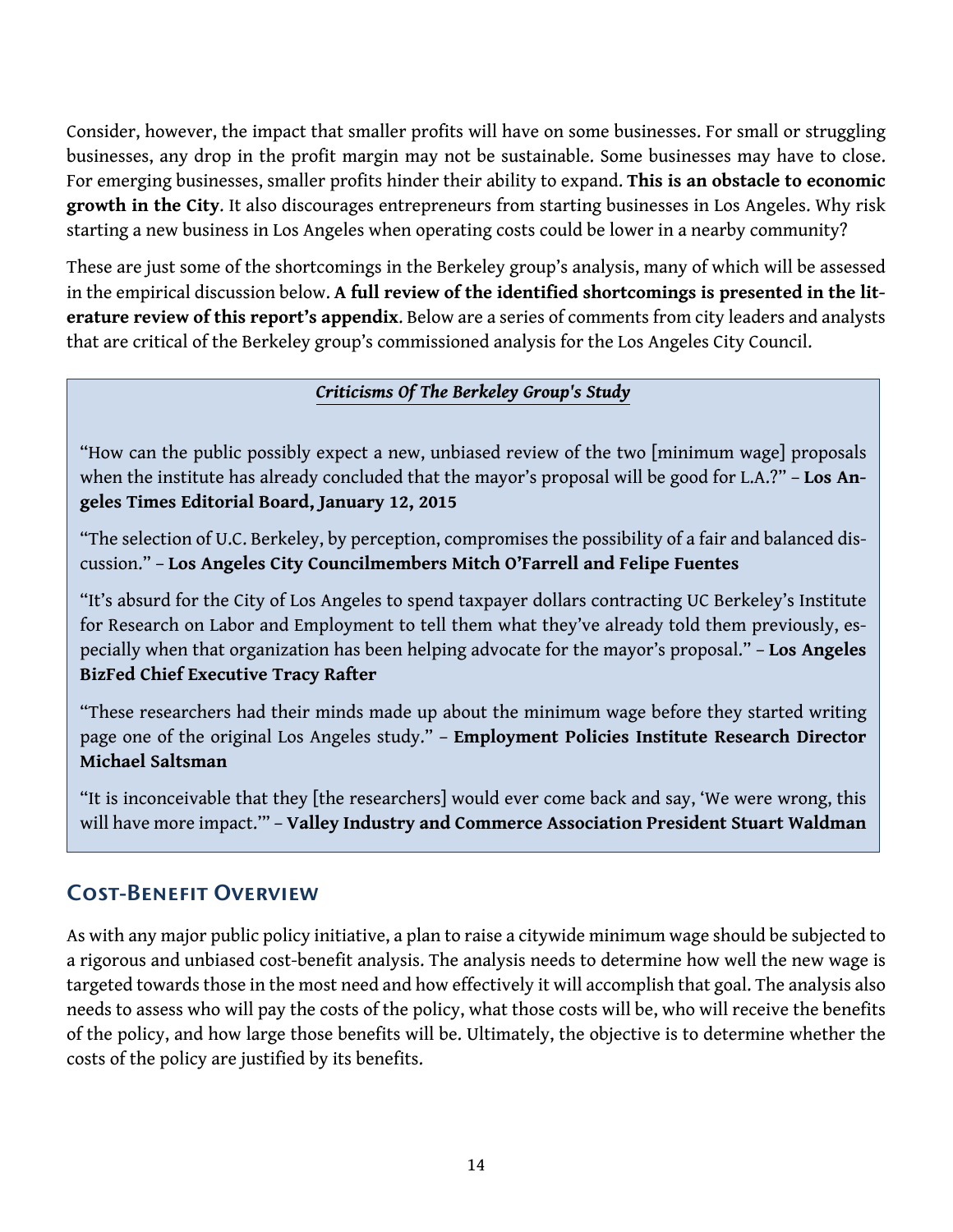Every economic policy decision has some sort of cost-benefit trade off. In the case of minimum wage proposals, the benefits are clear and easy to define – these policies raise the wages and incomes of low-income workers. The costs of a minimum wage increase, and the mechanisms by which they are absorbed into an economy, can be much more opaque and travel through several channels. The following infographic breaks down what we consider to be the short-term and long-term costs and benefits.



#### **BENEFITS**

- **Higher wages for workers:** Putting employment effects aside for now, an increase in the minimum wage from \$9 per hour to \$13.25 per hour represents a 47.2% nominal increase in the earnings of minimum wage workers. An increase that large will lead to a significant boost in the standard of living for many minimum wage workers in the City of Los Angeles. It will help many of the struggling working families that the City Council is targeting with the proposed policy.
- **More local spending:** Higher incomes lead to more spending. About half of the workers who would receive a raise under the current minimum wage proposal both work and live in the City of Los Angeles, meaning they are going to spend a significant amount of their higher wages back into the economy. This is going to be a boost for local businesses. The increase in spending will have a positive effect on local revenues as well because higher spending translates into higher taxable sales.
- **Other potential gains:** Another potential positive is decreased worker turnover. Filling a position and training a new employee is an expensive undertaking for a business. A limited body of economic research has concluded that minimum wage workers tend to remain at positions longer after minimum wage increases, decreasing turnover.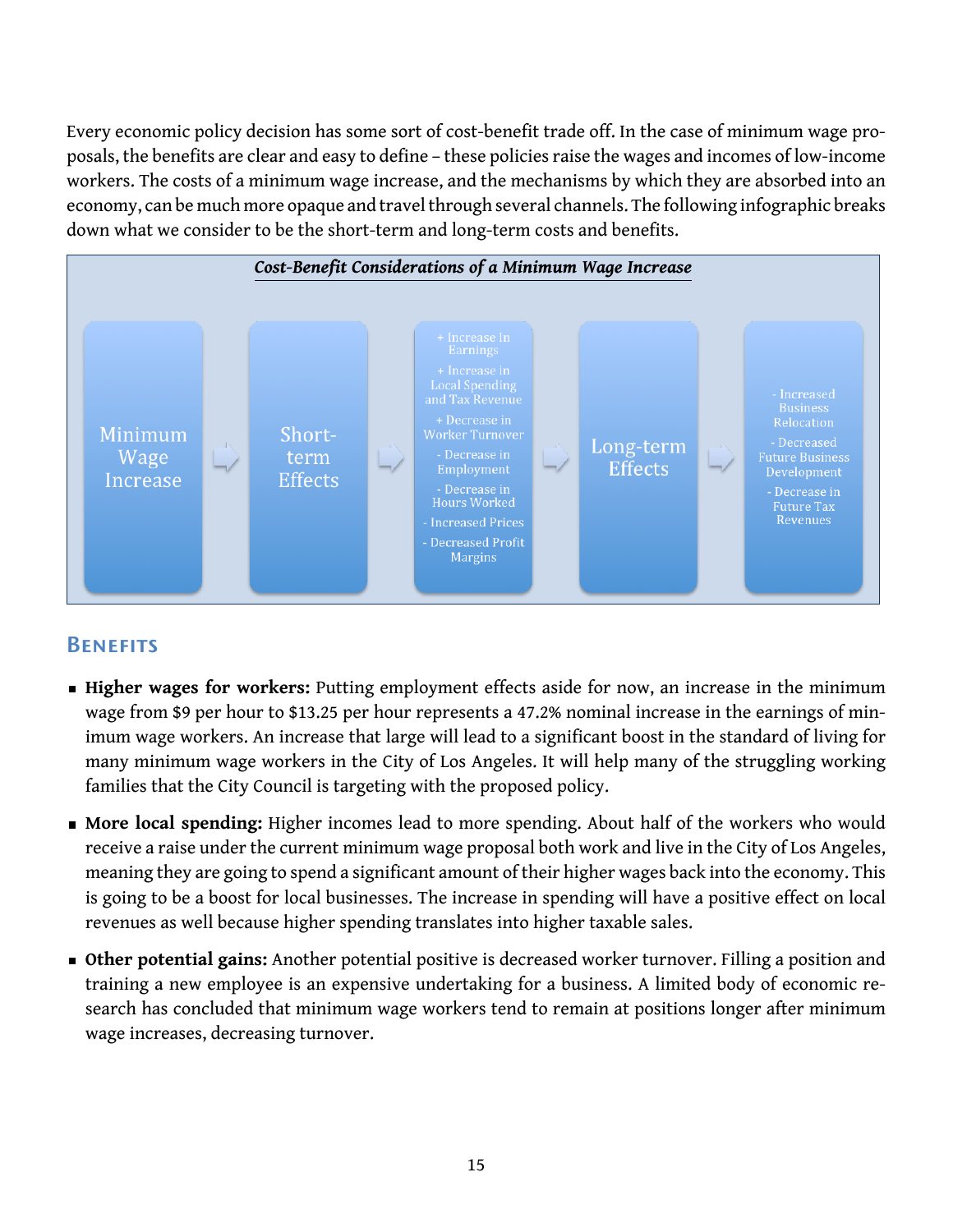### Costs: Someone Has To Pay Those Higher Wages

- **Consumers and owners:** The most notable short-term effects will be a decrease in the profit margins of businesses, or alternatively, an increase in the price of products bought by consumers as businesses pass higher payroll costs along to customers.
- **A shift to more capital-intensive production:** Often, when the costs of labor rise as a result of a minimum wage increase, businesses attempt to move into more capital-intensive goods as they become relatively cheaper in the face of higher labor costs. For example, a business may purchase a piece of equipment that will reduce the number of workers needed to accomplish a certain task in the production process. This, in turn, accounts for some of the disemployment effect that has been identified following minimum wage increases.
- **Reduction in demand from higher prices:** If the minimum wage increase is large enough, business owners will have to raise prices accordingly to cover the increased costs of labor. If prices rise too high or too fast, businesses will begin to lose customers and the resulting lack of demand will have a negative impact on employment. The lack of demand may not be recouped by an increase in consumer spending (from the wage increase) if workers receiving those wages do not live in, and thus do not spend their money in, the area where the wage increase takes place.
- **Movement of firms to other locations over time:** A longer-term concern is that certain businesses will locate outside of the City to avoid higher labor costs. The City of Los Angeles borders over 30 other municipalities where the cost of doing businesses would be much less expensive. In addition, future business growth in the City of Los Angeles is likely to be hampered as new businesses opt to open their doors in locations outside the reach of the city's minimum wage ordinance.

### Cost-Benefit Analysis and Our Frame of Reference

It is critical when developing a cost-benefit analysis for a minimum wage proposal to consider the underlying size and structure of the economy in question and to ensure the corresponding analysis captures the intricacies of the economic area. Broadly speaking, this means making an important distinction between the differing effects of a citywide minimum wage increase as compared to a statewide or national increase. Additionally, the underlying composition of the economy in the City of Los Angeles is much different than that of other municipalities that have recently passed citywide minimum wage increases including the cities of San Francisco and Seattle.

To elaborate, citywide minimum wage increases often expose a city to certain risks that are not usually major factors in statewide increases. As mentioned above, citywide increases leave cities uniquely susceptible to businesses relocating to neighboring municipalities where their labor costs will be diminished. This same dynamic also affects the location decision made by new establishments. The same risks further apply to consumers, who may, due to price increases from owners who have to pass payroll cost increases on to their customers, opt to shop for goods and services in nearby municipalities.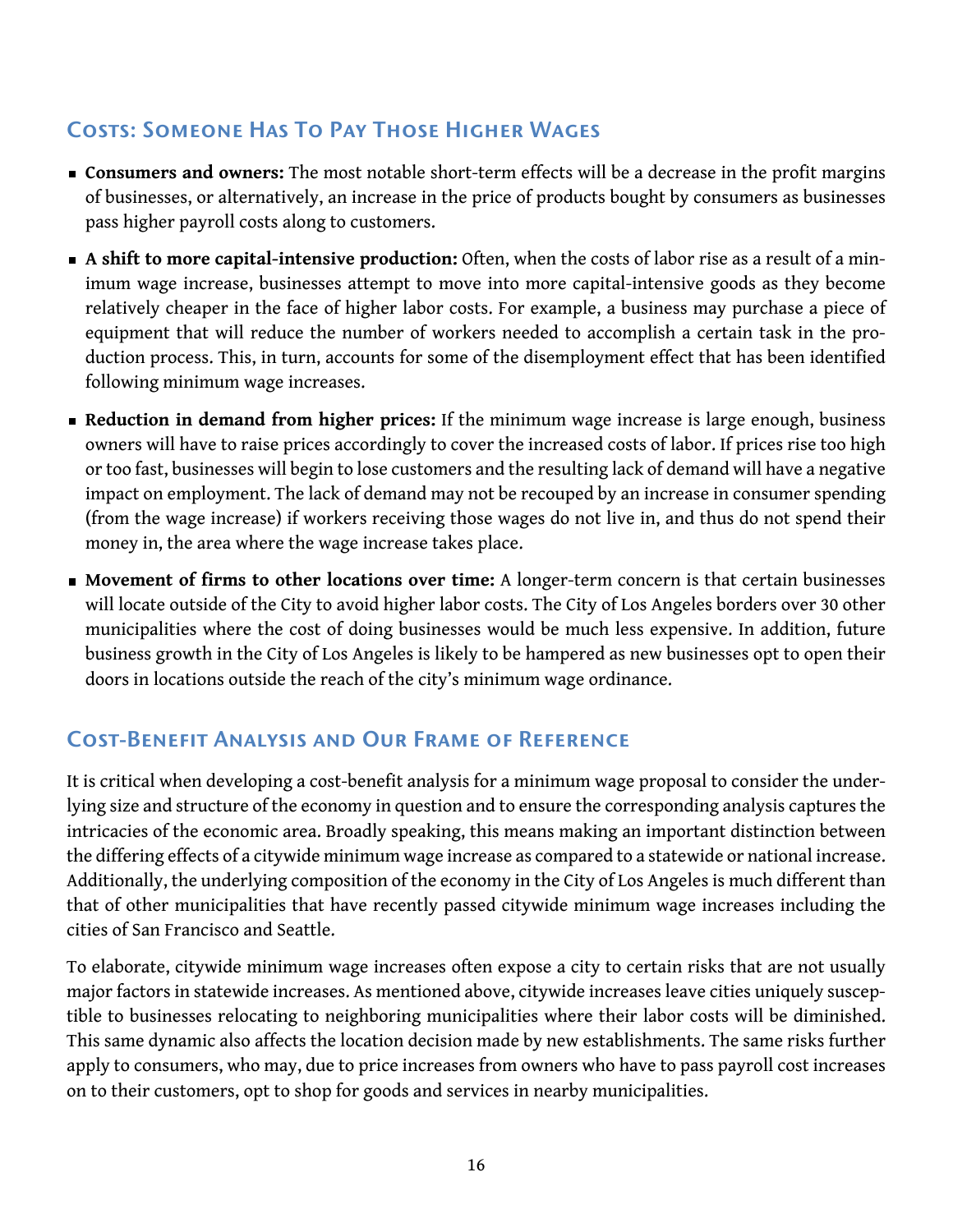Many researchers have looked at large minimum wage increases in cities such as Seattle, which recently voted to raise its minimum wage to \$15 per hour, and concluded that the proposed increase of \$13.25 per hour in the City of Los Angeles isn't that steep by comparison. However, the distribution of incomes is much different in the City of Los Angeles than it is in the City of Seattle.

The proposed minimum wage increase in the City of Los Angeles will create a minimum wage that is 92% of the current median wage for a full-time worker in the County of Los Angeles. By comparison, a worker making \$15 per hour in Seattle would earn 72.2% of the median wage in King County, and a worker in San Francisco earning \$13.73 per hour would earn 59.4% of the median wage in San Francisco County. This implies that the City of Los Angeles has a much higher proportion of low-wage workers as compared to these other cities, and therefore the wage increase will affect a larger portion of the population. This is a double-edge sword because it implies the scale of both the benefits and the costs will be magnified in the City of Los Angeles as compared to other municipalities.

### <span id="page-19-0"></span>Digging Into The Numbers

### **METHODOLOGY**

Before diving into the numbers it is important to address how Beacon Economics achieved its results, as well as why we took the steps we did and made the assumptions we made.

The base data utilized in Beacon Economics research came from the U.S. Census American Community Survey (ACS), an annual survey administered to households throughout the nation. This survey, among other things, provided a demographic profile of residents working in Los Angeles County, including their employment characteristics. The ACS Public Use Microdata Sample (PUMS) included the individual response data needed to provide the level of detail necessary for this study.

When building a demographic profile for workers Beacon Economics noticed a significant flaw in the ACS data being used: the distribution of the data didn't fully coincide with what would be seen in the real world. The skewed distribution comes from the under-reporting of incomes and/or over-reporting of hours worked on the low end, and the opposite case on the high end. To remedy this solution Beacon Economics requested and received wage distribution data from the Occupational Employment Statistics (OES) at the industry level and re-weighted the ACS data to match that distribution. This data then formed the base from which we made calculations.

The next step was to apply the insights gained from the adjusted ACS data and apply them to payroll data for each establishment in the City of Los Angeles, data obtained from the Employment Development Department (EDD). After this step was complete, Beacon Economics was able to build in its assumptions about what the effects of a proposed minimum wage increase to \$13.25 per hour would be on employment, business costs, and take-home pay for workers. These figures were calculated for the City of Los Angeles overall, on an industry-by-industry basis, and for each City Council District.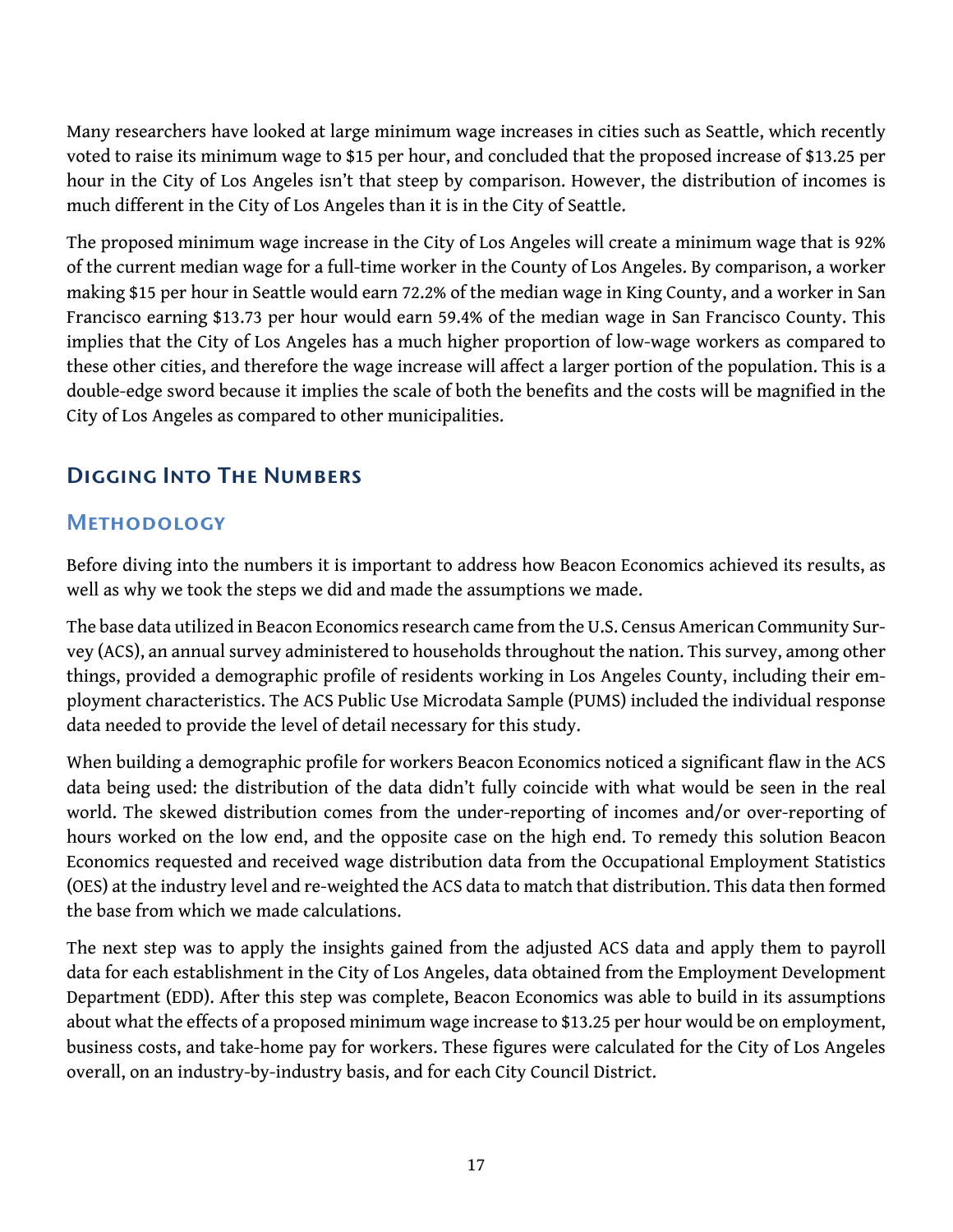When calculating employment effects, Beacon Economics used as its baseline the fairly conservative wage elasticities that are provided on a sector-by-sector basis in the January 2015 analysis by Jonathan Meer and Jeremy West.<sup>[28](#page-20-0)</sup> We also calculate a "worst case scenario" where the elasticities are tripled.

For Beacon Economics' model of cost increases to businesses, we first calculate the initial increase in payrolls caused by the minimum wage and then take it a step further. There is a fair amount of evidence in minimum wage literature indicating wage increases lead to "rippleeffects" that cause workers who are making above the previous minimum wage, but slightly above or below the new minimum wage, to receive pay increases above and beyond the new minimum wage. We use, as the basis of our ripple-effect calculations, the results from a recent analysis by Jennette Wicks-Lim which finds that the rippleeffect of a minimum wage increase boosts payrolls an addi-

|              | Estimated Increase In Labor Costs from A \$13.25<br>Minimum Wage: Share Of Revenue For Select Industries |           |            |  |  |  |  |
|--------------|----------------------------------------------------------------------------------------------------------|-----------|------------|--|--|--|--|
| <b>NAICS</b> | Industry                                                                                                 | Cost, Low | Cost, High |  |  |  |  |
| 812          | Personal and laundry services                                                                            | 7.7%      | 11.5%      |  |  |  |  |
| 722          | Food services and drinking places                                                                        | 8.1%      | 12.2%      |  |  |  |  |
| 561          | Administrative and support services                                                                      | 7.1%      | 9.4%       |  |  |  |  |
| 623          | Nursing and residential care facilities                                                                  | 5.3%      | 6.8%       |  |  |  |  |
| 713          | Amusement / recreation industries                                                                        | 5.1%      | 6.9%       |  |  |  |  |
| 624          | Social assistance                                                                                        | 5.0%      | 6.8%       |  |  |  |  |
| 314          | Textile product mills                                                                                    | 3.9%      | 5.2%       |  |  |  |  |
| 315          | Apparel manufacturing                                                                                    | 3.4%      | 5.4%       |  |  |  |  |
| 313          | Textile mills                                                                                            | 3.2%      | 5.3%       |  |  |  |  |
| 721          | Accommodation                                                                                            | 3.2%      | 4.4%       |  |  |  |  |
| 452          | General merchandise stores                                                                               | 2.9%      | 4.7%       |  |  |  |  |
| 236          | Construction of buildings                                                                                | 2.9%      | 4.3%       |  |  |  |  |
| 493          | Warehousing and storage                                                                                  | 2.7%      | 3.5%       |  |  |  |  |
| 712          | Museums, historical sites                                                                                | 2.1%      | 2.5%       |  |  |  |  |
| 445          | Food and beverage stores                                                                                 | 2.1%      | 3.0%       |  |  |  |  |
|              | Source: U.S. Economic Census, ACS (PUMS), EDD<br>Calculations by Beacon Economics                        |           |            |  |  |  |  |

tional 150% on top of the direct effects. From here, we add in other employee related costs that are shouldered by employees such as FICA/Social Security, Medicare, federal and state taxes, etc. Totaled, these add about 15% to the cost of the increase.

The process for calculating take home pay is very similar, but instead of tacking on the miscellaneous costs, we deduct taxes. It is very important to keep in mind that not all of the take home pay earned by those who work in the City of Los Angeles will be spent in the City. According to the Longitudinal Employer-Household Dynamics (LEHD), about 47.4% of the workers who would be affected by the proposed wage increase live outside of the City of Los Angeles so much of the benefit will be spent elsewhere.

### Which Workers Will Benefit?

Beacon Economics' demographic profile, constructed below, was created as discussed in the methodology section above, but with an important distinction: Our demographic profile only looks at workers who

<span id="page-20-0"></span><sup>28</sup>Jonathan Meer and Jeremy West. (2015). "Effects of the Minimum Wage on Employment Dynamics." *Texas A&M University*.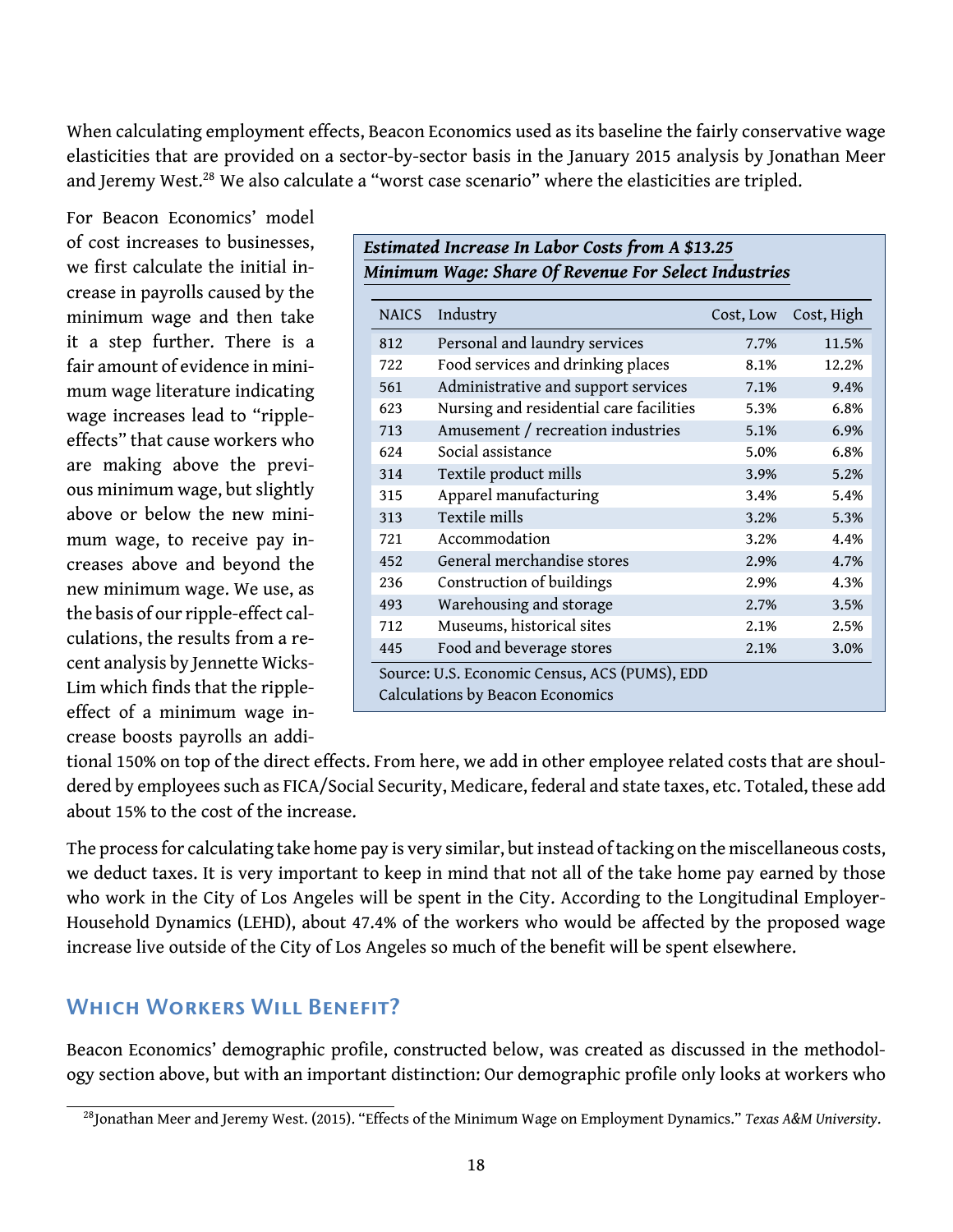| Los Angeles County - Workers Affected by Proposal by Age (Non-Ripple Effect) |                                  |                      |                        |  |  |  |
|------------------------------------------------------------------------------|----------------------------------|----------------------|------------------------|--|--|--|
| Age                                                                          | Affected<br>Workers (%)          | Total<br>Workers (%) | Total<br>Workers $(*)$ |  |  |  |
| Under 18                                                                     | 69.70%                           | 0.70%                | 7,271                  |  |  |  |
| 18 to 20                                                                     | 80.20%                           | 8.69%                | 90,262                 |  |  |  |
| 21 to 25                                                                     | 57.60%                           | 20.46%               | 212,516                |  |  |  |
| 26 to 30                                                                     | 31.40%                           | 13.41%               | 139,288                |  |  |  |
| 31 to 35                                                                     | 24.80%                           | 10.34%               | 107,400                |  |  |  |
| 36 to 40                                                                     | 22.50%                           | 9.47%                | 98,364                 |  |  |  |
| 41 to 45                                                                     | 24.20%                           | 9.95%                | 103,350                |  |  |  |
| 46 to 50                                                                     | 22.70%                           | 8.71%                | 90,470                 |  |  |  |
| 51 to 55                                                                     | 20.00%                           | 7.13%                | 74,059                 |  |  |  |
| 56 to 60                                                                     | 20.80%                           | 5.74%                | 59,621                 |  |  |  |
| 61 to 65                                                                     | 20.50%                           | 3.35%                | 34,796                 |  |  |  |
| Over <sub>65</sub>                                                           | 20.50%                           | 2.06%                | 21,397                 |  |  |  |
| Source: ACS (PUMS)                                                           |                                  |                      |                        |  |  |  |
|                                                                              | Calculations by Beacon Economics |                      |                        |  |  |  |

would be *directly* affected by the minimum wage proposal. We make no mention of the demographics of employees influenced by the ripple-effect because they are secondary beneficiaries and not explicitly targeted by the wage proposal.

### *Los Angeles County - Household Statistics Workers Affected by Proposal (Non-Ripple Effect)*

| Share of<br>Household Income (%) | Head of<br>Household (%) | Affected<br>Population (%) | Affected<br>Population $(*)$ |  |  |  |
|----------------------------------|--------------------------|----------------------------|------------------------------|--|--|--|
| $0 - 20$                         | 11.43%                   | 33.32%                     | 346,143                      |  |  |  |
| $20 - 40$                        | 23.77%                   | 29.05%                     | 301,749                      |  |  |  |
| $40 - 60$                        | 38.14%                   | 16.93%                     | 175,822                      |  |  |  |
| $60 - 80$                        | 51.20%                   | 6.81%                      | 70,705                       |  |  |  |
| $80 - 100$                       | 75.97%                   | 13.89%                     | 144,270                      |  |  |  |
| Source: ACS (PUMS)               |                          |                            |                              |  |  |  |
| Calculations by Beacon Economics |                          |                            |                              |  |  |  |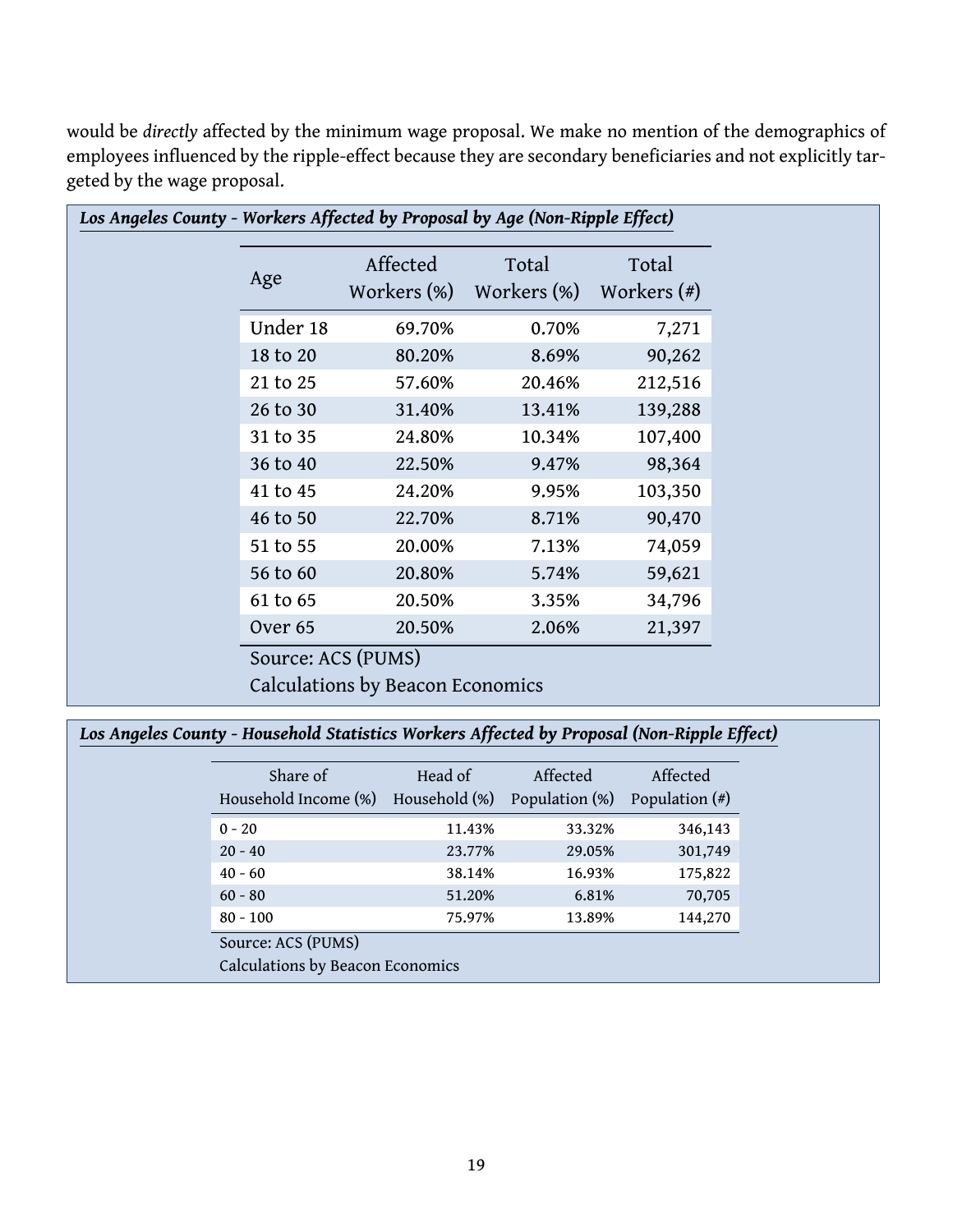#### *Educational Distribution by Class of Worker*

| Education                          | Count of<br>All Workers | Share of<br>All Workers | Count of Min.<br>Wage Workers | Share of Min.<br>Wage Workers |
|------------------------------------|-------------------------|-------------------------|-------------------------------|-------------------------------|
| Less than High School              | 617,671                 | 17.3%                   | 319,217                       | 30.7%                         |
| High School or Equivalent          | 727,359                 | 20.3%                   | 281,031                       | 27.1%                         |
| More than HS, Less than Bachelor's | 1,086,674               | 30.4%                   | 307,002                       | 29.6%                         |
| Bachelor's Degree                  | 778,951                 | 21.8%                   | 107,746                       | 10.4%                         |
| Prof. or Grad. Degree              | 365,514                 | 10.2%                   | 23,708                        | 2.3%                          |
| Source: ACS (PUMS)                 |                         |                         |                               |                               |
| Calculations by Beacon Economics   |                         |                         |                               |                               |

#### *Distribution of Affected Workers by Hours Worked & Education*

| Hours Worked                     | Education                          | Count of Affected Workers |  |  |
|----------------------------------|------------------------------------|---------------------------|--|--|
| Full-Time                        | Bachelor's Degree                  | 69,548                    |  |  |
| Full-Time                        | High School or Equivalent          | 192,012                   |  |  |
| Full-Time                        | Less than High School              | 236,103                   |  |  |
| Full-Time                        | More than HS, Less than Bachelor's | 164,747                   |  |  |
| Full-Time                        | Prof. or Grad. Degree              | 14,437                    |  |  |
| Part-Time                        | Bachelor's Degree                  | 35,339                    |  |  |
| Part-Time                        | High School or Equivalent          | 93,978                    |  |  |
| Part-Time                        | Less than High School              | 79,254                    |  |  |
| Part-Time                        | More than HS, Less than Bachelor's | 145,362                   |  |  |
| Part-Time                        | Prof. or Grad. Degree              | 7,924                     |  |  |
| Source: ACS (PUMS)               |                                    |                           |  |  |
| Calculations by Beacon Economics |                                    |                           |  |  |

Based on OES adjusted demographic data from the ACS, Beacon Economics finds the following in regard to the profile of minimum wage workers in Los Angeles:

- 47.9% of workers affected by the proposed minimum wage increase are female.
- **52% of workers affected by the proposed minimum wage live in households without children.**
- Younger workers are much more likely to be minimum wage workers; 80% of workers age 18 to 20 would be affected by the minimum wage increase, with that number decreasing to about 20% among workers age 51 and up.
- 56.2% of workers with less than a high school degree would be affected by the proposed minimum wage increase, versus 10.2% of workers with a bachelor's degree or higher. This suggests that programs geared towards building a more educated workforce, or attracting and maintaining higher skilled workers, would be a more beneficial approach to improving earning outcomes.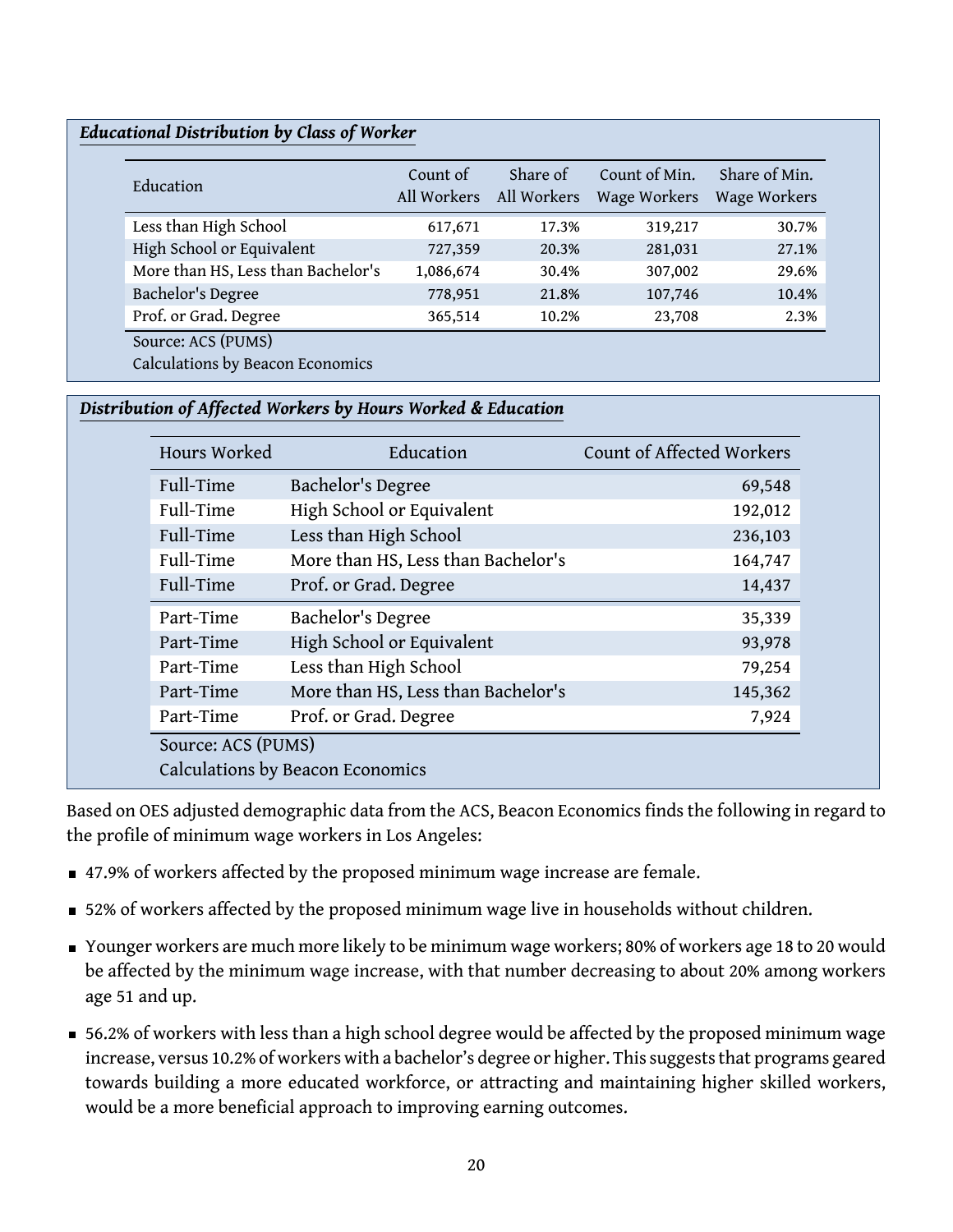- **Potentially affected workers are not usually the primary income earners**, accounting for just 38.2% of total household income on average.
- 43% of these workers are living in households where the total income is greater than \$55,000—the median household income in Los Angeles County.
- 91% of workers affected by the proposed minimum wage increase are 21 or older, and 30% of these workers are less than 26 years old.
- 57.8% of workers affected by the proposed minimum wage increase have a high school education or less.
- 34.8% of workers affected by the proposed minimum wage increase are part-time workers and 19% of these are in occupations that very often provide tip or commission income (i.e. waiters or sales positions) above and beyond the base hourly pay data.

Though many minimum wage workers are not the primary source of income in their households, the proposed minimum wage increase would no doubt have an impact on some struggling working families in the City of Los Angeles, increasing the household income for primarily adults at very low wage levels. However, will this improve the quality of life for low-income residents or alleviate the problem of working poverty in Los Angeles, two primary goals of the policy?

Consider the high cost of housing in Los Angeles as an example. Lower-income residents are currently struggling to keep up with an already high cost of housing that is certain to grow in the years ahead. This is a problem rooted in the housing market, not the labor market. Housing costs are high because there is a shortage of supply in Los Angeles due to regulatory restrictions on infill and new housing developments. Raising wages without adding new housing supply will only serve to raise the cost of housing even more, eliminating much of the benefit for struggling families. A higher wage will not be more of a "living wage" if the costs of housing continue to rise for lower-income residents.

### How Much Will They Benefit? Increased Spending in the City

Based on calculations by Beacon Economics, it is estimated that the proposed increase in the minimum wage would lead to an increase in take home pay for employees working in the City of Los Angeles of roughly \$4.4 billion dollars independent of employment effects. This boost in take home pay includes all indirect and induced effects, as they are a function of the dynamic effects being captured in the model. Keep in mind that just over half of these workers live in the City of Los Angeles. Assuming a worst case scenario in which workers living in the City only spend their income gains in the City and vice versa, the amount of that take home pay spent in the City could be as low as \$2.3 billion. This positive increase in spending will provide a boost to revenues for the City by increasing taxable sales. Beacon Economics estimates that the increased revenue will be \$23 million dollars based on the worst-case scenario estimate above.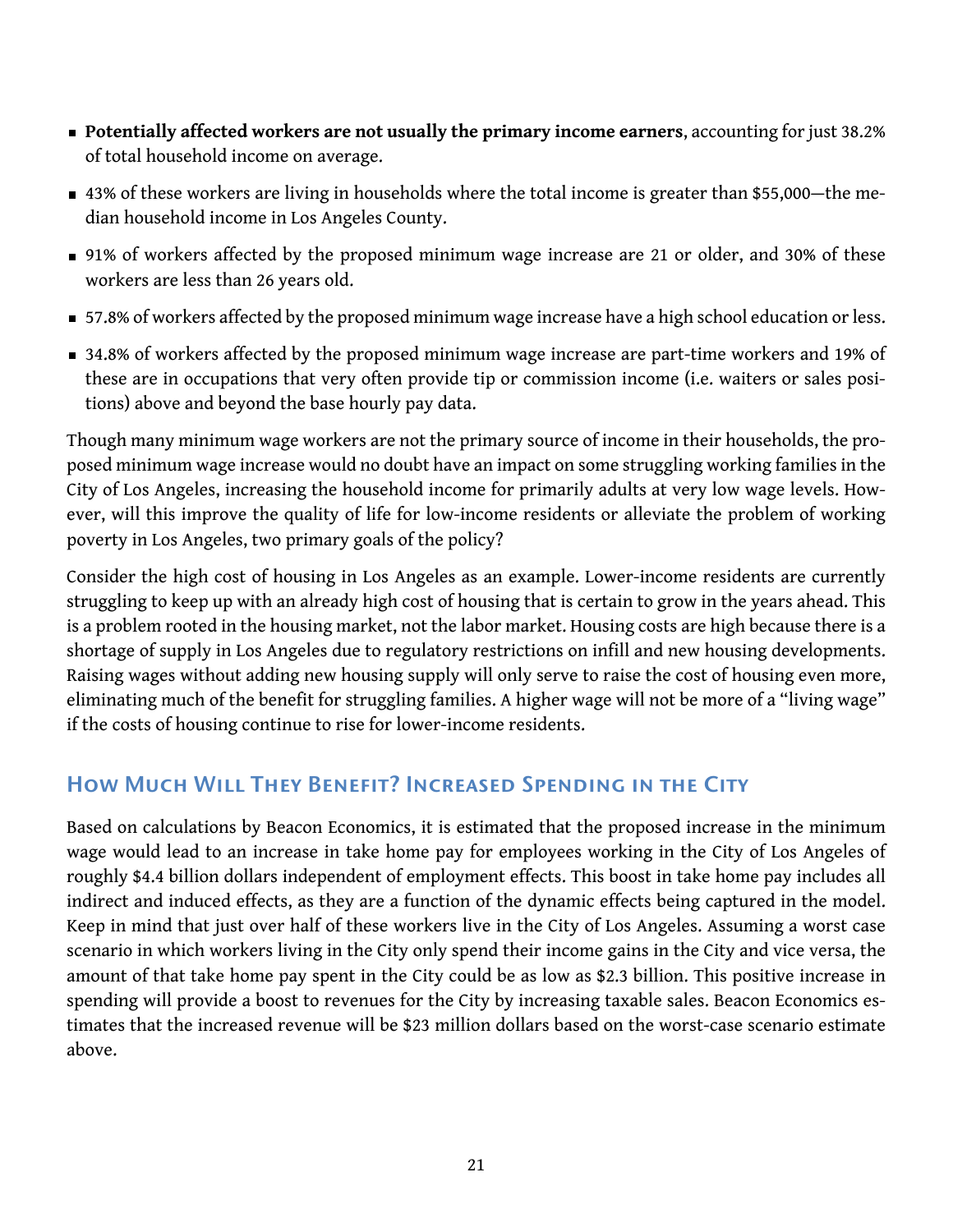### A Look At The Overall Impacts On Future Growth In The City

As mentioned above, Beacon Economics created a multi-phase analysis using data from the ACS, OES city level payroll data for each establishment from the EDD, and live/work data from the LEHD. Pairing this empirical data with various insights garnered from a variety of academic literature on the minimum wage, our analysis results in the following conclusions.

#### **The spending and employment impacts of the proposed minimum wage increase will be negative overall for the City of Los Angeles.**

The employment and output projections listed below were created using the methodology described above that formed the basis of our estimated changes in both increased costs for businesses and increased take home pay by workers affected by the minimum wage proposal. Every multiplier estimate has a lowemployment, and high-employment estimate. The low-employment effect is based on the coefficients used in the break-in-trend model laid out in the January 2015 paper by Meer and West. Likewise, the highemployment effect estimate uses the same model, but increases the wage elasticity coefficients by a factor of two.

As mentioned above, there will be a large spending effect, but it is clear that the cost hit taken on by businesses is of a greater magnitude. This decrease in overall spending in the economy

|                             | Low Disemployment Effect High Disemployment Effect |  |  |  |  |
|-----------------------------|----------------------------------------------------|--|--|--|--|
| $-73,034$                   | $-139,646$                                         |  |  |  |  |
| Source: ACS, OES, EDD, LEHD |                                                    |  |  |  |  |
|                             | Calculations by Beacon Economics                   |  |  |  |  |

will lead to a reduction in employment between approximately 70,000 and 140,000 jobs. In our baseline assumption we project the City of Los Angeles economy will expand at 1.8% annually and add about 150,000 jobs over the next five years. The low-disemployment scenario then implies growth will be halved, while the high-disemployment scenario implies virtually no job growth.

Revenues will also be negatively affected overall. It was mentioned previously that when viewing the takehome pay increases in isolation revenues increase, but after considering the increased business costs and ensuing disemployment, revenues will actually grow at a slower rate. Beacon Economics is forecasting that if the proposed minimum wage policy were to be enacted, revenue growth in the City of Los Angeles would slow to two-thirds of what it would be if no policy were enacted.

One of our primary concerns requires a forward-looking view of the continued impacts the proposed policy would have on the City of Los Angeles. Increasing the minimum wage to \$13.25 per hour would, as we've established, significantly increase the cost of labor inside the City, making the relative cost of labor in neighboring cities much more affordable.

These negative impacts overall are due to the following factors: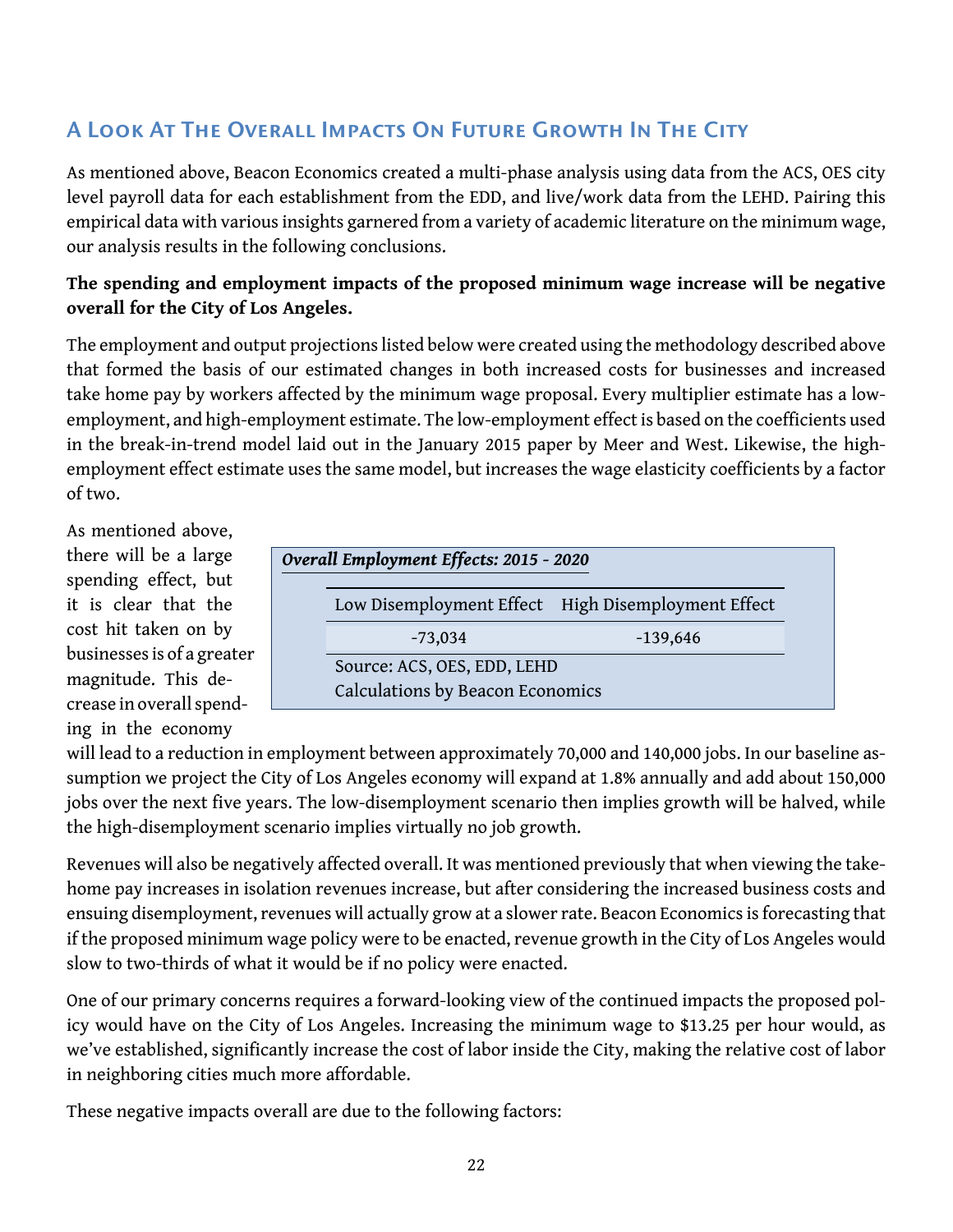- Only 52.6% of workers that would be affected by the citywide wage increase actually live in the City, meaning a significant amount of the increased spending would benefit other municipalities outside of the City of Los Angeles.
- Payrolls for businesses increase by more than the minimum wage increase. This is often overlooked, but in addition to paying employees an increased salary after a minimum wage increase, employers also face increased costs for line items such as Medicare, Worker's Comp, FICA/Social Security, and California State Disability.
- Taxes remove a portion of what gets spent back into the economy.
- **Example-effects lead to payroll increases above and beyond the increase in the minimum wage.**

### Impacts On Different Industries

An increase in the minimum wage in the City of Los Angeles is going to have differing impacts on various industries based on a variety of factors. The main factors considered when looking at industries are as follows:

- 1. What percent of workers in the industry would be affected by the minimum wage increase?
- 2. What percent of total costs do labor costs account for?
- 3. What percent of business revenues go towards labor costs?
- 4. How important is the industry to the City's economy?

Most U.S. industries pay the majority of their workers an amount higher than the minimum wage. For companies in these industries, the level of the minimum wage means little. On the other hand, we consider industries that make extensive use of low-wage workers and divert a large portion of revenues to cover labor costs, to be industries that will experience larger negative impacts as a result of minimum wage increases. Likewise, industries with higher margins and lower labor costs will experience far fewer negative effects. Net economic impacts for a few select industries are listed in the tables below. The steps taken to model these results are the same as the steps taken for the City of Los Angeles overall. As such this section will focus more on why we feel these industries deserve special attention.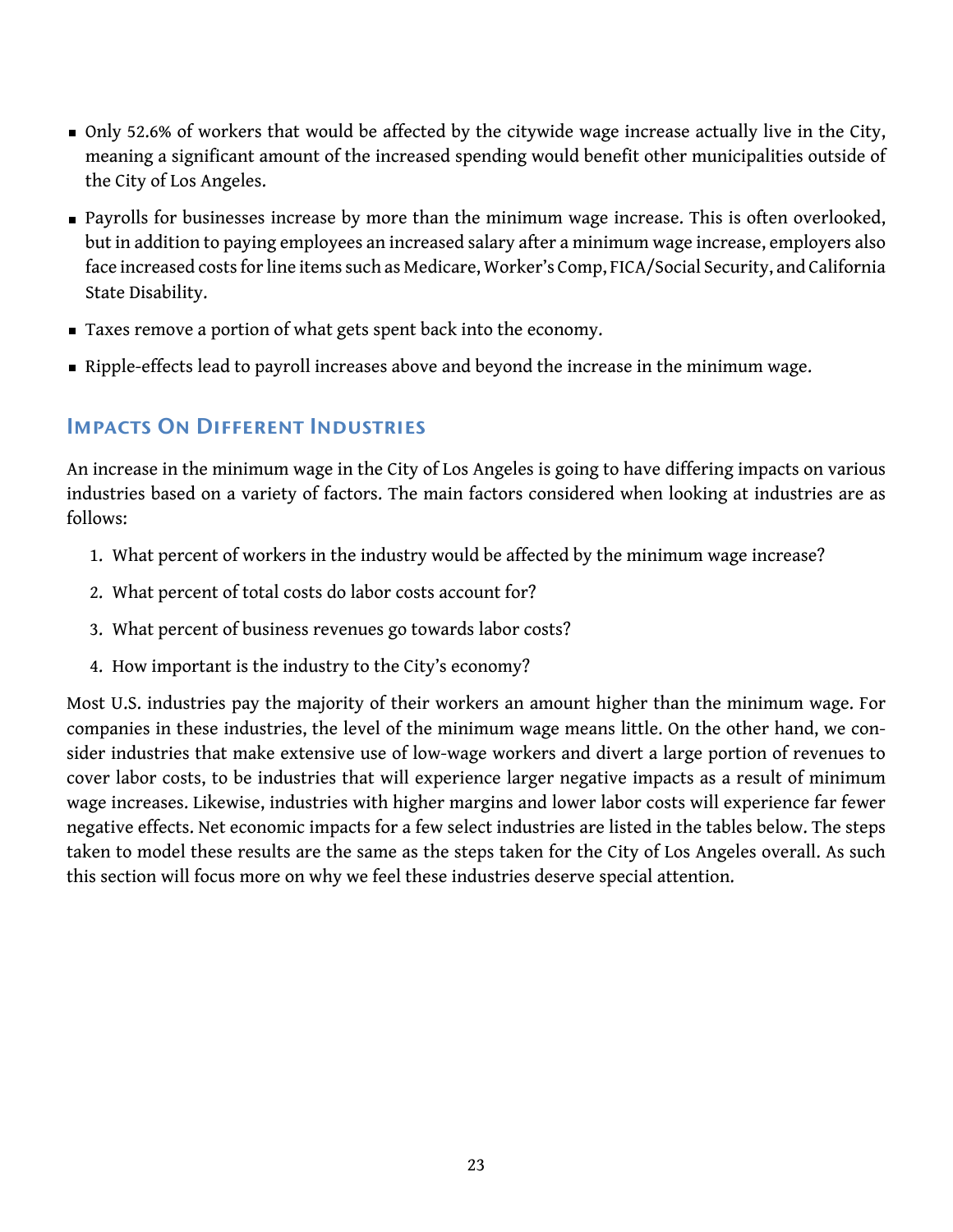| <b>NAICS</b> | Industry                   | Baseline<br>Growth | Low Minimum Wage<br>Disemployment Effect | High Minimum Wage<br>Disemployment Effect |
|--------------|----------------------------|--------------------|------------------------------------------|-------------------------------------------|
| 11           | Agriculture & Wildlife     | $-5.65%$           | $-5.65%$                                 | $-5.65%$                                  |
| 21           | Mining                     | $-2.89%$           | $-2.89%$                                 | $-2.89%$                                  |
| 22           | Utilities                  | 0.53%              | 0.53%                                    | 0.53%                                     |
| 23           | Construction               | 2.62%              | $-0.03%$                                 | $-2.68%$                                  |
| 33           | Manufacturing              | $-0.41%$           | $-0.41%$                                 | $-0.41%$                                  |
| 42           | Wholesale Trade            | 1.29%              | 1.29%                                    | 1.29%                                     |
| 45           | Retail Trade               | 1.67%              | 0.26%                                    | $-1.15%$                                  |
| 49           | Trans. & Warehouse         | $-0.22%$           | $-2.60%$                                 | $-4.99%$                                  |
| 51           | <b>Information Service</b> | 0.68%              | 0.68%                                    | 0.68%                                     |
| 52           | Finance & Insurance        | $-0.26%$           | $-0.26%$                                 | $-0.26%$                                  |
| 53           | Real Estate                | 2.25%              | 2.25%                                    | 2.25%                                     |
| 54           | Professional Service       | 1.68%              | $-0.08%$                                 | $-1.84%$                                  |
| 55           | Management                 | 2.50%              | 2.50%                                    | 2.50%                                     |
| 56           | Admin Support              | 3.02%              | 0.81%                                    | $-1.40%$                                  |
| 61           | <b>Education Related</b>   | 2.17%              | 2.17%                                    | 2.17%                                     |
| 62           | Health Care                | 2.86%              | 2.86%                                    | 2.86%                                     |
| 71           | Arts & Entertainment       | 2.89%              | $-1.03%$                                 | $-4.95%$                                  |
| 72           | Accommodation & Food       | 3.31%              | 0.90%                                    | $-1.51%$                                  |
| 81           | Other Service              | 2.55%              | 2.55%                                    | 2.55%                                     |
| 92           | Public Admin               | 0.76%              | 0.76%                                    | 0.76%                                     |

### *Varying Growth Rate Trajectories By 2-Digit NAICS - City Of Los Angeles*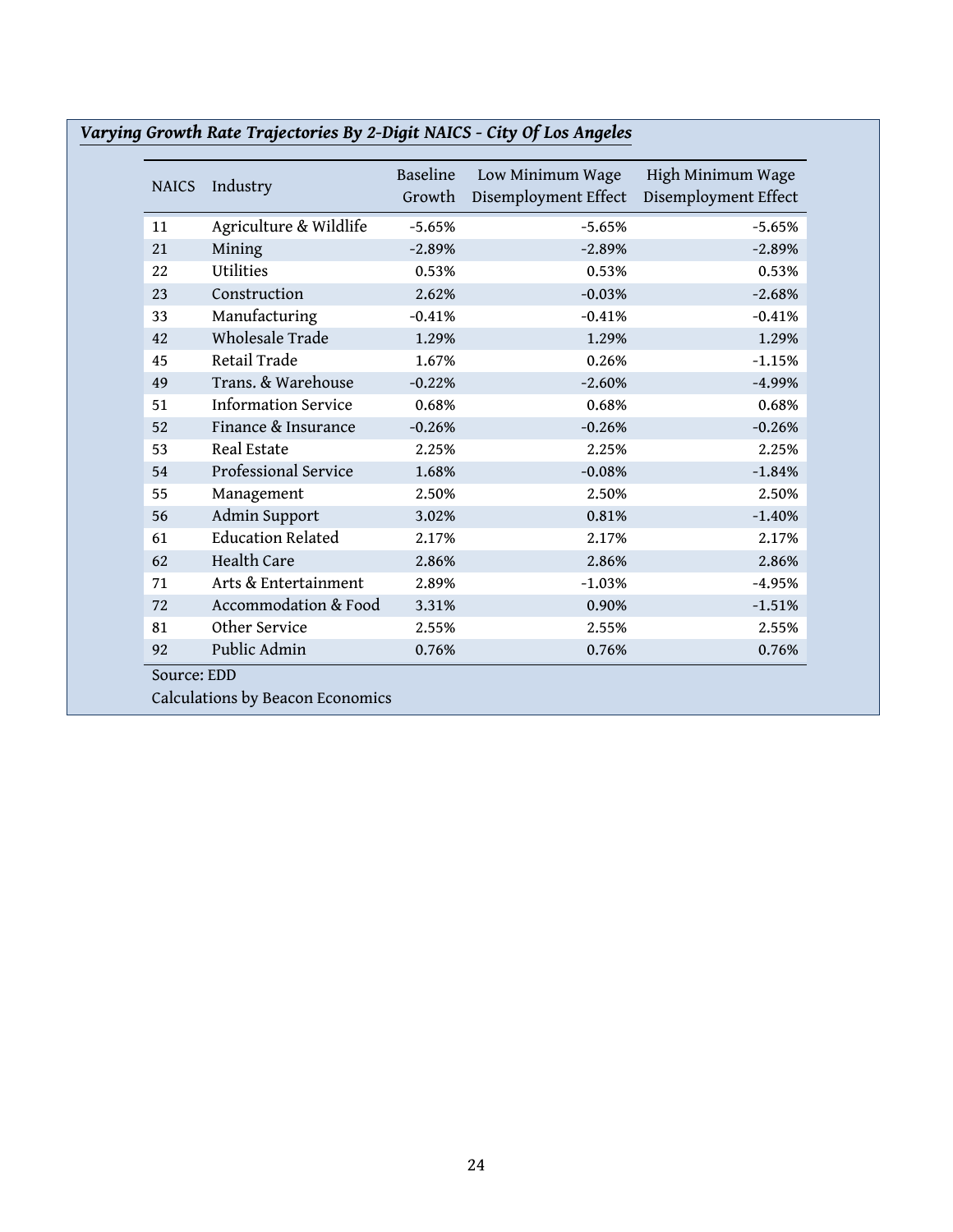| <b>NAICS</b> | Industry                   | 2015 Baseline<br>Employment | 2020 Baseline<br>Employment | 2020 Employment, Low<br>Disemployment Effect | 2020 Employment, High<br>Disemployment Effect |
|--------------|----------------------------|-----------------------------|-----------------------------|----------------------------------------------|-----------------------------------------------|
| 11           | Agriculture & Wildlife     | 1,517                       | 1,134                       | 1,134                                        | 1,134                                         |
| 21           | Mining                     | 1,172                       | 1,012                       | 1,012                                        | 1,012                                         |
| 22           | Utilities                  | 13,588                      | 13,954                      | 13,954                                       | 13,954                                        |
| 23           | Construction               | 38,502                      | 43,826                      | 38,444                                       | 33,604                                        |
| 33           | Manufacturing              | 98,678                      | 96,671                      | 96,671                                       | 96,671                                        |
| 42           | Wholesale Trade            | 70,598                      | 75,253                      | 75,253                                       | 75,253                                        |
| 45           | Retail Trade               | 141,829                     | 154,097                     | 143,695                                      | 133,863                                       |
| 49           | Trans. & Warehouse         | 67,791                      | 67,052                      | 59,411                                       | 52,482                                        |
| 51           | <b>Information Service</b> | 59,781                      | 61,834                      | 61,834                                       | 61,834                                        |
| 52           | Finance & Insurance        | 57,204                      | 56,458                      | 56,458                                       | 56,458                                        |
| 53           | Real Estate                | 35,022                      | 39,151                      | 39,151                                       | 39,151                                        |
| 54           | Professional Service       | 124,697                     | 135,507                     | 124,188                                      | 113,638                                       |
| 55           | Management                 | 20,579                      | 23,289                      | 23,289                                       | 23,289                                        |
| 56           | Admin Support              | 96,485                      | 111,941                     | 100,456                                      | 89,934                                        |
| 61           | <b>Education Related</b>   | 55,913                      | 62,247                      | 62,247                                       | 62,247                                        |
| 62           | Health Care                | 272,477                     | 313,719                     | 313,719                                      | 313,719                                       |
| 71           | Arts & Entertainment       | 37,545                      | 43,293                      | 35,650                                       | 29,128                                        |
| 72           | Accommodation & Food       | 146,412                     | 172,264                     | 153,102                                      | 135,684                                       |
| 81           | Other Service              | 64,260                      | 72,867                      | 72,867                                       | 72,867                                        |
| 92           | Public Admin               | 224,621                     | 233,255                     | 233,255                                      | 233,255                                       |

#### *Varying Growth Rate Trajectories By 2-Digit NAICS - City Of Los Angeles*

### Food Services & Drinking Places

The Food Services & Drinking Places industry is often used as a centerpiece of debates surrounding minimum wage legislation, and for good reason. In the case of the City of Los Angeles, 43.7% of payrolls in that industry would go towards workers who would be affected by increasing the minimum wage to \$13.25. But not all establishments in this industry are created the same, and some have very different labor market dynamics at play when compared to others.

Consider for a moment a full-service, fine dining establishment. Higher end restaurants usually boast higher profit margins than their counterparts, pay their employees more, and do not generally need to worry about customers experiencing sticker shock. Establishments such as these are not likely to be very negatively affected by the minimum wage increase because they are able to pass through costs by raising prices without losing clientele.

But now consider the franchise fast food restaurant that employs primarily young minimum wage workers who don't receive tips. These are the types of restaurants, along with typical sit-down mom and pop restaurants, that would be affected the most by a minimum wage increase, but not necessarily for the better. As mentioned in the preceding literature review, a large amount of research suggests that lower skilled, and particularly teenage, employment is where most of the disemployment effects lie. This will heavily affect the types of restaurants that typically lean on youth employment. Essentially, the very types of establish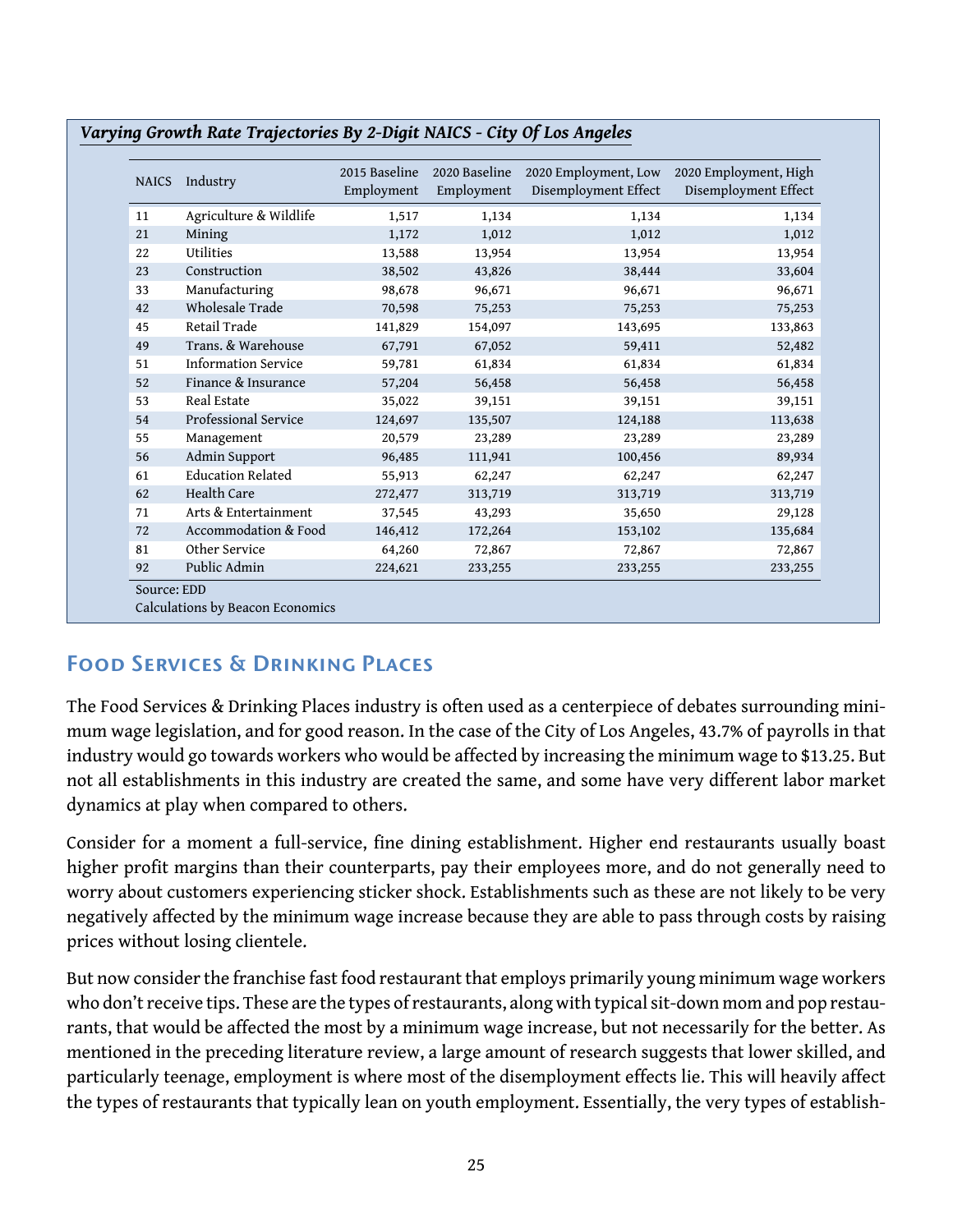ments that people often have in mind when they think about helping workers via minimum wage increases are the same establishments that end up being damaged the most.

The estimates in the tables above show the kind of impact that the proposed minimum wage increase will have on employment growth each year between now and 2020. Employment growth over current levels in the Accommodation & Food industry, which contains the Food Services & Drinking Places industry, is expected to be 3.3% per year through 2020. If the disemployment effect of the minimum wage increase is low, we can expect employment growth to fall to 0.9% in 2020. If the disemployment effect is high, we can expect employment growth of roughly negative 1.5%.

For an industry that employs so many workers in the City, these shortfalls, relative to expected growth, represent thousands fewer jobs added over the next several years.

### Apparel Manufacturing

Another frequently talked about industry, Apparel Manufacturing, is often considered to be an industry that would have multiple establishments relocate out of the City of Los Angeles due to the fact that the industry doesn't have a client facing aspect that would keep it tethered to any one area, and because such a large percentage of the industry's payroll goes to workers earning less than \$13.25 per hour (38.2%).

However, this industry might not be as negatively impacted as originally thought. In fact, low-wage workers in this industry might be some of the biggest beneficiaries of a minimum wage increase. This thinking arises for a number of reasons. First, over 70% of employees in the industry would be affected by the proposal. Second, as mentioned in the previous paragraph, a large amount of the industry's payroll goes to those employees.

But when looking at revenues earned by companies in the Apparel Manufacturing industry the picture changes. The labor income going to the Apparel Manufacturing workers that would be affected by increasing the minimum wage to \$13.25 per hour accounts for only 6.0% of the revenues earned by companies in the industry.

This is significantly lower than two other often discussed industries – Personal & Laundry Services (23.9%), and Food Services & Drinking Places (18.5%). Simply put, revenues are much larger when compared to labor costs in manufacturing industries versus more service-oriented industries. Pass through costs are of course still a very real possibility, as is the possibility of business relocation due to the fact that apparel manufactures aren't usually client facing and do not generally worry about losing their customer base due to moving outside of the City.

### Professional, Scientific & Technical Services

Professional, Scientific & Technical Services is often considered a high-wage industry, but there are an abundance of low-wage jobs within the industry as well. Thousands of workers in this industry could be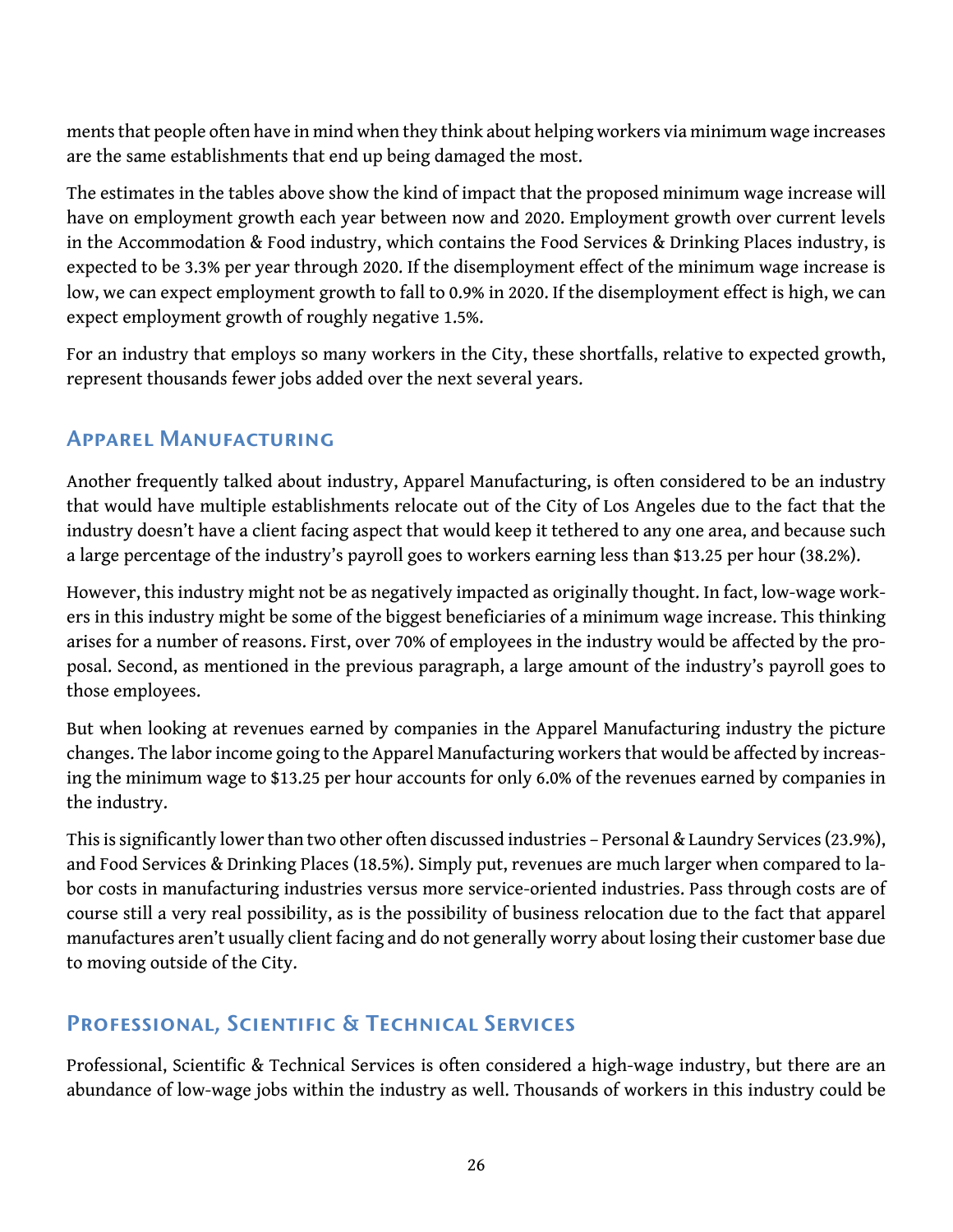affected by a wage increase in Los Angeles. Law offices and tax preparation services, among other businesses, hire employees at all wage levels, including minimum wage workers. As labor costs go up, these businesses will lay off many of their low-wage employees.

The Professional, Scientific & Technical Services industry is one of the flagship industries of the 21stcentury economy, serving as a fundamental support to many high-skilled industries while providing many high-skilled jobs of its own. The industry is expected to continue to grow as the economy of Los Angeles becomes more and more high-tech. However, the proposed minimum wage increase will have a significant impact on that growth over the next several years, if enacted.

As a baseline, employment growth in the Professional, Scientific & Technical Services industry is expected to reach 1.7% per year between now and 2020. With the proposed minimum wage increase, a low disemployment effect is expected to trim that employment growth to 0.1% per year by 2020. A high disemployment effect would push growth into negative territory, with the industry contracting by 1.8% per year. The total estimated impact of the minimum wage increase on jobs would be substantial for this very important driver of growth in the Los Angeles economy.

### Administrative Support Services

The Administrative Support Services industry is worth closer examination for two reasons. First, it ranks high in terms of revenues paid out in the form of labor income to lower income earners, and second, it is a very diverse and inclusive industry of businesses that are often overlooked in wage policy discussions.

The businesses that fall under the umbrella of Administrative Support Services include employment placement agencies, call centers, document prep companies, collection agencies, travel agencies, guard and armor agencies, and the list goes on. The industry has the third highest number of workers who would be affected by the proposed minimum wage increase. Approximately 49,500 workers in this industry would be affected by increasing the minimum wage to \$13.25 in the City of Los Angeles.

With almost 50,000 workers in this industry set to receive raises if the \$13.25 proposal is passed, the impacts are potentially large. First and foremost is the wage impact. If you assume that the wage increase will lead to no disemployment or negative business relocation, then 26,000 people who work in Administrative Support Services in the City of Los Angeles will receive a raise and will also be living in and spending that money in the City. Of course the diversity of this industry makes it difficult to weigh the positives and negatives a wage increase will ultimately have. The wage impacts will be large and significant for workers and will boost their spending in the local economy, but where will the negative impacts be realized?

Several types of services in this industry possess the characteristics that make them likely relocation candidates as well as vulnerable to decreases in new business formation in the City of Los Angeles. For example, calls centers, employment agencies, and document prep services can all afford to be flexible with regard to their location, and are likely to save a great deal on labor costs by relocating out of the City of Los Angeles and into any one of the many neighboring municipalities. Overall, the majority of establishments listed under the Administrative Support Services industry title are much more nimble than client facing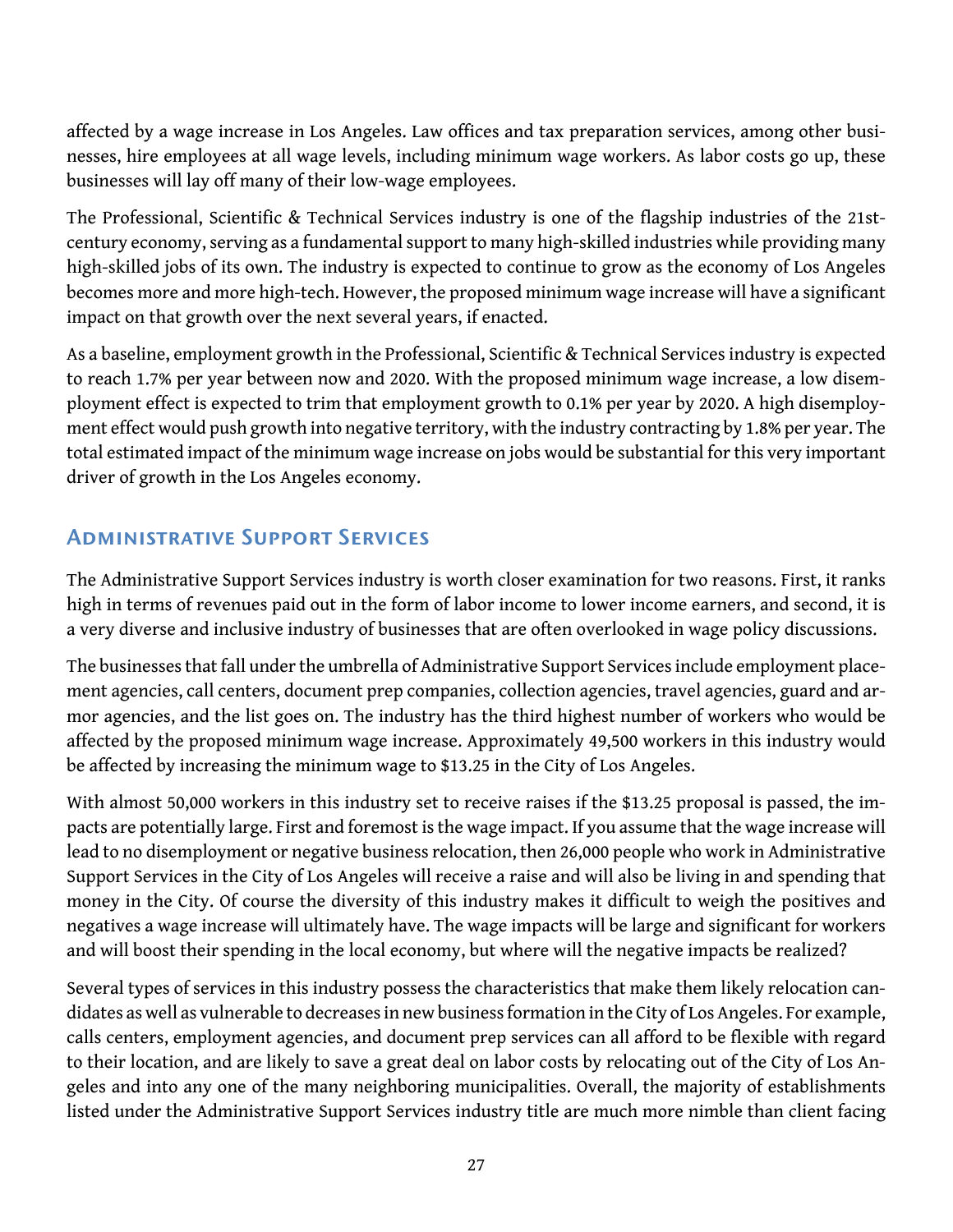establishments such as restaurants. This industry as a whole is largely exposed to the risks named above when and if a minimum wage hike is implemented.

Like Professional, Scientific & Technical Services, Administrative Support Services is a large employer in the Los Angeles City economy where jobs would be at risk under the proposed minimum wage increase. For such a large employer in the City, this shortfall in growth translates into thousands fewer jobs added over the next several years.

### General Merchandise Stores

The General Merchandise Stores industry is relatively labor-intensive with many low-skilled, minimum wage jobs, such as cashiers, retail salespersons, and stock clerks. A significant number of workers in this industry will see an uptick in earnings in response to the proposed minimum wage increase. However, businesses in this industry often operate under relatively tight margins, depending on the scale of sales, in order to earn profits.

In addition, because the industry is staffed by a large proportion of low-skilled, low-wage workers, businesses in the industry expand and cut staff fairly quickly, depending on their recent profits. This is why we see a big increase in payrolls in General Merchandise Stores in the winter months, as stores add staff to meet demand during the holidays, then a big decrease in payrolls as stores cut staff after the holiday season.

Employment in General Merchandise Stores is thus very profit-sensitive, and an increase in labor costs will have an impact on total employment in the short run and *employment growth* in the long run. Although the General Merchandise Stores industry itself is somewhat small compared to Food Services & Drinking Places, it is still an important part of the equation when trying to interpret the minimum wage proposal's impacts on the City of Los Angeles economy.

### Impacts on Workers by Education Level

Although the proposed minimum wage increase is intended to help workers most in need (workers with low levels of education and skills who are unlikely to see much growth in earnings over the course of their careers), these workers are also most at risk of losing their jobs as a result of the increase.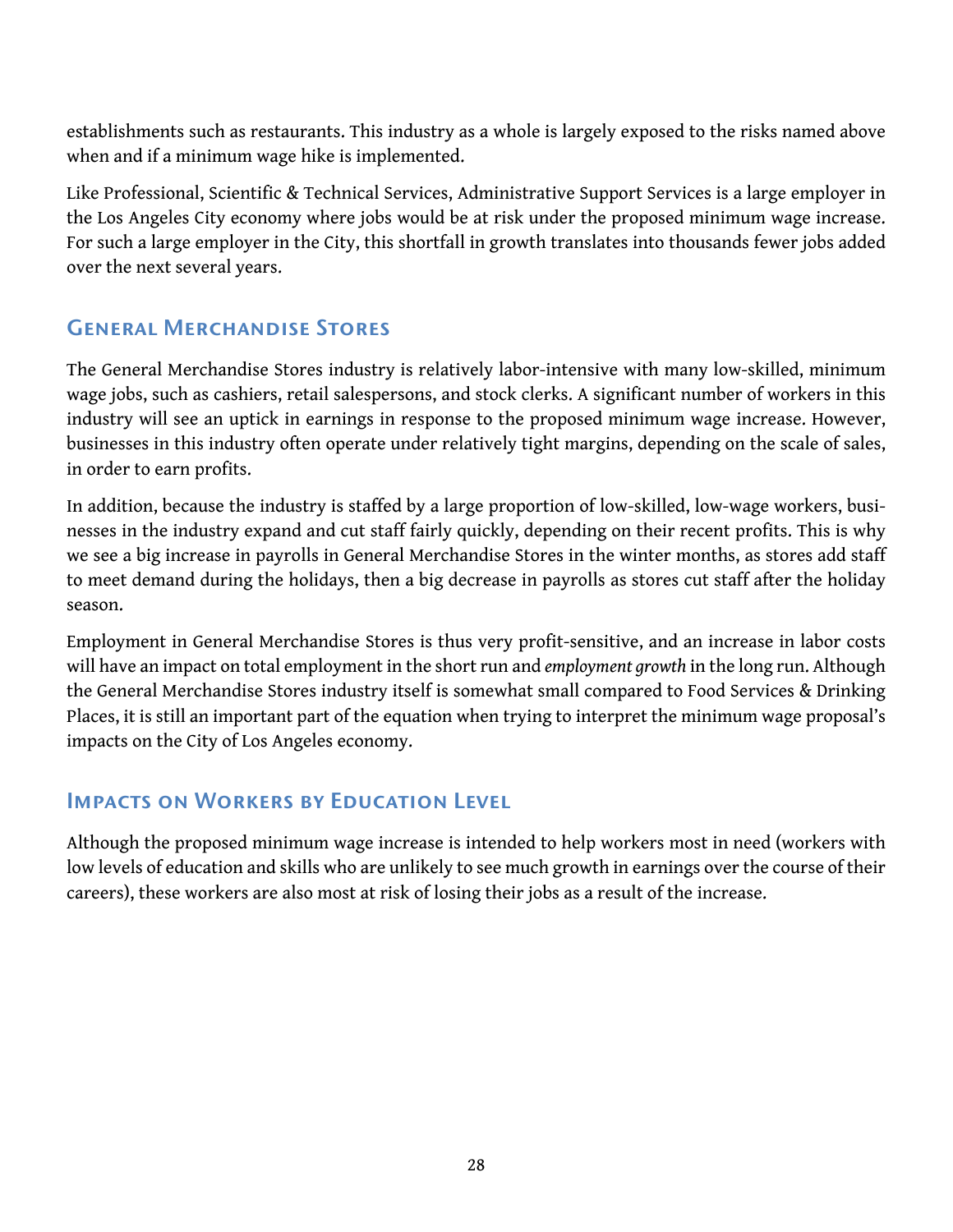| <b>Employment Trajectories by Educational Attainment</b> |                              |
|----------------------------------------------------------|------------------------------|
| Education                                                | <b>Employment Elasticity</b> |
| Less Than High School                                    | $-0.0400$                    |
| High School                                              | $-0.0292$                    |
| Some College                                             | $-0.0224$                    |
| Bachelor's Degree or Higher                              | $-0.0060$                    |
| Source: EDD                                              |                              |
| Calculations by Beacon Economics                         |                              |

The lower the level of education of a worker in Los Angeles, the more likely that worker will face a layoff due to an increase in labor costs. The table above shows the employment elasticities for workers at different education levels in response to an increase in wages. For example, among workers with less than a high school diploma or equivalent certificate, a 10% increase in the minimum wage would lead to a 0.4% decrease in employment. For workers with a high school diploma or equivalent, job loss is expected to be half that, at 0.292%, for a 10% wage increase. For workers with some college education, job losses are expected to be 0.224% in response to a 10% wage increase. For workers with a bachelor's degree or higher, job losses would be fairly low relative to those at lower levels of education, 0.06% in response to a 10% wage increase.

In sum, workers in Los Angeles with the least education, who likely struggle the most, would be those most likely to lose their jobs following a minimum wage increase in the City. There is a balance to be drawn between giving workers with low education more income to support their families and displacing them from the very jobs they depend upon.

### Impacts on Workers by Age

The employment effects that stem from minimum wage increases also bear disproportionately negative consequences for younger workers. Like workers with less education, younger workers have less experience and fall into the category of "unskilled workers" who are hurt the most by minimum wage increases. The fact that younger employees make up a small share of the workforce helps dampen the negative effects of the policy, but nevertheless the results are striking. Beacon Economics estimates that the City of Los Angeles currently employees 95,635 workers age 21 or younger. If the proposed minimum wage were to be enacted we estimate that this number would fall to somewhere between 91,600 and 77,800 employees by 2020, a potential decrease of up to 8.6% annually.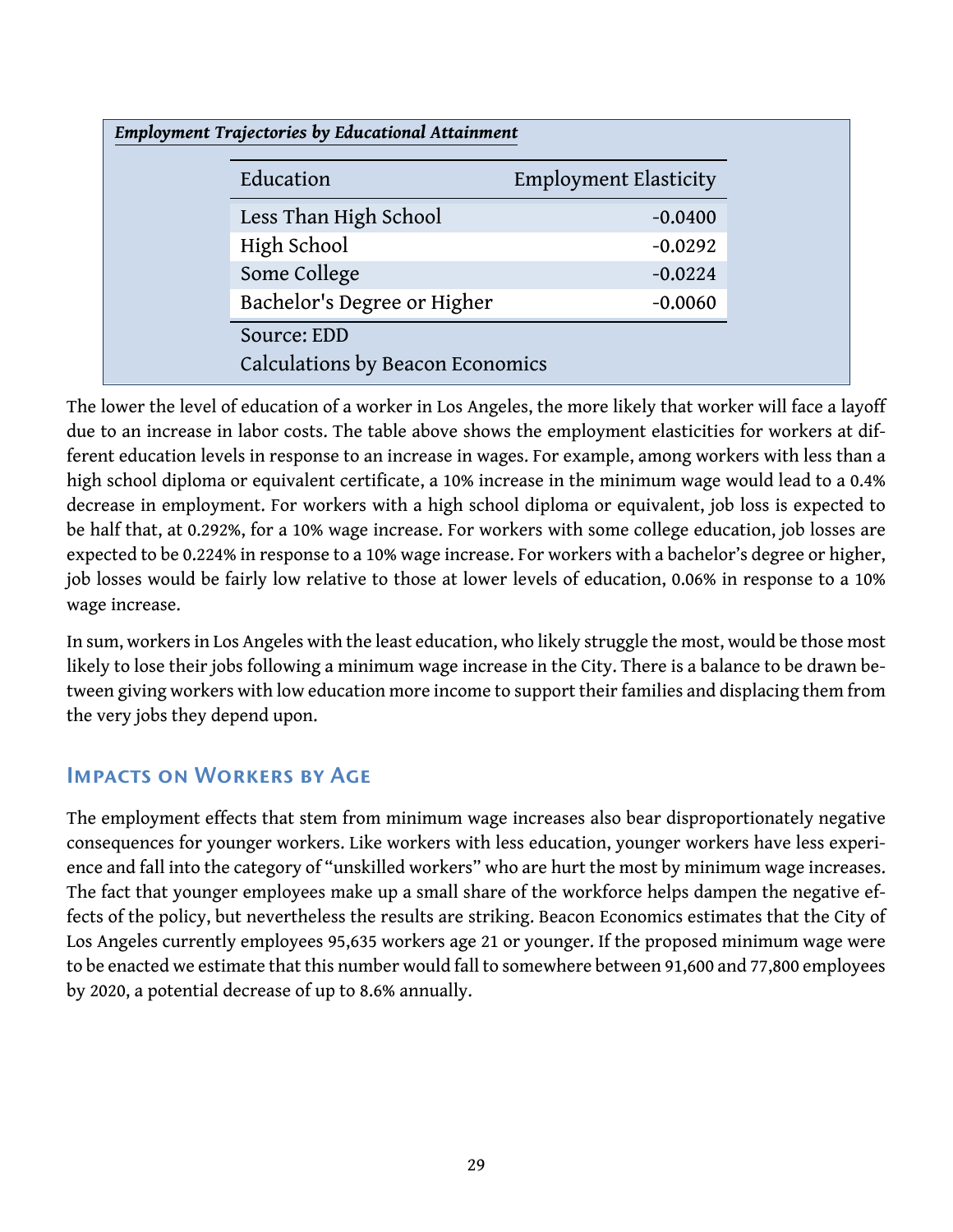| $-8.6%$<br>$-3.1%$<br>$-1.7%$ | 2.4%                             |                         |
|-------------------------------|----------------------------------|-------------------------|
|                               |                                  | 18 & Under              |
|                               | 2.2%                             | $19 - 21$               |
|                               | 2.1%                             | $22 - 24$               |
| $-0.6%$                       | 1.9%                             | $25 - 34$               |
| 1.0%                          | 1.8%                             | $35 - 44$               |
| 1.0%                          | 1.7%                             | $45 - 54$               |
| 0.8%                          | 1.8%                             | $55 - 64$               |
| $-0.2%$                       | 1.9%                             | 65 & Over               |
|                               | Calculations by Beacon Economics | Source: ACS (PUMS), OES |

### *Employment Outcomes Under Different Trajectories by Age*

| Age                                                         | 2015, Baseline<br>Emplt. | 2020, Low<br>Emplt. | 2020, Low<br>Emplt. Diff. | 2020, Lower<br>Emplt. Diff. |
|-------------------------------------------------------------|--------------------------|---------------------|---------------------------|-----------------------------|
| 18 & Under                                                  | 17,806                   | 15,208              | $-4,844$                  | $-8,702$                    |
| $19 - 21$                                                   | 77,829                   | 76,182              | $-10,803$                 | $-20,505$                   |
| $22 - 24$                                                   | 108,169                  | 109,301             | $-10,599$                 | $-20,434$                   |
| $25 - 34$                                                   | 418,287                  | 432,114             | $-26,922$                 | $-52,565$                   |
| $35 - 44$                                                   | 385,812                  | 414,004             | $-7,650$                  | $-15,187$                   |
| $45 - 54$                                                   | 348,088                  | 371,857             | $-6,207$                  | $-12,332$                   |
| $55 - 64$                                                   | 217,256                  | 231,667             | $-5,403$                  | $-10,705$                   |
| 65 & Over                                                   | 55,423                   | 57,840              | $-2,950$                  | $-5,783$                    |
| Source: ACS (PUMS), OES<br>Calculations by Beacon Economics |                          |                     |                           |                             |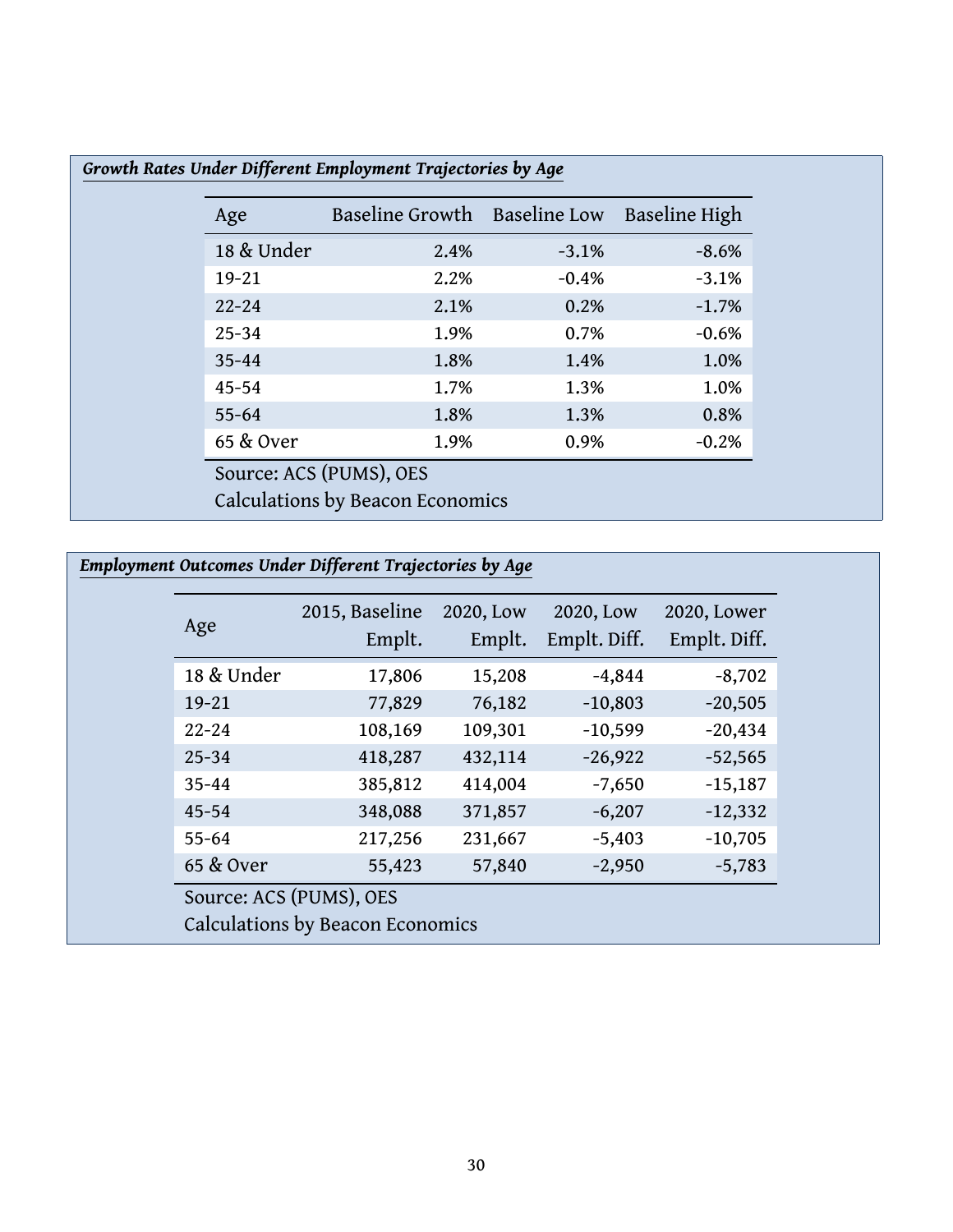### A District-by-District Look

The impacts on individual council districts are similar to our results for the City of Los Angeles overall and for the same reasons mentioned above. However, some council districts have economies in which higher proportions of jobs are in industries that employ larger shares of low-wage workers compared to the City overall. For this reason, the minimum wage may disproportionally affect some districts as compared to the City of Los Angeles as a whole.

As can be seen, some districts actually swing to negative growth based on our worst-case estimates above. District 11's economy experiences the largest negative impacts both on a percentage and absolute basis. This result is largely driven by the fact that big portions of the jobs in District 11 are in Transportation & Warehousing, Accommodation & Food, and Professional Services, all of which are industries with greater than average amounts of lowskilled workers.

District 8's economy will see the most rapid expansion post minimum wage increase, although growth in the district is still ex-

| Trajectories By City Council District |                |                                  |        |          |
|---------------------------------------|----------------|----------------------------------|--------|----------|
|                                       |                | <b>Baseline</b>                  | Low    |          |
|                                       | District       | Growth                           | Growth | Growth   |
|                                       | 1              | 1.92%                            | 1.26%  | 0.65%    |
|                                       | $\overline{2}$ | 2.03%                            | 1.10%  | 0.23%    |
|                                       | 3              | 2.04%                            | 1.09%  | 0.18%    |
|                                       | $\overline{4}$ | 2.16%                            | 1.10%  | 0.10%    |
|                                       | 5              | 2.16%                            | 1.25%  | 0.39%    |
|                                       | 6              | 1.91%                            | 1.07%  | 0.27%    |
|                                       | 7              | 1.77%                            | 1.09%  | 0.45%    |
|                                       | 8              | 2.31%                            | 1.72%  | 1.16%    |
|                                       | 9              | 1.76%                            | 1.14%  | 0.56%    |
|                                       | 10             | 2.34%                            | 1.31%  | 0.33%    |
|                                       | 11             | 1.68%                            | 0.23%  | $-1.16%$ |
|                                       | 12             | 1.94%                            | 1.09%  | 0.28%    |
|                                       | 13             | 2.32%                            | 1.59%  | 0.91%    |
|                                       | 14             | 1.51%                            | 0.88%  | 0.29%    |
|                                       | 15             | 1.76%                            | 0.84%  | $-0.03%$ |
|                                       | Source: EDD    |                                  |        |          |
|                                       |                | Calculations by Beacon Economics |        |          |

*Growth Rates Under Different Employment*

pected to decrease by about 50% in the District under our worst-case scenario, falling from 2.31% annual growth to 1.16%.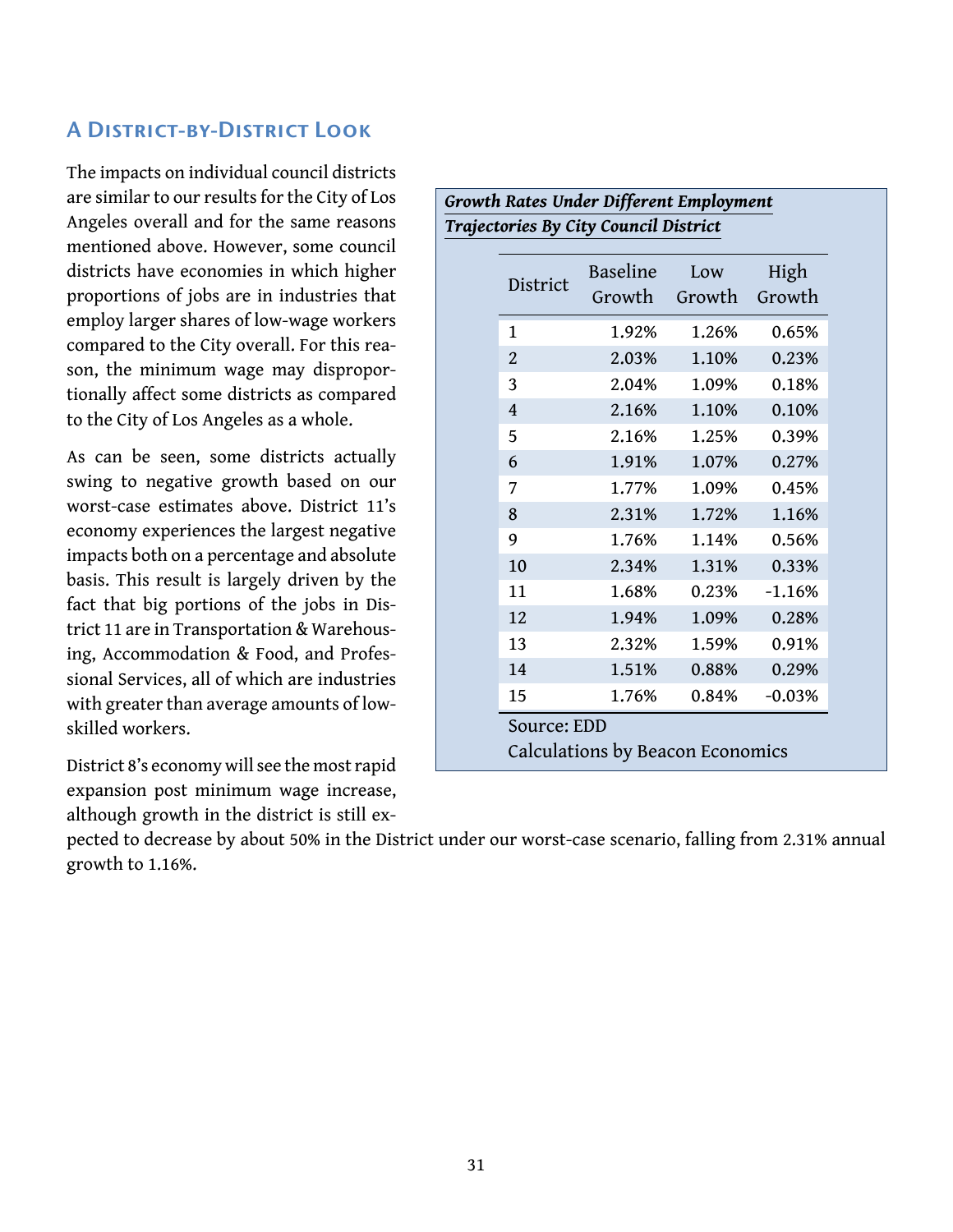| District       | 2015, Baseline<br>Employment | 2020, Baseline<br>Employment Growth | 2020, Low<br>Employment Growth | 2020, Lowest<br><b>Employment Growth</b> |
|----------------|------------------------------|-------------------------------------|--------------------------------|------------------------------------------|
| $\mathbf{1}$   | 99,433                       | 8,886                               | 5,454                          | 2,319                                    |
| $\overline{2}$ | 61,770                       | 6,543                               | 3,330                          | 394                                      |
| 3              | 98,834                       | 10,605                              | 5,275                          | 392                                      |
| $\overline{4}$ | 100,646                      | 11,368                              | 5,504                          | 162                                      |
| 5              | 184,308                      | 20,902                              | 10,853                         | 1,663                                    |
| 6              | 74,852                       | 7,427                               | 3,911                          | 693                                      |
| 7              | 49,230                       | 4,478                               | 2,568                          | 821                                      |
| $\bf 8$        | 20,469                       | 2,494                               | 1,765                          | 1,095                                    |
| 9              | 51,149                       | 4,460                               | 2,408                          | 542                                      |
| 10             | 66,709                       | 8,234                               | 4,315                          | 736                                      |
| 11             | 149,540                      | 12,999                              | 1,370                          | $-9,206$                                 |
| 12             | 98,303                       | 9,892                               | 5,084                          | 677                                      |
| 13             | 94,384                       | 11,529                              | 7,621                          | 4,059                                    |
| 14             | 418,959                      | 28,812                              | 17,508                         | 7,264                                    |
| 15             | 60,084                       | 5,412                               | 2,353                          | $-440$                                   |

*Growth Rates Under Different Employment Trajectories By City Council District*

### Where Our Results Differ

Our conclusions on the impacts of the minimum wage proposal differ from the conclusions presented by the Berkeley group for several reasons. From different empirical methodologies to differing interpretations on the consensus view on minimum wage effects from the literature, the following list provides examples of what we did differently and why.

1. **Different treatment of the underlying data.** From the onset of analysis, we found many problems in the wage distribution of the ACS data. The ACS is a self-reported survey and a disproportionate amount of the hourly wage numbers we calculated from the data were **below** the minimum wage. To remedy this, we adjusted the population weights of the ACS data using wage distribution data obtained from the OES, which has much more "normal" distribution with less variability. The Berkeley group did not take this step. When considering output and employment impacts, we accounted for increased payroll expenses that occur in addition to the wage increase, FICA/SS, Medicare, etc. Likewise, we considered the fact that many workers who work within the City of Los Angeles live and spend a majority of their incomes in other nearby cities. This led to cost-benefit figures that are very different when compared alongside Berkeley's figures.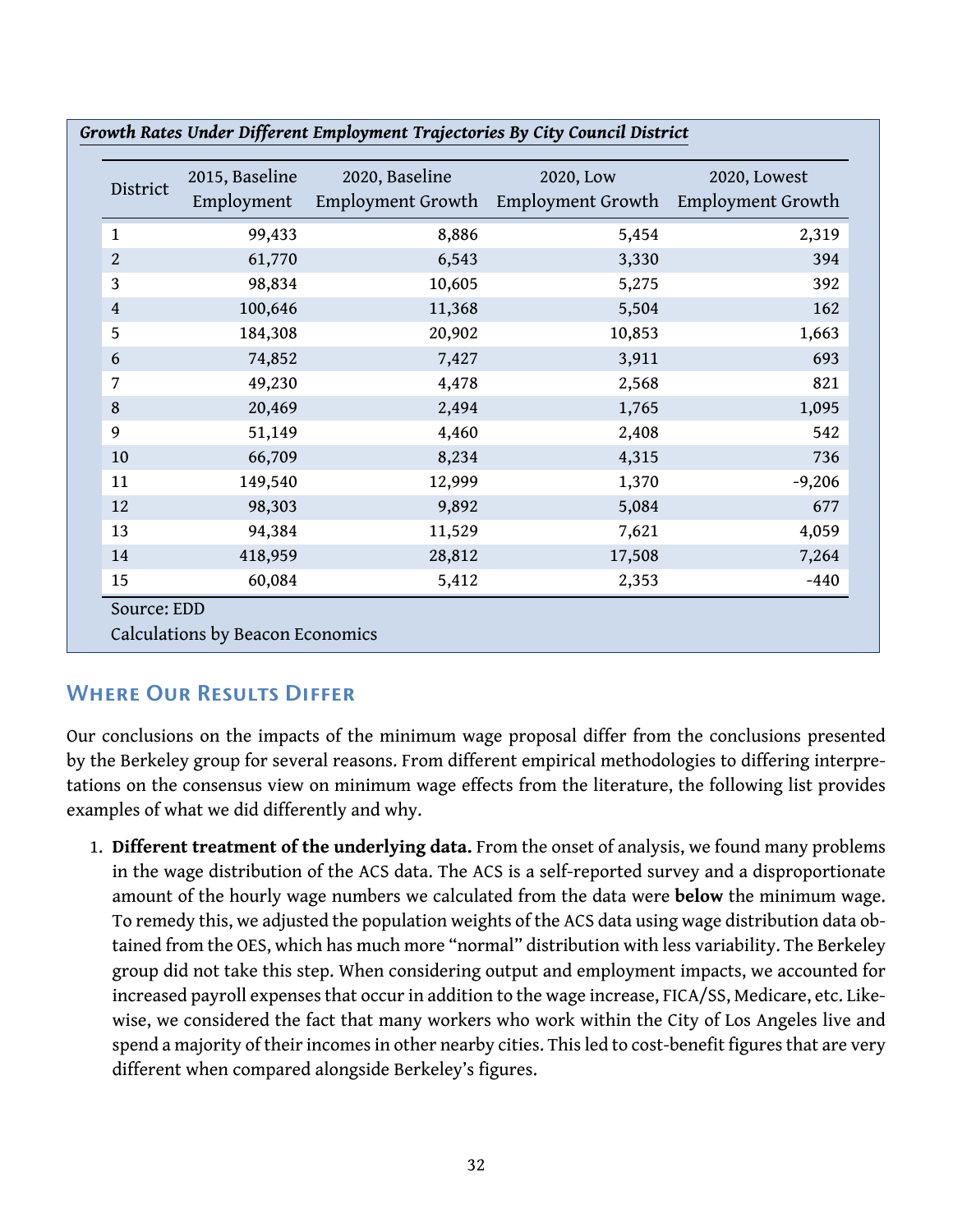- 2. **Broader scope of minimum wage literature considered.** As mentioned in the literature review, the Berkeley group claims that there is a consensus view in the minimum wage literature that minimum wage increases do not have any disemployment effects. We believe this is not the case at all and that the general consensus is that while disemployment effects are not very large, they do occur.
- 3. **City specific data was used.** One advantage Beacon Economics has in conducting our analysis is that we have access to data for each establishment in the City of Los Angeles from the Employment Development Department. Most data sources only have county level data, and we believe our ability to drill down to the City level with more certainty strengthens the reliability of our figures.
- 4. **A belief that future growth will be negatively impacted.** Berkeley's research does not address the concern that the higher labor costs in the City of Los Angeles as a result of the minimum wage increase will hamper future growth. When faced with much higher labor costs many future business owners may opt to open their doors outside of the City. Likewise, as discussed above, there is a possibility of existing businesses relocating out of the City to avoid the higher payroll costs.

In all, the Berkeley group's claims that raising the Los Angeles minimum wage can have a net positive impact on the economy is the economics equivalent of inventing a perpetual motion machine. The rules of the science just don't work that way. As a general rule, economics shows that you cannot increase the overall size of the pie by simply transferring wealth from one group of individuals to another. The smaller the transfer, the more true this rule holds. In this case, real economic benefits—including higher wages for many workers in Los Angeles, some level of new citywide consumer spending, and possibly reduced worker turnover—come with real economic costs—including job losses, business relocations, and, more generally, forgone citywide economic growth.

### <span id="page-35-0"></span>Mitigating Negative Impacts of a Minimum Wage Increase: Policy Alterna-**TIVES**

The Los Angeles City Council could mitigate some of the likelier negative effects of a minimum wage increase with some limits or adjustments. First, and perhaps most easily, **the City Council could omit the stipulation that each year the minimum wage would grow in line with the Urban Consumer Price Index for the Los Angeles region**. This would not only slow the growth of the minimum wage but also make it easier for business-owners to keep up with the wage. An annual readjustment could become a bureaucratic mess in attempting to enforce the minimum wage.

**The City Council could prolong the phase-in period, to give businesses more time to adjust to the wage increase**. The minimum wage increase under consideration would bump the local minimum wage by over one-third in just two years. For labor-intensive industries, this would be a steep increase in payroll costs with little time to adapt. Seattle has implemented a staggered phase-in period for businesses of different sizes, as well as businesses that offer benefits for their employees. For example, businesses with 500 or more employees (nationwide) that do not offer medical benefits for employees must pay a minimum wage of \$15 per hour by 2017. For businesses with 500 or more employees that offer medical benefits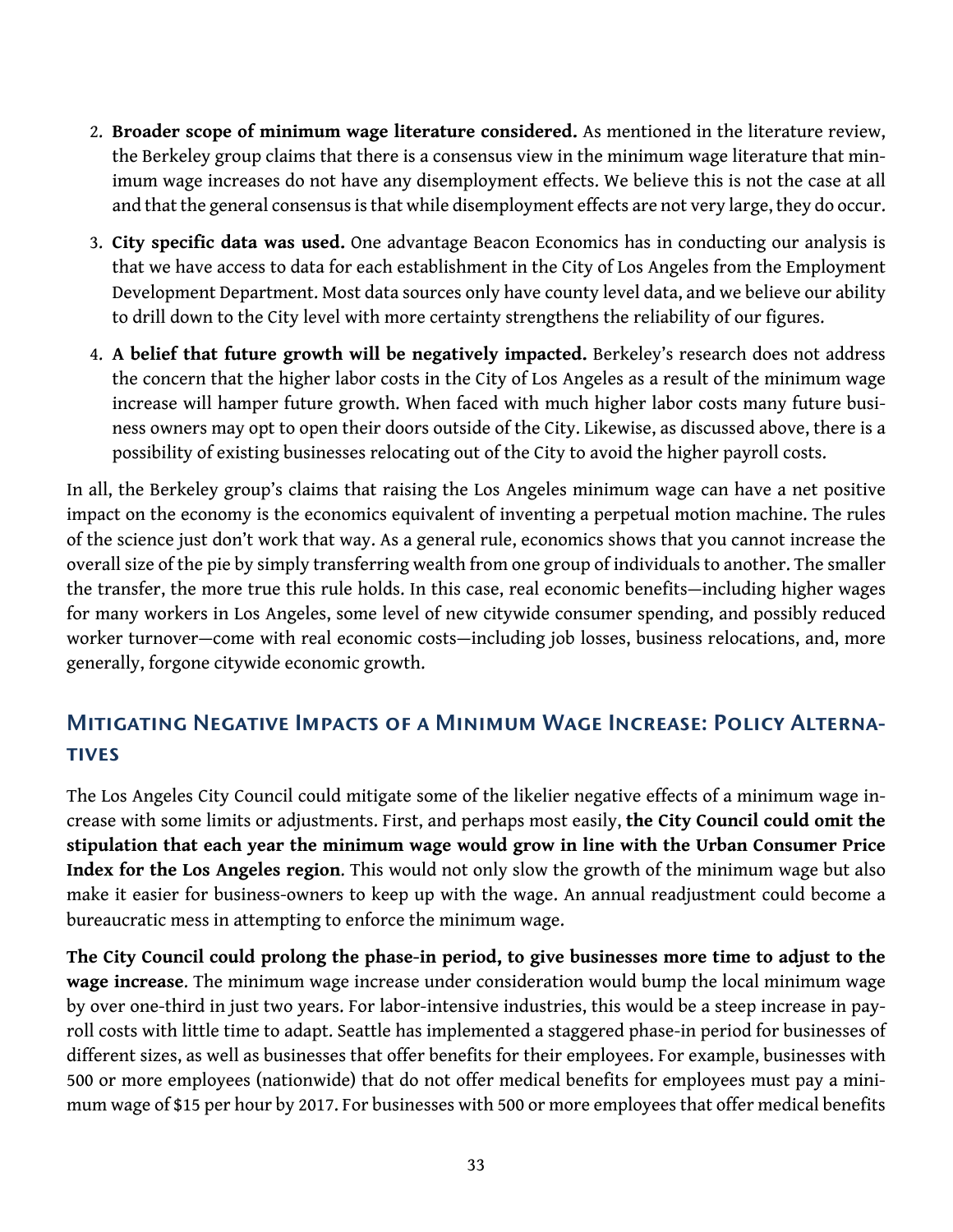to full-time employees, that \$15 per hour minimum wage is pushed back until 2018. For businesses with fewer than 500 employees, the \$15 per hour minimum wage is pushed back until 2021. A more gradual increase would be especially beneficial to small businesses, where payrolls represent a more substantial percentage of total operating costs.

**The City Council might also consider exempting small businesses altogether, as well as nonprofits**. These are the institutions most likely to struggle in the event of a minimum wage increase. When the City Council enacted a \$15.37 per hour minimum wage for hotel workers in Los Angeles, hotels with fewer than 150 rooms were exempted, under the assumption that the resulting increase in labor costs would be far too onerous for what are presumably "small" hotels. The City Council could similarly exempt businesses below a certain amount of annual revenue from the proposed citywide minimum wage increase. It could also exempt nonprofit organizations of all or even some types because they depend so heavily on grants or donations that are often inflexible in how they can be spent.

**The City Council could also implement an ordinance establishing minimum compensation, rather than a minimum wage, such that the minimum wage is adjusted down for workers receiving benefits or tips**. A blanket minimum wage increase discourages businesses from offering benefits to employees, as the benefits add up to a significant additional labor cost. A mandatory minimum wage that is equal for all categories of workers would significantly raise labor costs for businesses in industries such as leisure and hospitality, where workers earn a significant proportion of their income through tips. Some businesses in these industries would likely lay off workers, while others would have a strong incentive not to bring in new workers. Take Seattle, for instance. Under the city's new minimum wage ordinance, businesses with fewer than 500 employees that offer tips, bonuses, commissions, or money toward medical plans must reach \$15 per hour in *minimum compensation* by 2019.

**The City Council could establish a 90-day "training period" that establishes a lower minimum wage for a worker's first three months at a new place of employment**. This provision has two goals: it prevents employers from having to pay a high wage to employees that may not generate much (or any) revenue as they train. Some employers, like retailers, have mandatory training for several days in which new employees spend no time on the floor. This 90-day provision would also work well for summer or seasonal employees. By the time that these employees get fully trained for their jobs, they move on. Under the higher citywide minimum wage, employers may not have an incentive to bring in these sorts of workers because of the time it would take employers to recoup the costs of training them. A two-stage minimum wage with a lower minimum during the training period might be one important measure to help sustain job growth under a new local minimum wage.

**The optimal course of the City Council might be to simply pressure state government to implement a higher minimum wage**. The City Council could use its status as the largest municipal governing body in the state to pressure the State of California to raise its minimum wage, thus avoiding altogether the possibility of business relocations, higher prices for consumers, or job losses as Los Angeles businesses have to compete with businesses in neighboring cities. Rather than implement a tax on business activity, as the citywide minimum wage would do, the City could continue to support struggling families directly by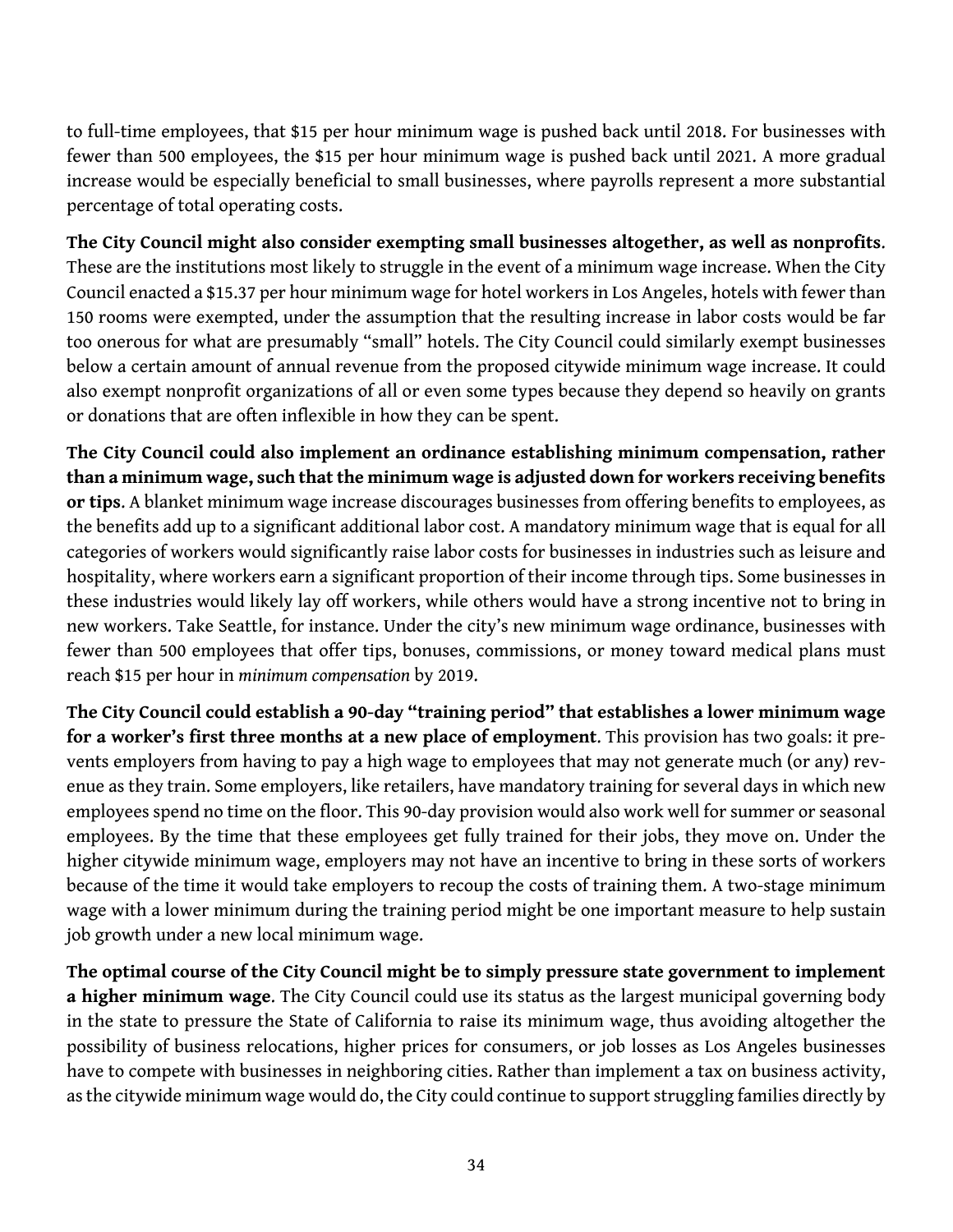implementing programs directly targeted at those most in need, such as worker training or social services. These will generally be programs that require city revenue to implement, but they will likely have less of an overall adverse impact on the City of Los Angeles revenue base than a higher minimum wage. The size of the California economy combined with a business-friendliness that makes producers and consumers reluctant to do business elsewhere makes the State of California much better equipped than the City of Los Angeles to handle a significant increase in the minimum wage.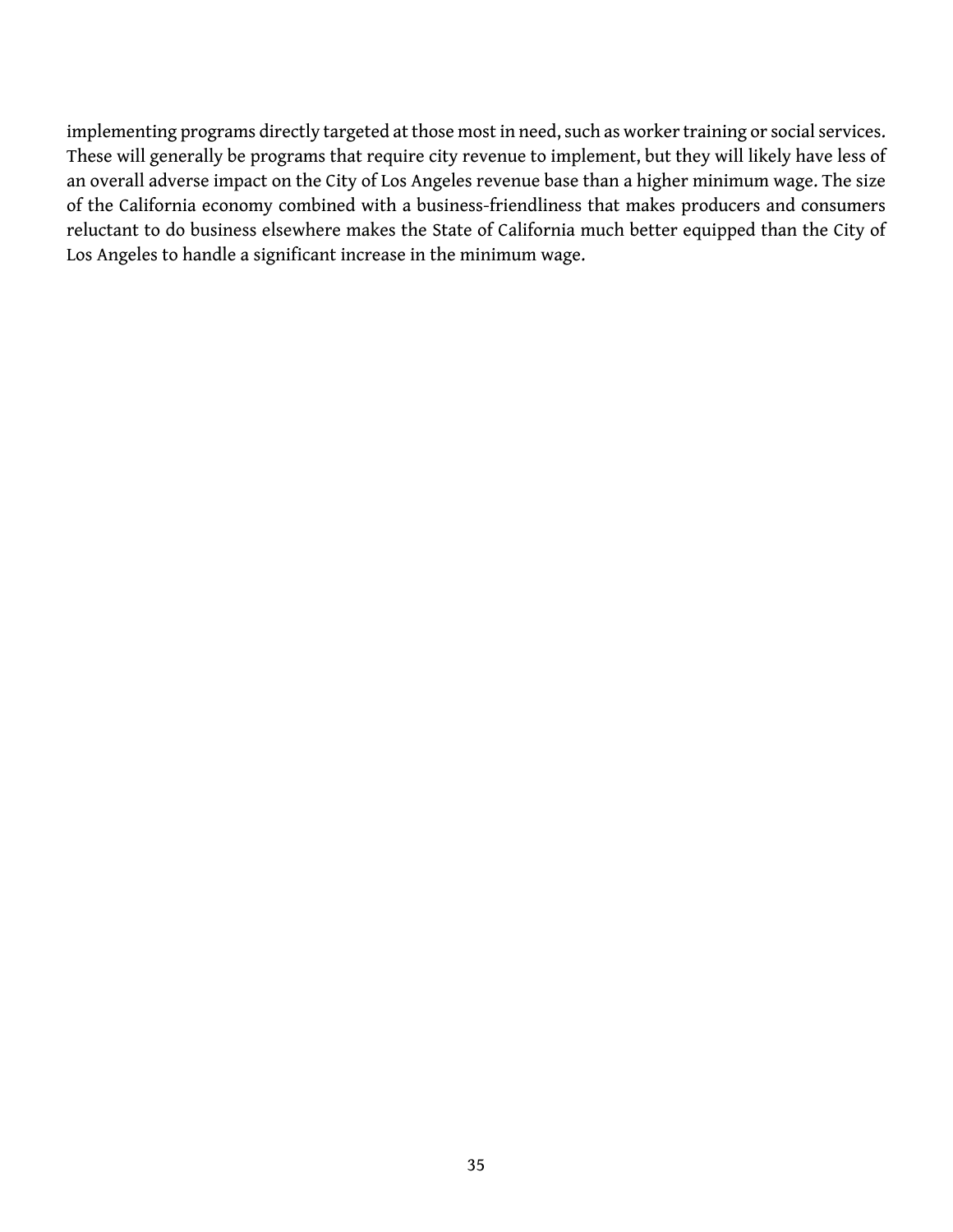### <span id="page-38-0"></span>Appendix - Extended Literature Review

#### **INTRODUCTION**

The proposed minimum wage increase in the City of Los Angeles has the goals of increasing earnings for low-income workers and bringing families in Los Angeles out of poverty, while avoiding any negative impacts on employment. Existing literature on mandated wage increases suggests that while wages may rise, due to the mandated increase itself and a "ripple effect" on higher wage earners, it is unclear whether the proposed Los Angeles minimum wage increase will succeed in bringing families out of poverty or avoid some disemployment, especially among low-skilled workers.

### The Impact of Minimum Wage Increases on Worker Wages

Although it may seem self-evident that worker wages would grow in response to a mandated wage increase, a significant decrease in employment would eliminate any effect on aggregate earnings. Studies generally agree that minimum wage increases lead to a noticeable impact on earnings in a region. A 2010 report from Arindrajit Dube, T. William Lester, and Michael Reich—Reich is a coauthor of the report on Mayor Garcetti's proposed increase in the minimum wage in Los Angeles—that examines the restaurant industry, where many minimum wage jobs are concentrated, shows that earnings increase by roughly 2% for every 10% increase in the minimum wage (a 0.2 earnings elasticity).<sup>[29](#page-38-1)</sup> The report built upon the crossstate contiguous counties method of examining minimum wages made prominent by a 1993 report from David Card and Alan Krueger at Princeton University.<sup>[30](#page-38-2)</sup> Whereas Card and Krueger compared wages in New Jersey and Pennsylvania in response to a minimum wage increase in New Jersey, Dube et al. examine the wage impacts of border counties throughout the country in response to minimum wage increases.

A report by Yusuf Soner Baskaya and Yona Rubenstein from 2012 focuses on the impact of minimum wage increases on teenage workers, who, as low-skill workers, are believed to face the steepest impacts of a minimum wage increase.<sup>[31](#page-38-3)</sup> The authors find that the earnings elasticity of teenage wages in response to a minimum wage increase is 0.9—teenage earnings rise by 9% for every 10% increase in the minimum wage. A 2013 report from the Institute for Research on Labor and Employment at the University of California, Berkeley, reaffirms that minimum wage increases have a significant impact on teenage worker wages, as well as the workers in the restaurant industry (roughly 2% for every 10% increase in the minimum wage).<sup>[32](#page-38-4)</sup> Teenagers and workers in the restaurant industry represent a substantial proportion of minimum wage workers. This suggests that minimum wage increases have a significantly positive impact on raising the wages of minimum wage workers. The impact is not mitigated by other factors.

<span id="page-38-1"></span><sup>&</sup>lt;sup>29</sup> Arindrajit Dube, T. William Lester, and Michael Reich. (2010). "Minimum Wage Effects Across State Borders: Estimates Using Contiguous Counties." IRLE Working Paper No. 157-07. [http://irle.berkeley.edu/workingpapers/157-07.pdf.](http://irle.berkeley.edu/workingpapers/157-07.pdf)

<span id="page-38-2"></span><sup>&</sup>lt;sup>30</sup>David Card and Alan B. Krueger. (1993). "Minimum Wages and Employment: A Case of the Fast Food Industry in New Jersey and Pennsylvania." NBER Working Paper No. 4509.

<span id="page-38-3"></span><sup>&</sup>lt;sup>31</sup>Yusuf Soner Baskaya and Yona Rubenstein (2012), "Using Federal Minimum Wages to Identify the Impact of Minimum Wages on Employment and Earnings across the U.S. States." University of Chicago.

<span id="page-38-4"></span> $3^{2}$ Sylvia Allegretto, Arindrajit Dube, Michael Reich, and Ben Zipperer. (2013). "Credible Research Designs for Minimum Wage Studies." IRLE Working Paper No. 148-13. <http://irle.berkeley.edu/workingpapers/148-13.pdf>.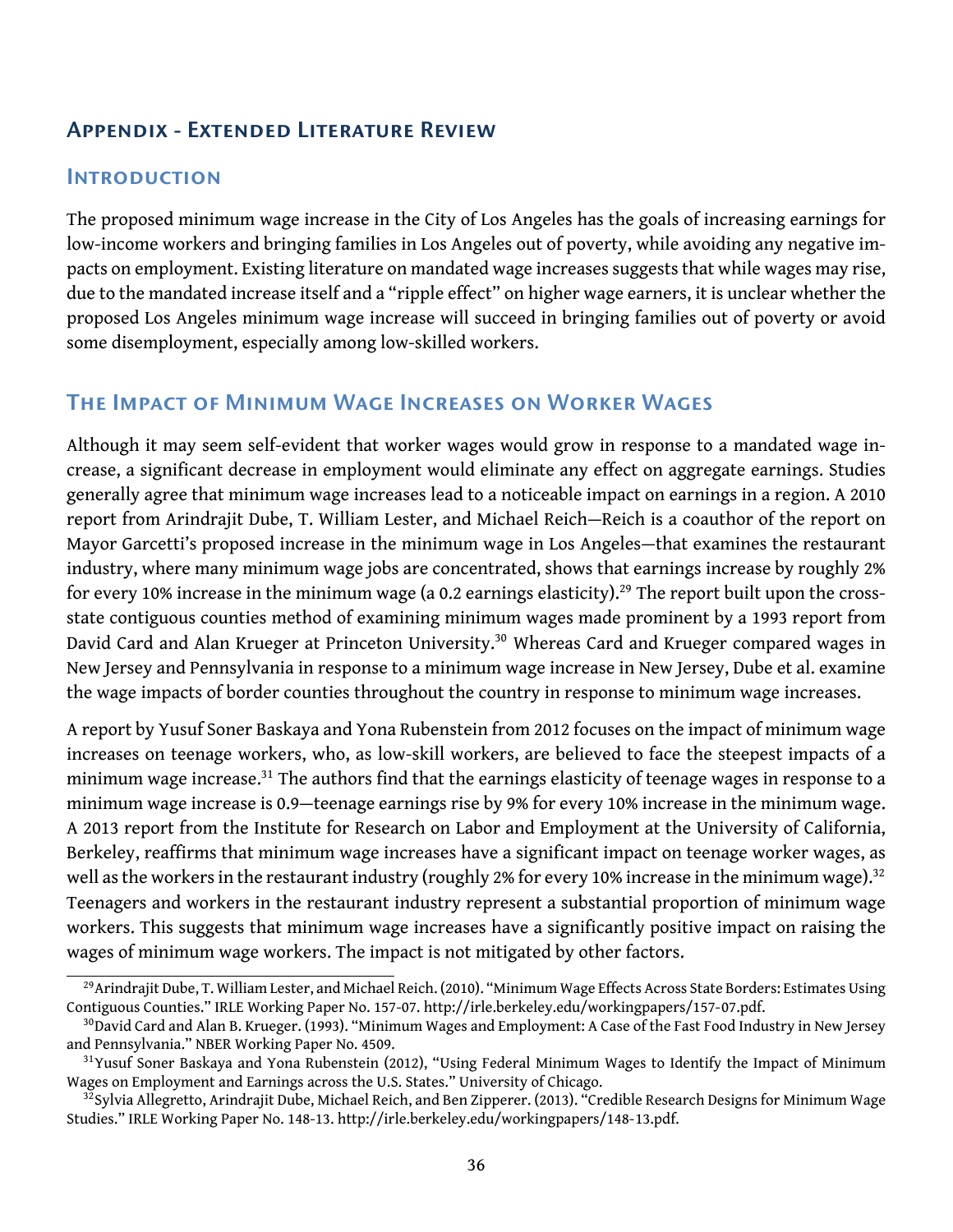### The Ripple Effect of A Minimum Wage Increase

Minimum wage workers are not the only workers that should expect to see an increase in earnings as a result of a minimum wage increase. Some proportion of workers above the minimum wage should expect to see some increase in their wages, as well. Otherwise, workers at different skill and experience levels would be making the same wage, reducing morale among higher-skilled workers. This increase in wages beyond the mandated minimum wage increase is called the "ripple effect" of the minimum wage. Yet, studies suggest that while the ripple effect has an impact on worker wages above the minimum, the ripple effect only exists for workers at relatively low income levels.

A 2006 report from Jeannette Wicks-Lim found that the ripple effect added 150% of the cost of a minimum wage increase, in the form of wages for workers beyond the mandated minimum wage increase.<sup>[33](#page-39-0)</sup> Wicks-Lim also noted that the range of the ripple effect is rather small. Workers earning no more than 123% of the minimum wage prior to the increase receive a bump in earnings.

A 2014 report by Brian J. Phelan affirms that the ripple effect diminishes in subsequent years and for higher-wage workers. He finds that workers that earn less than 5% above the minimum wage prior to an increase see wage growth of 6% immediately following a 10% increase in the minimum wage.<sup>[34](#page-39-1)</sup> One year after the wage increase, these workers earn roughly 7% more than workers in states where the wage increase did not occur. For workers in the 5th to 15th percentile above the minimum wage, the impact varies: an estimated 2% bump one year *before* the increase, with earnings rising to 5% above that of workers in states where no minimum wage increase occurred one year after the increase, then settling at 3% above that of workers in states where no wage increase occurred two years after the increase. Those in the 15th to 50th percentile have wages at roughly 2% above workers where no minimum wage increase occurred. For workers earning two or more times the minimum wage, there appears to be no ripple effect.

An increase in the minimum wage appears to generate a ripple effect on workers at higher-than-minimum wages. Additionally, the ripple effect does not appear to benefit workers at wage levels significantly higher than the minimum wage.

### The Impact of Minimum Wage Increases on Employment

Most minimum wage analyses focus on the impact of a minimum wage increase on employment, either in the aggregate or among certain groups, such as teenagers. Neoclassical theory suggests that an increase in the minimum wage should lead to a decrease in employment among low-skilled workers, as it represents an increase in labor costs for employers. A model used in a January 2015 study from economists Jonathan Meer and Jeremy West suggests that a 10% minimum wage increase reduces employment by nearly 1% af-ter three years, with the biggest losses comprised of young and low-skilled workers.<sup>[35](#page-39-2)</sup> In 2014, the United States Congressional Budget Office (CBO) released a report claiming that a gradual increase in the federal

<span id="page-39-0"></span> $33$ Jeannette Wicks-Lim. (2006). "Mandated Wage Floors and the Wage Structure: New Estimates of the Ripple Effects of Minimum Wage Laws." PERI Working Paper No. 116.

<span id="page-39-1"></span><sup>&</sup>lt;sup>34</sup>Brian J. Phelan. (2014). "Labor Supply Substitution and the Ripple Effect of Minimum Wages."

<span id="page-39-2"></span><sup>35</sup>Jonathan Meer and Jeremy West. (2015). "Effects of the Minimum Wage on Employment Dynamics." *Texas A&M University*.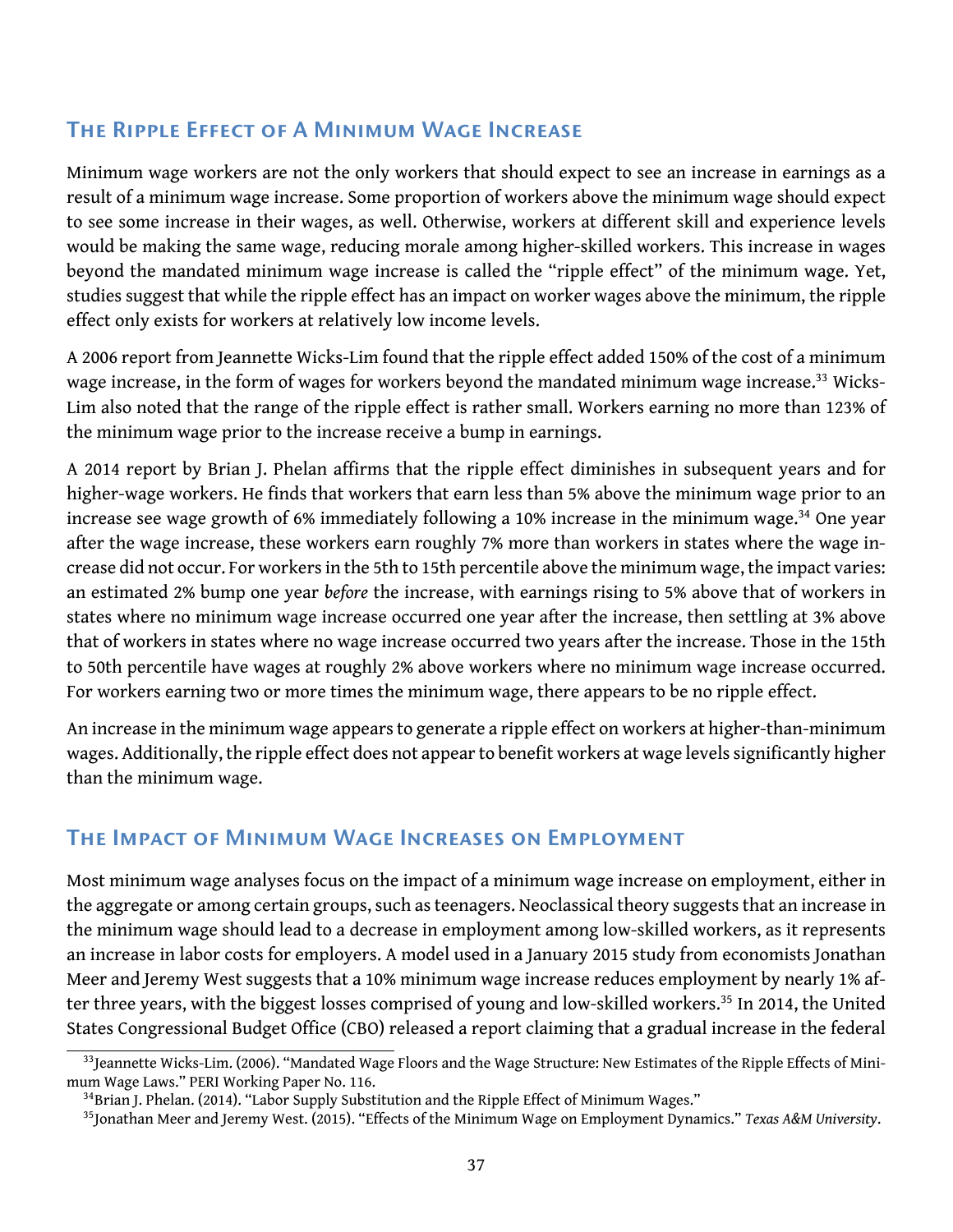minimum wage from \$7.25 to \$10.10 by 2016 would reduce employment nationwide by roughly 0.3%, as businesses would have to lay off many low-wage workers.<sup>[36](#page-40-0)</sup> The report estimates a roughly two-thirds probability that the employment effect of such a wage increase would range between a slight reduction in jobs to a roughly 0.6% reduction in jobs. Although the proposed wage increase analyzed by the CBO is slightly lower than the first-stage minimum wage increase proposed for the City of Los Angeles – a 39.3% increase from 2014 to 2016 nationwide compared to a 47.2% increase, \$9 per hour to \$13.25 per hour, from 2015 to 2017 in Los Angeles – and the geographical scope of the CBO's study is much larger than the City of Los Angeles, the estimated impacts in the CBO's study are worth some reflection.

A 2014 report from David Neumark, J.M. Ian Salas, and William Wascher showed that a 10% increase in the minimum wage generates an estimated 2% decrease in teenage employment.<sup>[37](#page-40-1)</sup> In 2007, Neumark and Wascher conducted an extensive literature review in which they claimed a majority of studies of the employment effects of minimum wages indicate that an increase in the minimum wage of 10% leads to a decrease in employment among youths or other low-skill workers of 1%-4%.<sup>[38](#page-40-2)</sup> A 2012 study from Joseph J. Sabia, Richard V. Burkhauser, and Benjamin Hansen finds much more significant adverse impacts of min-imum wage increases on low-skilled young workers.<sup>[39](#page-40-3)</sup> The authors found that following a New York State minimum wage increase from \$5.15 to \$6.75 per hour, employment among low-skilled 16-to-29-year-olds fell by 20.2%-21.8%—roughly 7% for every 10% increase in the minimum wage. This is above the range of most studies' estimates. The conclusions drawn from each of these studies give reason to believe that the proposed minimum wage increase in Los Angeles will have some negative impact on employment among low-skilled workers, most prominently youths.

These studies are not without a fair number of dissenters, though. Several studies claim that there are no significant disemployment effects from an increase in the minimum wage. The aforementioned 2010 report from Dube, Lester, and Reich stands out among them. The report finds that while earnings are significantly impacted in response to a minimum wage increase, employment is not. In their words, "implied labor elasticities are also, as expected, close to 0 and insignificant at conventional levels" in examinations of all private sector employees and specifically of restaurant employees.<sup>[40](#page-40-4)</sup>

The 2010 report examines employment at the county level. A more useful study for our purposes is a 2007 report from Dube, Suresh Naidu, and Reich that examines the economic impacts of a citywide minimum wage in San Francisco.<sup>[41](#page-40-5)</sup> Although the group studies county-level QCEW data between Alameda County and San Francisco County, San Francisco County and the City of San Francisco are equivalent. The group

<span id="page-40-0"></span><sup>&</sup>lt;sup>36</sup>Congressional Budget Office. (2014). "The Effects of a Minimum-Wage Increase on Employment and Family Income." Pub. No. 4856.

<span id="page-40-1"></span><sup>&</sup>lt;sup>37</sup>David Neumark, J.M. Ian Salas, and William Wascher. (2014). "More on Recent Evidence on the Effects of Minimum Wages in the United States." NBER Working Paper 20619. [http://www.nber.org/papers/w20619.](http://www.nber.org/papers/w20619)

<span id="page-40-3"></span><span id="page-40-2"></span><sup>38</sup>David Neumark and William Wascher. (2007). "Minimum Wages and Employment." IZA Discussion Paper No. 2570.

<sup>&</sup>lt;sup>39</sup>Joseph J. Sabia, Richard V. Burkhauser, and Benjamin Hansen. (2012). "Are the Effects of Minimum Wage Increases Always Small? New Evidence from a Case Study of New York State." *Industrial and Labor Relations Review*, Vol. 65, No. 2.

<span id="page-40-4"></span><sup>40</sup>Arindrajit Dube, T. William Lester, and Michael Reich. (2010). "Minimum Wage Effects Across State Borders: Estimates Using Contiguous Counties." IRLE Working Paper No. 157-07. [http://irle.berkeley.edu/workingpapers/157-07.pdf.](http://irle.berkeley.edu/workingpapers/157-07.pdf)

<span id="page-40-5"></span><sup>41</sup>Arindrajit Dube, Suresh Naidu, and Michael Reich. (2007). "The Economic Impacts of a Citywide Minimum Wage." *Industrial and Labor Relations Review*, Vol. 60, No. 4.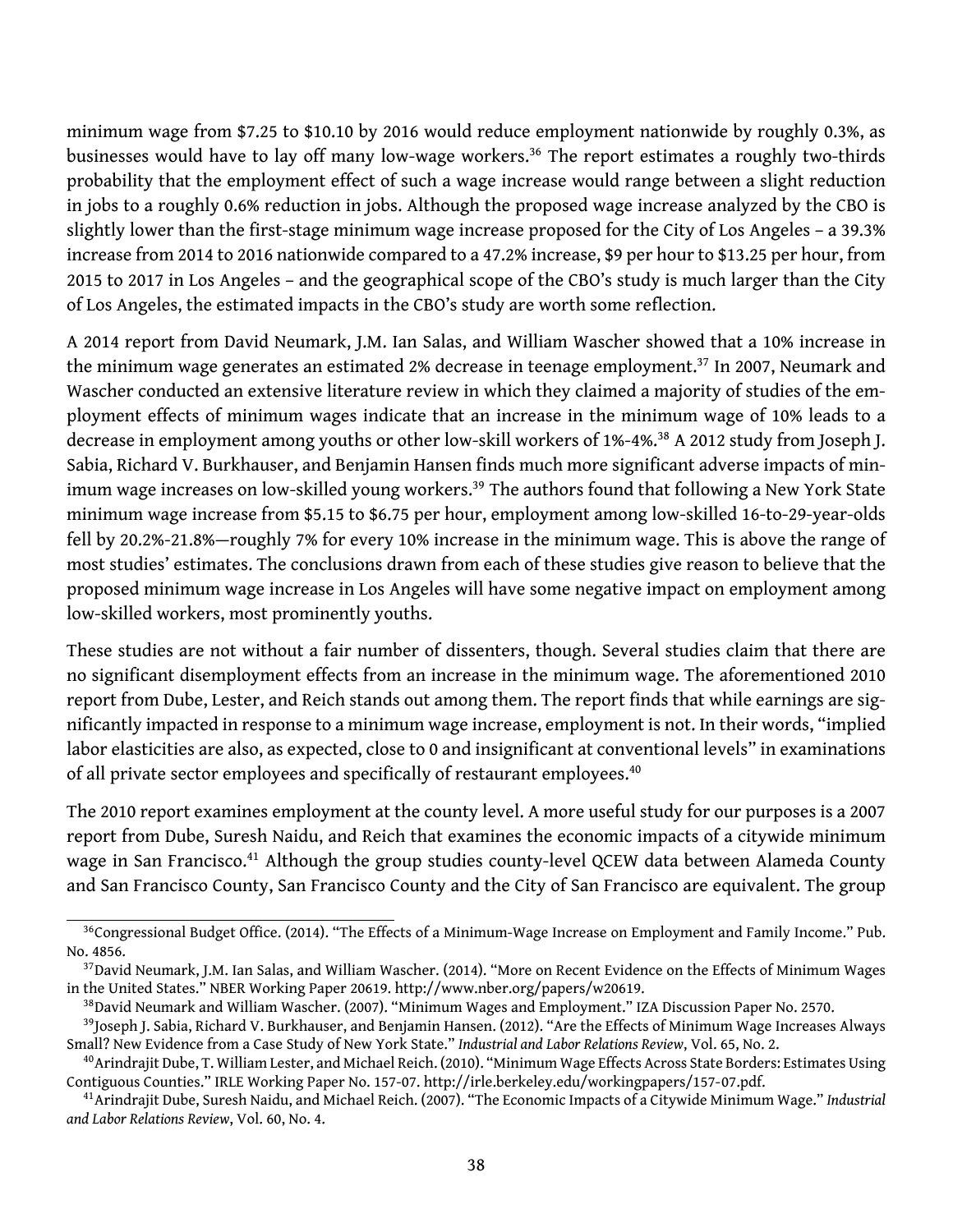uses a difference-in-difference model to estimate the impacts of a minimum wage increase in the City of San Francisco on wages and employment at restaurants, relative to wages and employment at restaurants in nearby Alameda County. The group finds that while earnings for low-income workers at both fast food and table service restaurants experience an uptick in response to a minimum wage increase, employment does not decrease.

Much of the existing literature appears to show that a minimum wage increase would have a negative impact on employment, especially among low-skilled workers, but clearly the debate among researchers is ongoing.

### The Impact of Minimum Wage Increases on Reducing Poverty

One of the biggest motivations for enacting a minimum wage increase in Los Angeles is to reduce poverty in the city. The existing literature is less divided in this case. Although a minimum wage increase may boost earnings for low-wage workers, studies suggest that it may not have a very significant impact on reducing poverty.

David Card and Alan Krueger posit that the minimum wage may not effectively reduce poverty because it does not reach those in poverty that are not working.<sup>[42](#page-41-0)</sup> A 2010 study from Sabia and Burkhauser yields similar findings.<sup>[43](#page-41-1)</sup> The authors examine data from the U.S. CPS from 2003 to 2007, finding no evidence that increases in the minimum wage reduced state poverty rates. The authors determine that 63.2% of minimum wage workers live in households with incomes over twice the poverty line, and 42.3% of minimum wage workers live in households with income over three times the poverty line. Many minimum wage workers are likely dependents, such as teenagers, or living in households in which another member of the household earns significantly more than the minimum wage.

If the minimum wage does not have a significant impact on reducing poverty, what would? Research from Neumark and Wascher suggests that the U.S. Earned Income Tax Credit (EITC) might work.<sup>[44](#page-41-2)</sup> Although the authors find little evidence that the federal credit increases the amount of earned income among poor families, they do find that the state credit strongly impacts the amount of increased earned income among poor families. The EITC targets workers, just as the minimum wage does, but the authors suggest that the EITC induces families that do not initially have an adult worker into joining the work force, while the minimum wage helps families with adults already in the work force. From this basis, it is important to consider whether a state policy in the form of a tax credit to working families may be more effective at reducing poverty at the local level than a local minimum wage increase.

<span id="page-41-0"></span><sup>42</sup>David Card and Alan B. Krueger. 1995. *Myth and Measurement: The new economics of the minimum wage*. Princeton, N.J.: Princeton University Press.

<span id="page-41-1"></span><sup>&</sup>lt;sup>43</sup>Joseph J. Sabia and Richard V. Burkhauser. (2010). "Minimum Wages and Poverty: Will a \$9.50 Federal Minimum Wage Really Help the Working Poor?" *Southern Economic Journal*, Vol. 76, No. 3.

<span id="page-41-2"></span><sup>44</sup>David Neumark and William Wascher (2001). "Using The EITC to Help Poor Families: New Evidence and a Comparison with the Minimum Wage." *National Tax Journal*, Vol. 54, No. 2.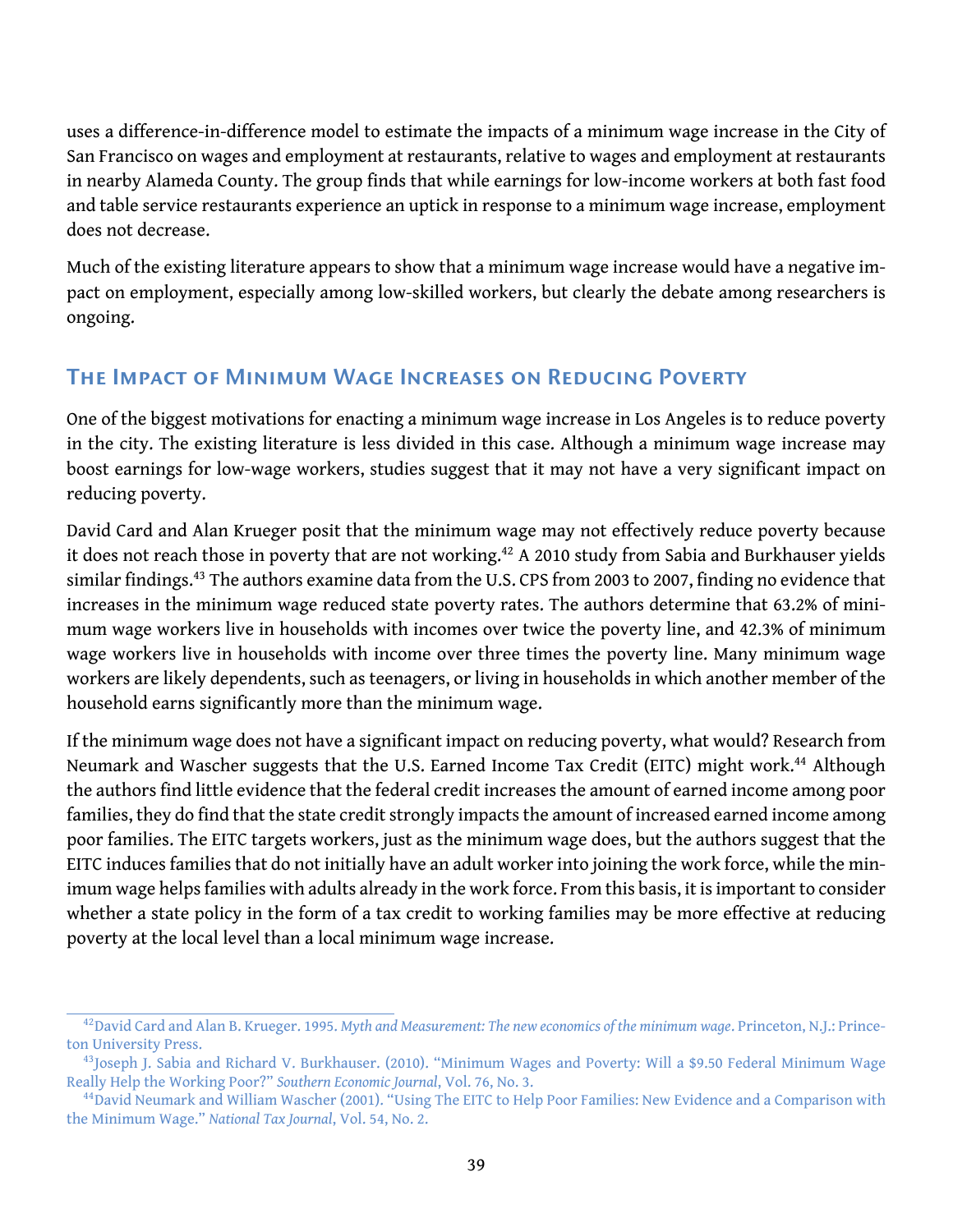### The Impact of Minimum Wage Increases on Small Businesses and Nonprofits

One of the biggest concerns about a significant increase in the minimum wage is that it could have a significant adverse impact on employment at small businesses and nonprofit institutions, which often exist on very low margins and for whom labor costs are substantial business expenses. A widely cited 2006 report from the Fiscal Policy Institute ("FPI") allayed some concerns about the impact on small businesses, claiming that U.S. data comparing 1998 and 2003 small business employment illustrated that states in which the minimum wage exceeded the federal minimum wage had experienced not only no negative employment growth among small businesses but rather positive small business employment growth.<sup>[45](#page-42-0)</sup> The study suggests that employers respond to a minimum wage increase by improving the skills of their workers and becoming more efficient, such that reduced turnover and increased productivity offsets increased labor costs.

The FPI study would seem to belie the neoclassical theory that small businesses would respond to a labor cost increase by laying off low-skilled workers. However, the questionable methodology of the study leaves serious doubt about its findings. A study by Joseph Sabia later in 2006 claims that a more thorough examination of data shows a significantly negative impact of the minimum wage on small business employ-ment.<sup>[46](#page-42-1)</sup> Sabia writes that the FPI study uses a very small window of observation, comparing employment in 1998 and 2003. In addition, the FPI study does not control for any cross-state variations among states during that time period, which could influence employment growth in those states. Indeed, Sabia adds that the FPI study does not run any significance tests on its findings. In short, the differences that the study finds between employment in states with or without a minimum wage higher than the federal level could be due to statistical noise rather than to substantive economic realities.

Sabia examines a much more robust dataset of CPS employment from 1979 through 2004 that shows employer size among small businesses nationwide. He finds that, holding all else equal, a 10% increase in the minimum wage is associated with a 0.8% to 1.2% decrease in small business employment and a 10% increase in the minimum wage is associated with a 4.6%-9.0% decrease in teenage employment in small businesses. If these data apply at the local level, we might expect to see significant job losses at small businesses in Los Angeles in the event of a local minimum wage increase.

Nonprofits often generate much of their operating budget through government grants, and these grants and the money they receive through donations may only allow these businesses to hire the bare minimum number of employees. Employees may work at near-minimum wages in order to allow the nonprofit to grow or perhaps even subsist. A minimum wage increase could prevent some of these institutions from sustaining their positive work. In Seattle, where the minimum wage will reach \$15 per hour this year, non-

<span id="page-42-0"></span> $45$ Fiscal Policy Institute. (2006). "States with Minimum Wages above the Federal Level have had Faster Small Business and Retail Job Growth." [http://www.fiscalpolicy.org/FPISmallBusinessMinWage.pdf.](http://www.fiscalpolicy.org/FPISmallBusinessMinWage.pdf)

<span id="page-42-1"></span><sup>&</sup>lt;sup>46</sup>Joseph J. Sabia. (2006). "The Effect of Minimum Wage Increases on Retail and Small Business Employment." Employment Policies Institute.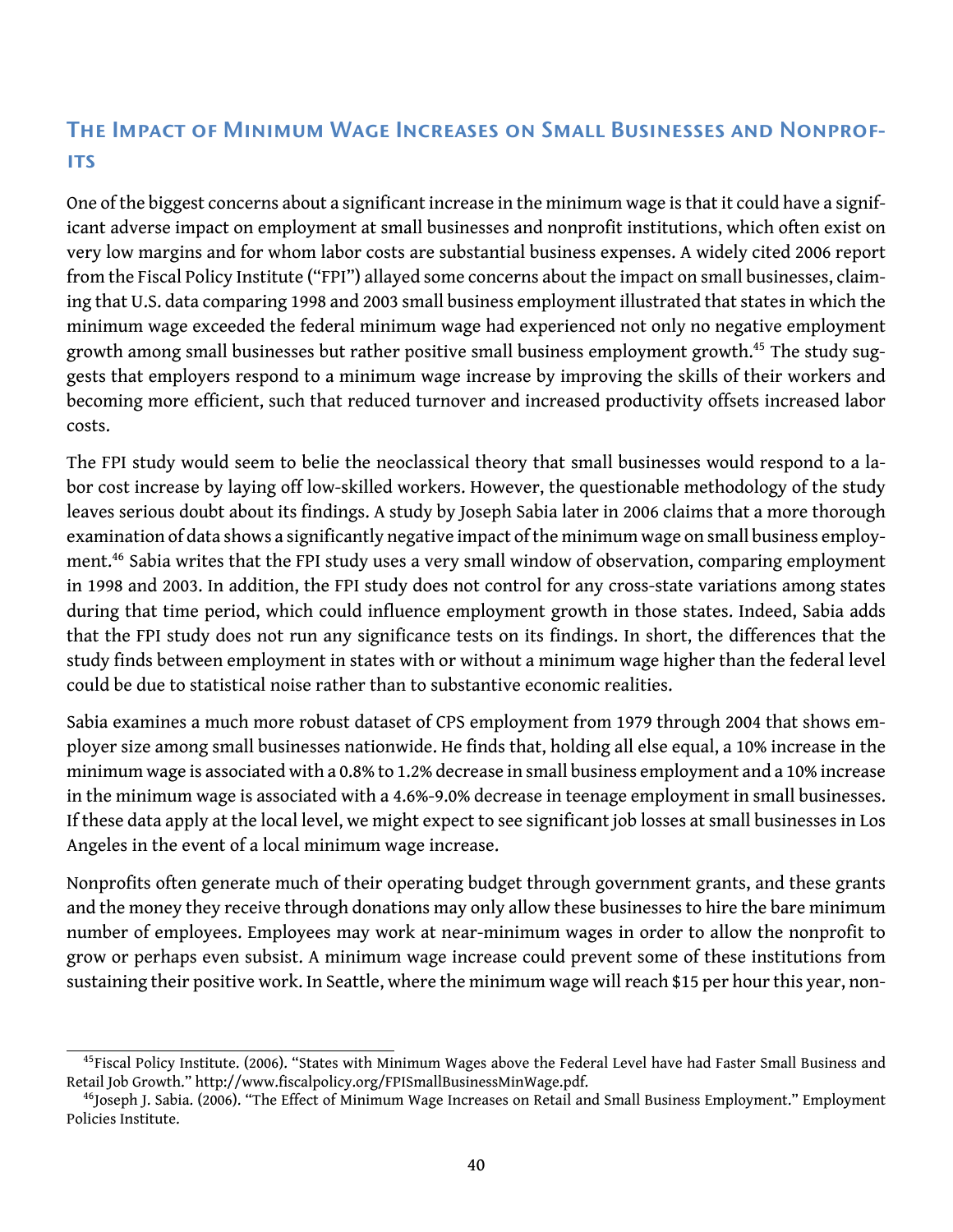profits fear having to cut staff or services to accommodate the wage increase.<sup>[47](#page-43-0)</sup> Accordingly, it might make sense for an ordinance raising the Los Angeles minimum wage to provide some form of an exemption for nonprofits.

As a 2005 report from Mark D. Brenner and Stephanie Luce notes, funding for many nonprofits comes from state and federal sources at fixed rates, so these nonprofits cannot easily pass on higher labor costs.<sup>[48](#page-43-1)</sup> The authors surveyed firms in Boston following implementation of a living wage and found that many nonprofits were forced to simply operate at a lower surplus. The city implemented a waiver process to support nonprofits facing hardship due to the higher minimum wage. Cities such as Boston may also enforce a minimum wage on nonprofits carrying above a certain number of employees. A 2005 study of the impact of Detroit's 1999 living wage law on nonprofits finds that the wage increase, from \$6 per hour to either \$8.35 per hour or \$10.44 per hour depending on benefits provided, did not impose a significant financial impact on most nonprofits, though some faced significant challenges.<sup>[49](#page-43-2)</sup> Primarily, these nonprofits had difficulty reallocating funds to accommodate the wage increase, as much of their funds could not be reallocated to other purposes. They also struggled to adjust internal pay scales. Many high-skilled workers at these nonprofits earned significantly less than they would have earned at other firms for equivalent work. The minimum wage increase boosted the wages of low-skilled workers to nearly equal levels as those of the higher-skilled workers, reducing the value of those additional skills. Nonprofits in the City of Los Angeles would face similar challenges if the proposed minimum wage increases were implemented.

### How Los Angeles' Proposal Compares to Proposals in Other California Cities in The Past

The City Council motion on October 7, 2014, calls for a draft ordinance to establish a minimum wage that will increase from \$9 per hour at present to \$13.25 per hour by 2017. The motion also calls for a study of how to raise the minimum wage to \$15.25 an hour by 2019.[50](#page-43-3) The proposal is a replica of the proposal introduced by Mayor Garcetti in mid-2014, and thus it is not yet substantive. Nonetheless, the proposal, if passed would implement a nearly 50% increase in the citywide minimum wage above current levels in two years and a nearly 70% increase in four years (though the state minimum wage will increase to \$10 per hour in 2016). As noted in the study commissioned by Mayor Garcetti last year assessing the impact of his proposed minimum wage increase, the 14 extant local minimum wage laws in the United States have implemented an average wage increase of 41.3%, with a range of between 13.3% and 84.5%.<sup>[51](#page-43-4)</sup> This infor-

<span id="page-43-0"></span> $47$ Graham Johnson. "Report: The \$15 Minimum Wage Could Force Seattle Nonprofits to Cut Services to the Poor." KIROTV.COM. February 24, 2014.

<span id="page-43-1"></span><sup>&</sup>lt;sup>48</sup> Mark D. Brenner and Stephanie Luce. (2005). "Living Wage Laws in Practice: The Boston, New Haven, and Hartford Experiences." Political Economy Research Institute.

<span id="page-43-2"></span><sup>49</sup> David Reynolds, Ph.D. and Jean Vortkamp. (2005). "The Effect of Detroit's Living Wage Law on Non-Profit Organizations." *Economic Development Quarterly*. Vol. 19. No. 1.

<span id="page-43-3"></span><sup>50</sup>"Establishment of Minimum Wage in Los Angeles/Ordinance." Los Angeles City Council. Council File 14-1371. Accessed January 20, 2015.

<span id="page-43-4"></span><sup>&</sup>lt;sup>51</sup> Annette Bernhardt, Ken Jacobs, Ian Perry, and Michael Reich. (2014). "The Mayor of Los Angeles' Proposed City Minimum Wage Policy: A Prospective Impact Study." IRLE Policy Brief.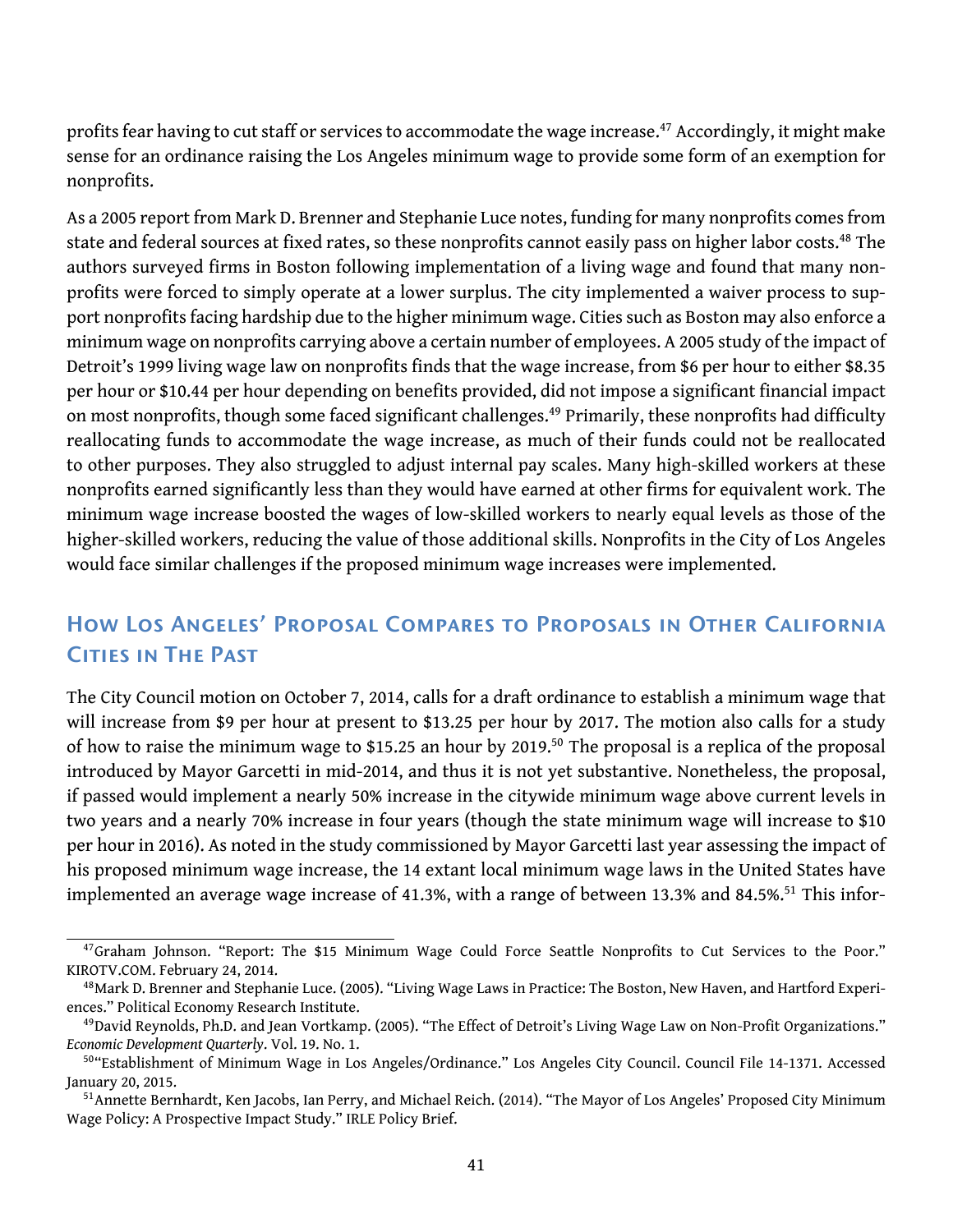mation alone allows us to draw some comparisons with relevant local minimum wage laws implemented over the past several years.

Here in California, in 1999, the City of San Francisco passed a living wage ordinance that required employees at all city contractors and property leaseholders to receive a minimum wage of \$11 per hour. The policy was established with the goal of reducing poverty and increasing the quality of life for workers in the city, as well as broader goals such as improving public health among the city's working population.<sup>[52](#page-44-0)</sup> The minimum wage set in San Francisco was a sharp increase (the state minimum wage stood at \$5.75 per hour at the time) from the minimum wage levels set in Los Angeles in 1997 (\$7.99 per hour), San Jose (\$8 per hour), and Oakland (\$8 per hour) for firms with city contracts. In terms of the wage increase resulting from the implementation of the policy, the San Francisco living wage ordinance was larger than that proposed by the Los Angeles City Council, but its breadth was much smaller, generating no direct impact on any private firms in the city.

In 2001, following the precedent of large minimum wage increases set by San Francisco, Santa Monica implemented a living wage of \$10.50 an hour for workers at roughly 40 businesses on the beachfront and in downtown. The wage increase received special attention because, in contrast to living wage ordinances in Los Angeles or cities in the Bay Area, it was not limited to city employees or employees of firms contracted with the city, but rather it applied truly private establishments.<sup>[53](#page-44-1)</sup> The state minimum wage in January 2002 stood at \$6.75, so the wage increase was significant, but the scope was relatively limited—the businesses subject to the wage were primarily high-end hotels in extremely business-friendly neighborhoods. The Santa Monica ordinance was relatively small in its scope, but it helped to further a movement started in Los Angeles toward implementing living wages in much of the rest of California. The ordinance also set the stage for similar proposals for hotel workers in Los Angeles. In 2007, the City of Los Angeles passed an ordinance establishing a mandatory living wage for hotel workers at 12 LAX-area hotels that currently stands at \$10.30 per hour for employees with benefits or \$14.80 for employees without benefits. In September 2014, the City of Los Angeles passed an ordinance expanding the living wage to workers at some 87 hotels throughout the city with 150 or more rooms while increasing the wage to \$15.37 per hour.<sup>[54](#page-44-2)</sup>

Some local living wage ordinances are notable for some of their exemptions. In late 2006, Petaluma implemented a minimum wage of \$11.70 per hour with benefits and \$13.20 per hour without benefits for city employees and employees contracted with the city (by comparison, the California minimum wage reached \$7.50 per hour in January 2007). The city exempted nonprofits from the ordinance.<sup>[55](#page-44-3)</sup> The Petaluma ordinance affected a relatively small number of workers, but even then, the exemption for nonprofits reflected the tenuous position of some nonprofit organizations in the face of such wage increases.

<span id="page-44-0"></span><sup>52</sup>Rajiv Bhatia and Mitchell Katz. (2001). "Estimation of Health Benefits from a Local Living Wage Ordinance." *American Journal of Public Health*. Vol. 91. No. 9.

<span id="page-44-2"></span><span id="page-44-1"></span><sup>53</sup>Oscar Johnson and Bob Pool. "Santa Monica OKs 'Living Wage' Law." *Los Angeles Times*. May 24, 2001.

<sup>54</sup>Rick Orlov. "Los Angeles City Council Members Seek Living Wage of \$15.37 for Hotel Workers." *Los Angeles Daily News*. February 18, 2014.

<span id="page-44-3"></span><sup>55</sup>Noelani Garcia. "Petaluma Joins 'Living Wage' Cities." *North Bay Business Journal*. November 20, 2006.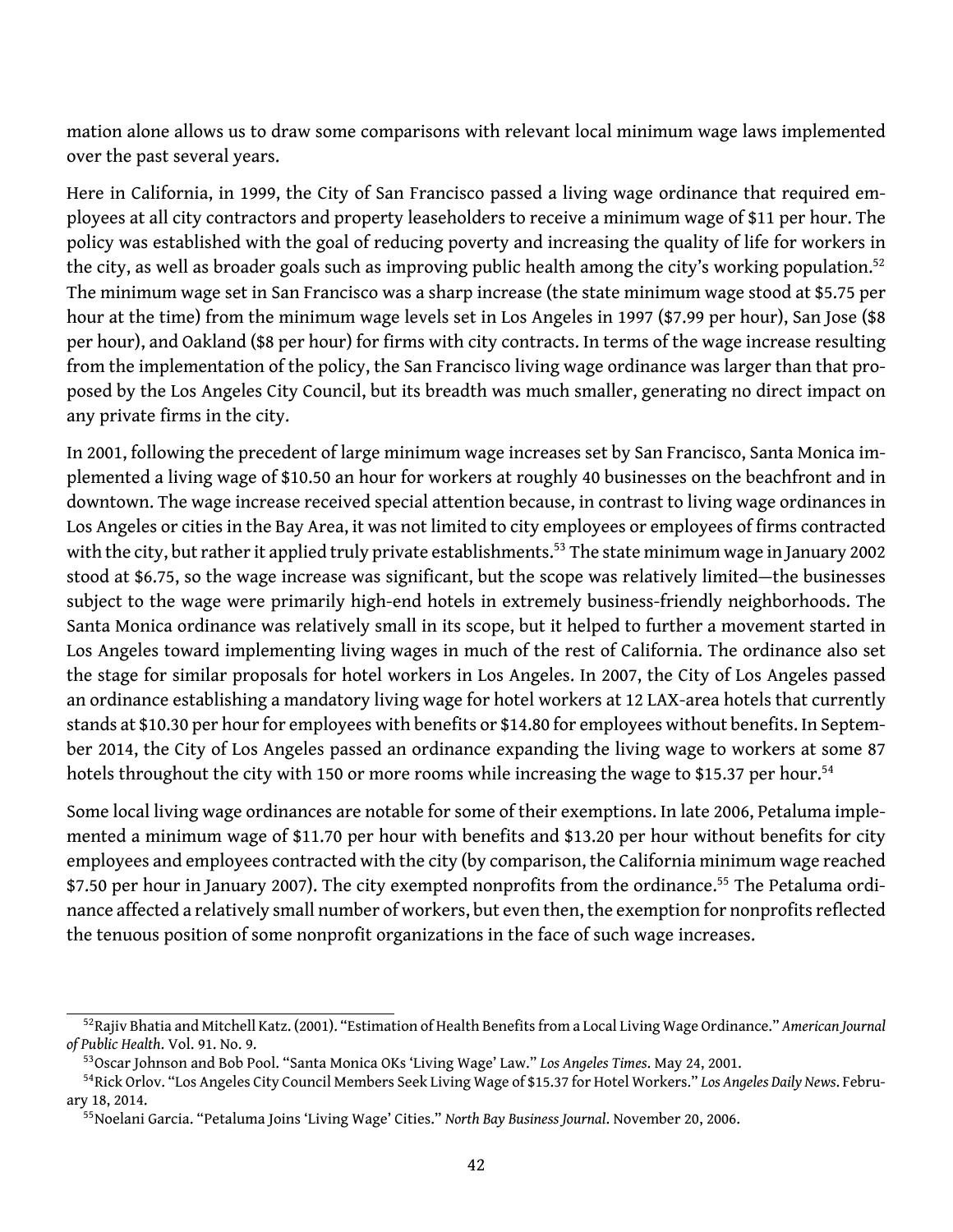Around the same time, the Emeryville City Council passed its own living wage ordinance similar to the ordinance passed in Petaluma. The Emeryville living wage was limited to city employees and businesses contracting with the city, set at \$12 per hour including benefits.<sup>[56](#page-45-0)</sup> The policy had a number of exemptions, however, that demonstrated the city's interest in targeting the living wage toward working families while maintaining the status of labor unions in setting wages for their members. The living wage did not apply to workers under the age of 18. From a policy standpoint, if the City of Los Angeles seeks to target its own ordinance to struggling families, with the goal of eliminating poverty while reducing negative consequences to businesses and potentially some workers, it may be useful to introduce such stipulations into its own proposal for a minimum wage increase.

Minimum wage ordinances across California have clearly broadened in scope and impact over time, but the latest proposal from the Los Angeles City Council will likely have the greatest impact of any of these ordinances, due to the size of the proposed wage increase and the number of workers and businesses affected by the wage increase. Certain exemptions may help to limit the impact on businesses that may struggle under the proposed minimum wage (as well as the workers that may face layoffs as a result), but the wage increase seems certain to have a bigger impact on the local economy than any comparable wage increase in California cities to date.

### Reviewing The Berkeley Group's Study of The Impacts of The Proposed Los Angeles Minimum Wage Increase

As noted above, in mid-2014, Mayor Garcetti commissioned the Institute for Research on Labor and Employment at the University of California, Berkeley, to conduct a study of his proposed minimum wage increase in the City of Los Angeles. The Berkeley group consisted of Ken Jacobs, Annette Bernhardt, and Ian Perry—researchers at the Institute—and Michael Reich, Director of the Institute, whose research on the minimum wage is discussed in detail above. The study affirms some of the findings described above, such as the expected increase in aggregate earnings among low-wage workers, but there are several shortcomings in the analysis that raise questions about its central findings.

Most notably, the group examines data for the Los Angeles County, rather than the City of Los Angeles. The authors claim that data for the Los Angeles County serves as a good proxy for data for the City of Los Angeles. While the City of Los Angeles contains much of the population of Los Angeles County, there are clear weaknesses in using this approach, as opposed to using, for instance, city-level data from the California Employment Development Department. The distribution of workers across industries varies between cities in Los Angeles County and the City of Los Angeles. We would expect, for instance, some specialty manufacturing sectors, such as apparel manufacturing, to be concentrated heavily in the City of Los Angeles but distributed more sparsely in the rest of the county. Furthermore, the distribution of businesses affected by the minimum wage could differ depending upon whether the study examines the impacts of a minimum wage increase from the perspective of the city or the county. Other variables such as the un-

<span id="page-45-0"></span><sup>56</sup>Emeryville Municipal Code. Title 5, Chapter 31.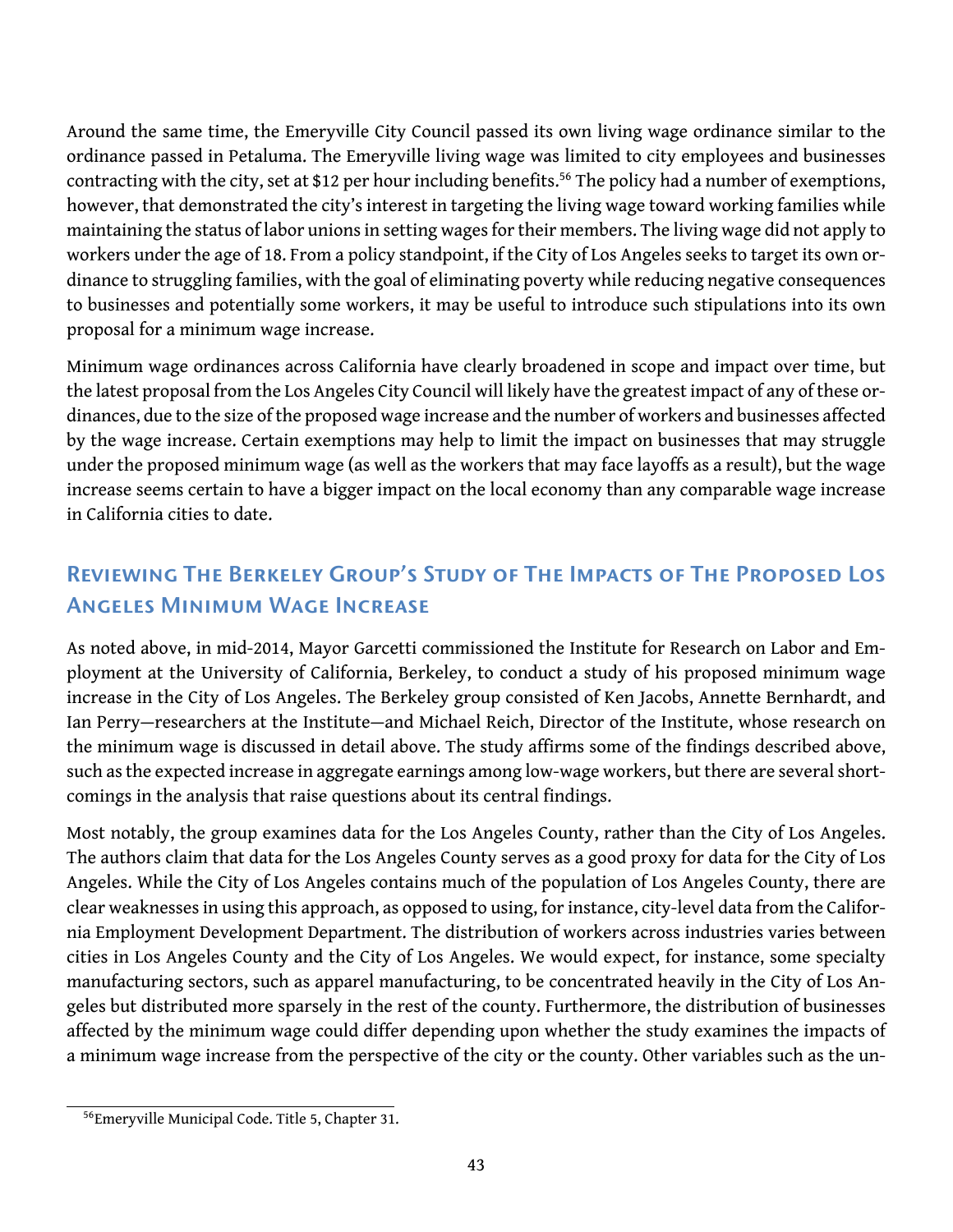employment rate may vary between the City of Los Angeles and Los Angeles County, which make it more difficult to identify the workers affected by the minimum wage policy.

The City of Los Angeles has a very unique geography relative to cities such as Seattle that have also sought to increase the minimum wage citywide. Los Angeles borders over 30 cities, many of which have a substantial number of businesses and residents of their own. It might be much easier for businesses facing the new minimum wage to relocate—perhaps even a matter of blocks—to nearby cities where demand for their goods or services would likely remain unchanged in order to avoid the proposed minimum wage increase. Alternatively, because there are so many dense cities surrounding the City of Los Angeles, consumers in the City of Los Angeles should be able to find alternative suppliers in neighboring cities with relative ease should such suppliers relocate in response to the new minimum wage. Mayor Garcetti's commissioned study does not address the uniqueness of the City of Los Angeles' geography and how it may impact consumers and businesses affected by the minimum wage.

In addition, the study relies heavily on data from the ACS, which has known problems. The ACS, while beneficial for the study of demographic and economic variables for relatively small populations, such as counties, is a self-reported survey. Participants provide their own information on earnings and hours worked, as well as how they identify themselves demographically. It is common knowledge among researchers that workers tend to overestimate their hours worked and underestimate their incomes. In the context of Mayor Garcetti's commissioned study, this could mean that the ACS overrepresents the proportion of workers earning the minimum wage. It could also mean that the ACS misrepresents important factors such as the proportion of adults earning the minimum wage or the proportion of minimum wage workers that have families.

Because the study examines data from the perspective of Los Angeles County, it overlooks a serious concern about the impact of a citywide minimum wage: the migration patterns of workers in and out of the City of Los Angeles. Most workers in Los Angeles County live in Los Angeles County, though some may commute from areas like Riverside or San Bernardino Counties or possibly Orange County. The same cannot be said of workers in the City of Los Angeles in specific. Many of the cities that surround Los Angeles are more affordable. Residents of those cities commute into the City of Los Angeles for work. Many of these workers are low-wage workers who find work in Los Angeles due to better job prospects.

A minimum wage increase for workers that do not live in the City of Los Angeles is effectively a subsidy for the economies of neighboring cities from the revenues of City of Los Angeles businesses. Workers commute into the City of Los Angeles, collect their earnings, and then spend those earnings at grocery stores, restaurants, or retail stores in their home cities, generating no spending impact in the City of Los Angeles itself.

The authors claim that the economic stimulus of higher consumer spending from a minimum wage increase "is likely one of the factors that explains the consistent finding in the literature of no significant net employment effects of minimum wage increases." Besides the fact that much of this literature is coauthor Michael Reich's own research, while studies from David Neumark and others have in fact found negative employment effects, there is very little reason to assume that the City of Los Angeles would re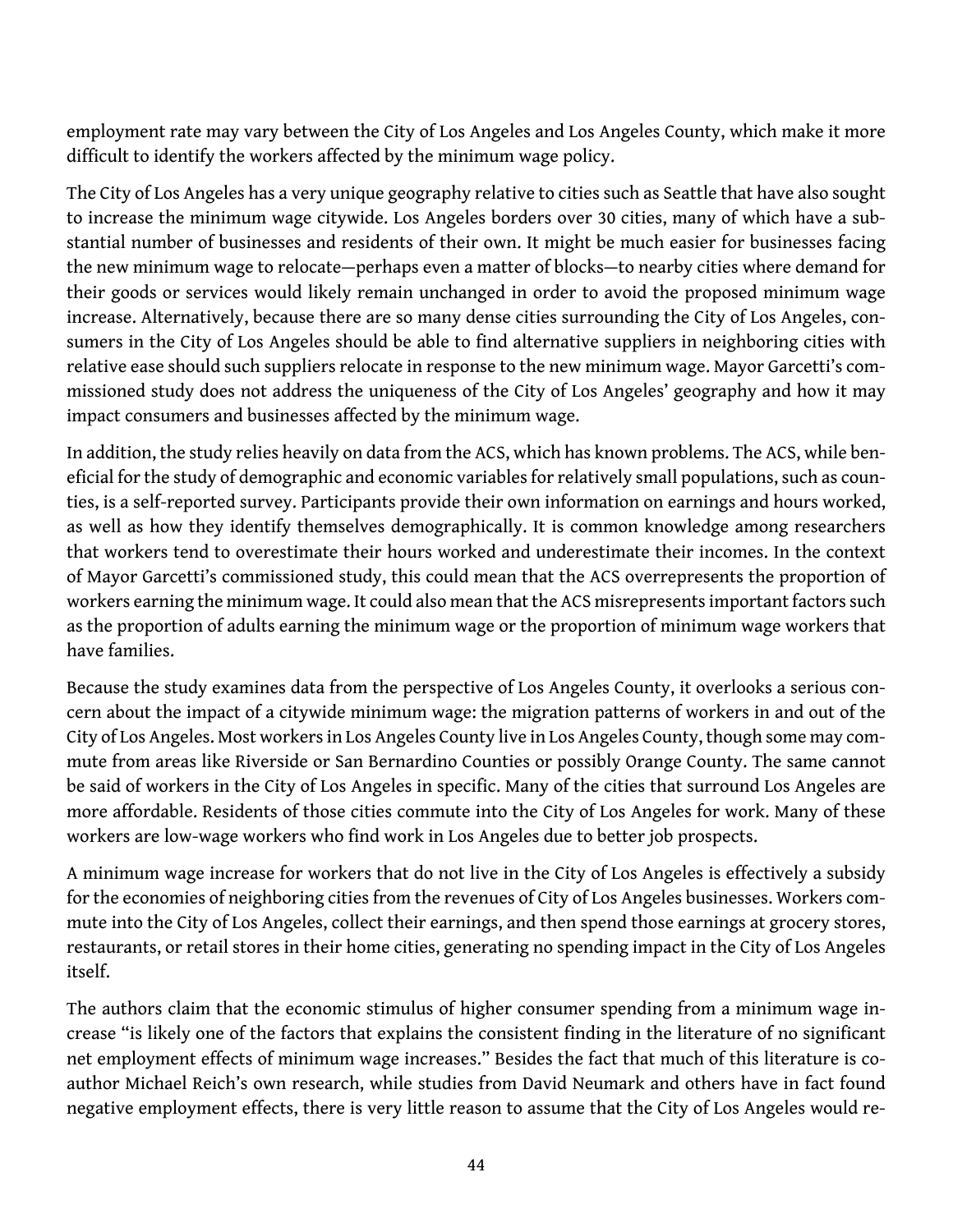ceive a significant benefit from consumer spending generated by the minimum wage increase, for reasons as explained above. The mandated extra wages will come from the revenues of businesses within the City of Los Angeles, leaving less revenue for those businesses to spend themselves, or those costs will be passed on to consumers, leaving less money for those consumers to spend elsewhere in the city. This is a transfer, not a surplus.

Moreover, even if businesses in the City of Los Angeles would receive some benefit from an increase in consumer spending due to the minimum wage increase, for many of these businesses, that spending would come long after the new minimum wage were to be implemented. Much of the stimulus effect occurs far down the supply chain, when businesses spend their extra revenue—due to the increase in consumer spending from the wage increase—at other businesses, and when those businesses in turn spend their extra revenue at other businesses. These transactions would take place well after the minimum wage increase comes into effect. By that time, those businesses that would consider laying workers off rather than pay higher labor costs due to the minimum wage have likely already reduced their work force. The positive impact on employment would likely come long after the negative impact on employment.

The study emphasizes the wage effect and employment effect of a minimum wage increase in the City of Los Angeles, but it puts no emphasis on the profit effect of the wage increase. What would a mandated wage increase do to businesses in the City of Los Angeles? After a minimum wage increase goes into effect, businesses that employ minimum wage workers must either pass some or all of the labor costs from the wage increase onto their consumers, as the study notes, which will encourage some of those consumers to take their business elsewhere, or absorb all of the labor costs and reduce their profits.

Profits would likely fall by some measure in either circumstance. Businesses may have to pay some of their workers making above the minimum wage a raise to reflect their skills or experience, reducing profits even more. It is important to consider the impact that profit losses will have on some businesses in the City of Los Angeles. Lower profits mean less spending on goods or services that may help businesses grow, and it also means less spending at other businesses in the city. This is an obstacle to economic growth in the city. It also discourages new business formation. Businesses will have less of an incentive to move to Los Angeles if they face lower profits, especially if these businesses can start up in neighboring cities with lower minimum wages.

The study suggests that turnover may decrease and productivity may increase in response to a minimum wage increase, offsetting some of the increase in costs to labor for businesses, but the evidence is sparse, limited to a short literature review primarily from co-author Michael Reich's own research. This is far too scant an analysis from which to assume that the City of Los Angeles proposed minimum wage increase will not have a significant impact on business profits.

Similarly, the study does little to justify the claim that there are no disemployment effects from a minimum wage increase. The study provides a brief quasi-estimate of the potential employment impact on the restaurant industry, using the Bay Area as an example, but with regard to other industries the study relies on a brief review of findings from existing literature—once again, many of which come from the study's co-author Michael Reich. Understanding critical issues related to increasing the minimum wage, such as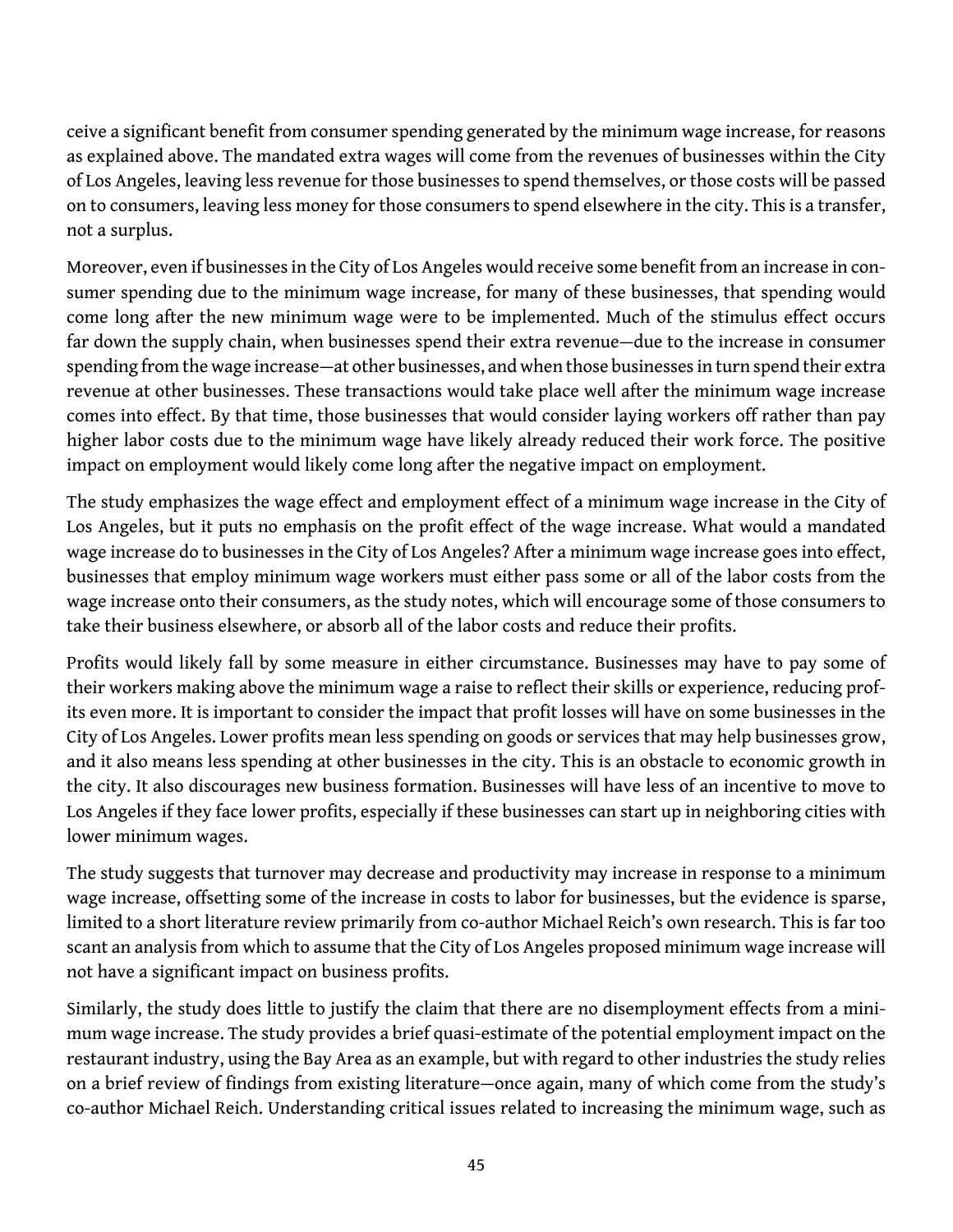employment effects, requires a level of analysis more thorough than a literature review of mostly internal sources.

The study conducts too narrow an analysis of the relocation effect of the minimum wage on industries in Los Angeles. The study discusses the potential for relocation in the apparel industry, but considering that the City of Los Angeles is not the only major commercial center in the region – rather, it is at the center of many major commercial centers – it is important to also consider whether businesses in other industries may relocate to nearby cities. Indeed, for some businesses, it might make more sense to move just a few blocks to another city rather than face higher labor costs. One need only look at the relocation of Yahoo's Santa Monica office to Playa Vista to see how convenient it may be for some businesses to move less than a few miles away to take advantage of lower operating costs.

Ultimately, the Berkeley group's study is too narrow, depending too heavily on existing, more easily accessible data and research that attempts to serve as a proxy for more micro-level analysis, but does not present a precise or accurate picture of the impacts of the proposed minimum wage increase.